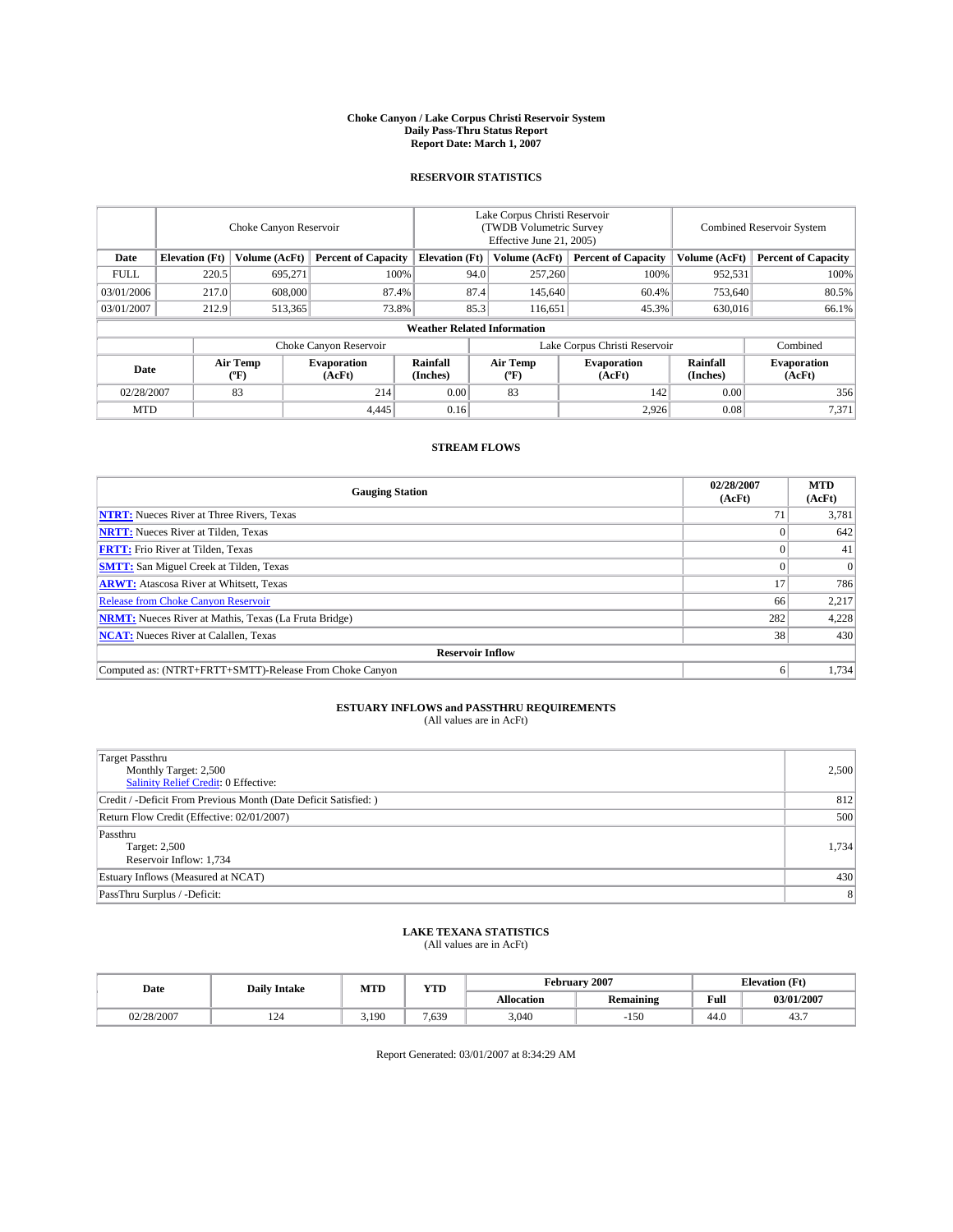#### **Choke Canyon / Lake Corpus Christi Reservoir System Daily Pass-Thru Status Report Report Date: March 2, 2007**

## **RESERVOIR STATISTICS**

|             | Choke Canyon Reservoir             |                  |                              |                       | Lake Corpus Christi Reservoir<br>(TWDB Volumetric Survey<br>Effective June 21, 2005) |                  |                              | <b>Combined Reservoir System</b> |                              |  |
|-------------|------------------------------------|------------------|------------------------------|-----------------------|--------------------------------------------------------------------------------------|------------------|------------------------------|----------------------------------|------------------------------|--|
| Date        | <b>Elevation</b> (Ft)              | Volume (AcFt)    | <b>Percent of Capacity</b>   | <b>Elevation</b> (Ft) |                                                                                      | Volume (AcFt)    | <b>Percent of Capacity</b>   | Volume (AcFt)                    | <b>Percent of Capacity</b>   |  |
| <b>FULL</b> | 220.5                              | 695.271          | 100%                         |                       | 94.0                                                                                 | 257,260          | 100%                         | 952,531                          | 100%                         |  |
| 03/02/2006  | 217.0                              | 608.241          | 87.5%                        |                       | 87.4                                                                                 | 145,343          | 60.2%                        | 753,584                          | 80.5%                        |  |
| 03/02/2007  | 212.9                              | 513,365          | 73.8%                        |                       | 85.2                                                                                 | 116.012          | 45.1%                        | 629,377                          | 66.1%                        |  |
|             | <b>Weather Related Information</b> |                  |                              |                       |                                                                                      |                  |                              |                                  |                              |  |
|             |                                    |                  | Choke Canyon Reservoir       |                       | Lake Corpus Christi Reservoir                                                        |                  |                              |                                  | Combined                     |  |
| Date        |                                    | Air Temp<br>(°F) | <b>Evaporation</b><br>(AcFt) | Rainfall<br>(Inches)  |                                                                                      | Air Temp<br>("F) | <b>Evaporation</b><br>(AcFt) | Rainfall<br>(Inches)             | <b>Evaporation</b><br>(AcFt) |  |
| 03/01/2007  |                                    | 77               | 289                          | 0.00                  |                                                                                      | 76               | 252                          | 0.00                             | 541                          |  |
| <b>MTD</b>  |                                    |                  | 289                          | 0.00                  |                                                                                      |                  | 252                          | 0.00                             | 541                          |  |

## **STREAM FLOWS**

| <b>Gauging Station</b>                                       | 03/01/2007<br>(AcFt) | <b>MTD</b><br>(AcFt) |
|--------------------------------------------------------------|----------------------|----------------------|
| <b>NTRT:</b> Nueces River at Three Rivers, Texas             |                      | 71                   |
| <b>NRTT:</b> Nueces River at Tilden, Texas                   |                      | $\Omega$             |
| <b>FRTT:</b> Frio River at Tilden, Texas                     |                      | $\Omega$             |
| <b>SMTT:</b> San Miguel Creek at Tilden, Texas               |                      | $\overline{0}$       |
| <b>ARWT:</b> Atascosa River at Whitsett, Texas               | 16                   | 16 <sup>1</sup>      |
| <b>Release from Choke Canyon Reservoir</b>                   | 66                   | 66                   |
| <b>NRMT:</b> Nueces River at Mathis, Texas (La Fruta Bridge) | 282                  | 282                  |
| <b>NCAT:</b> Nueces River at Calallen, Texas                 | 83                   | 83                   |
| <b>RBP:</b> Rincon Bayou Pipline                             |                      | $\Omega$             |
| <b>Reservoir Inflow</b>                                      |                      |                      |
| Computed as: (NTRT+FRTT+SMTT)-Release From Choke Canyon      |                      | 6                    |

# **ESTUARY INFLOWS and PASSTHRU REQUIREMENTS**<br>(All values are in AcFt)

| Target Passthru<br>Monthly Target: 3,500<br><b>Salinity Relief Credit: 0 Effective:</b> | 3,500          |
|-----------------------------------------------------------------------------------------|----------------|
| Credit / -Deficit From Previous Month (Date Deficit Satisfied: )                        | 8 <sup>1</sup> |
| Return Flow Credit (Effective: 03/01/2007)                                              | 500            |
| Passthru<br>Target: 3,500<br>Reservoir Inflow: 6                                        | 6 <sup>1</sup> |
| Estuary Inflows (NCAT + RBP)                                                            | 83             |
| PassThru Surplus / -Deficit:                                                            | 0              |

## **LAKE TEXANA STATISTICS** (All values are in AcFt)

| Date       | <b>Daily Intake</b> | MTD | YTD   |                   | <b>March 2007</b> | <b>Elevation</b> (Ft) |            |
|------------|---------------------|-----|-------|-------------------|-------------------|-----------------------|------------|
|            |                     |     |       | <b>Allocation</b> | <b>Remaining</b>  | Full                  | 03/02/2007 |
| 03/01/2007 | სი                  | J0  | 7,696 | 3,050             | 2.992             | 44.0                  | 45.,       |

Report Generated: 03/02/2007 at 8:50:41 AM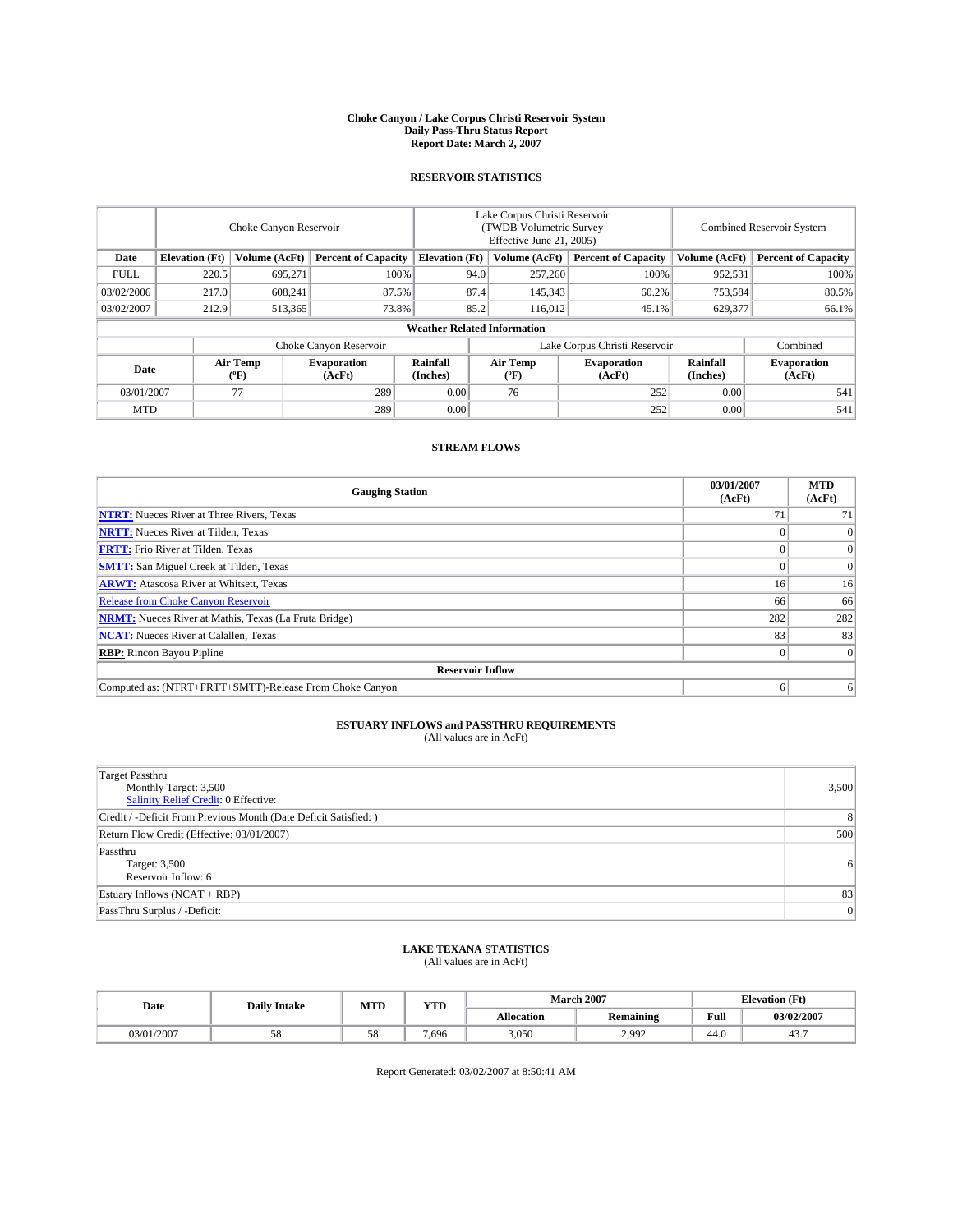#### **Choke Canyon / Lake Corpus Christi Reservoir System Daily Pass-Thru Status Report Report Date: March 3, 2007**

## **RESERVOIR STATISTICS**

|             | Choke Canyon Reservoir             |                  |                              |                       | Lake Corpus Christi Reservoir<br>(TWDB Volumetric Survey<br>Effective June 21, 2005) |                  |                               | <b>Combined Reservoir System</b> |                              |  |
|-------------|------------------------------------|------------------|------------------------------|-----------------------|--------------------------------------------------------------------------------------|------------------|-------------------------------|----------------------------------|------------------------------|--|
| Date        | <b>Elevation</b> (Ft)              | Volume (AcFt)    | <b>Percent of Capacity</b>   | <b>Elevation</b> (Ft) |                                                                                      | Volume (AcFt)    | <b>Percent of Capacity</b>    | Volume (AcFt)                    | <b>Percent of Capacity</b>   |  |
| <b>FULL</b> | 220.5                              | 695.271          | 100%                         |                       | 94.0                                                                                 | 257,260          | 100%                          | 952,531                          | 100%                         |  |
| 03/03/2006  | 217.0                              | 608,000          | 87.4%                        |                       | 87.3                                                                                 | 144,899          | 60.1%                         | 752,899                          | 80.4%                        |  |
| 03/03/2007  | 212.9                              | 512,934          | 73.8%                        |                       | 85.2                                                                                 | 115,757          | 45.0%                         | 628,691                          | 66.0%                        |  |
|             | <b>Weather Related Information</b> |                  |                              |                       |                                                                                      |                  |                               |                                  |                              |  |
|             |                                    |                  | Choke Canyon Reservoir       |                       |                                                                                      |                  | Lake Corpus Christi Reservoir |                                  | Combined                     |  |
| Date        |                                    | Air Temp<br>(°F) | <b>Evaporation</b><br>(AcFt) | Rainfall<br>(Inches)  |                                                                                      | Air Temp<br>("F) | <b>Evaporation</b><br>(AcFt)  | Rainfall<br>(Inches)             | <b>Evaporation</b><br>(AcFt) |  |
| 03/02/2007  |                                    | 77               | 252                          | 0.00                  |                                                                                      | 77               | 185                           | 0.00                             | 437                          |  |
| <b>MTD</b>  |                                    |                  | 541                          | 0.00                  |                                                                                      |                  | 437                           | 0.00                             | 978                          |  |

## **STREAM FLOWS**

| <b>Gauging Station</b>                                       | 03/02/2007<br>(AcFt) | <b>MTD</b><br>(AcFt) |
|--------------------------------------------------------------|----------------------|----------------------|
| <b>NTRT:</b> Nueces River at Three Rivers, Texas             | 71                   | 143                  |
| <b>NRTT:</b> Nueces River at Tilden, Texas                   |                      | $\Omega$             |
| <b>FRTT:</b> Frio River at Tilden, Texas                     |                      |                      |
| <b>SMTT:</b> San Miguel Creek at Tilden, Texas               |                      | $\Omega$             |
| <b>ARWT:</b> Atascosa River at Whitsett, Texas               | 15                   | 32                   |
| <b>Release from Choke Canyon Reservoir</b>                   | 66                   | 131                  |
| <b>NRMT:</b> Nueces River at Mathis, Texas (La Fruta Bridge) | 282                  | 564                  |
| <b>NCAT:</b> Nueces River at Calallen, Texas                 | 56                   | 139                  |
| <b>RBP:</b> Rincon Bayou Pipline                             |                      | $\Omega$             |
| <b>Reservoir Inflow</b>                                      |                      |                      |
| Computed as: (NTRT+FRTT+SMTT)-Release From Choke Canyon      |                      | 12                   |

# **ESTUARY INFLOWS and PASSTHRU REQUIREMENTS**<br>(All values are in AcFt)

| Target Passthru<br>Monthly Target: 3,500<br><b>Salinity Relief Credit: 0 Effective:</b> | 3,500          |
|-----------------------------------------------------------------------------------------|----------------|
| Credit / -Deficit From Previous Month (Date Deficit Satisfied: )                        | 8              |
| Return Flow Credit (Effective: 03/01/2007)                                              | 500            |
| Passthru<br>Target: 3,500<br>Reservoir Inflow: 12                                       | 12             |
| Estuary Inflows (NCAT + RBP)                                                            | 139            |
| PassThru Surplus / -Deficit:                                                            | $\overline{0}$ |

## **LAKE TEXANA STATISTICS** (All values are in AcFt)

| Date       | <b>Daily Intake</b> | <b>MTD</b> | <b>YTD</b> |                   | <b>March 2007</b> | <b>Elevation</b> (Ft) |            |  |
|------------|---------------------|------------|------------|-------------------|-------------------|-----------------------|------------|--|
|            |                     |            |            | <b>Allocation</b> | <b>Remaining</b>  | Full                  | 03/03/2007 |  |
| 03/02/2007 | 34                  | ч<br>フム    | 7.730      | 3,050             | 2,958             | 44.0                  | 45.0       |  |

Report Generated: 03/03/2007 at 9:59:00 AM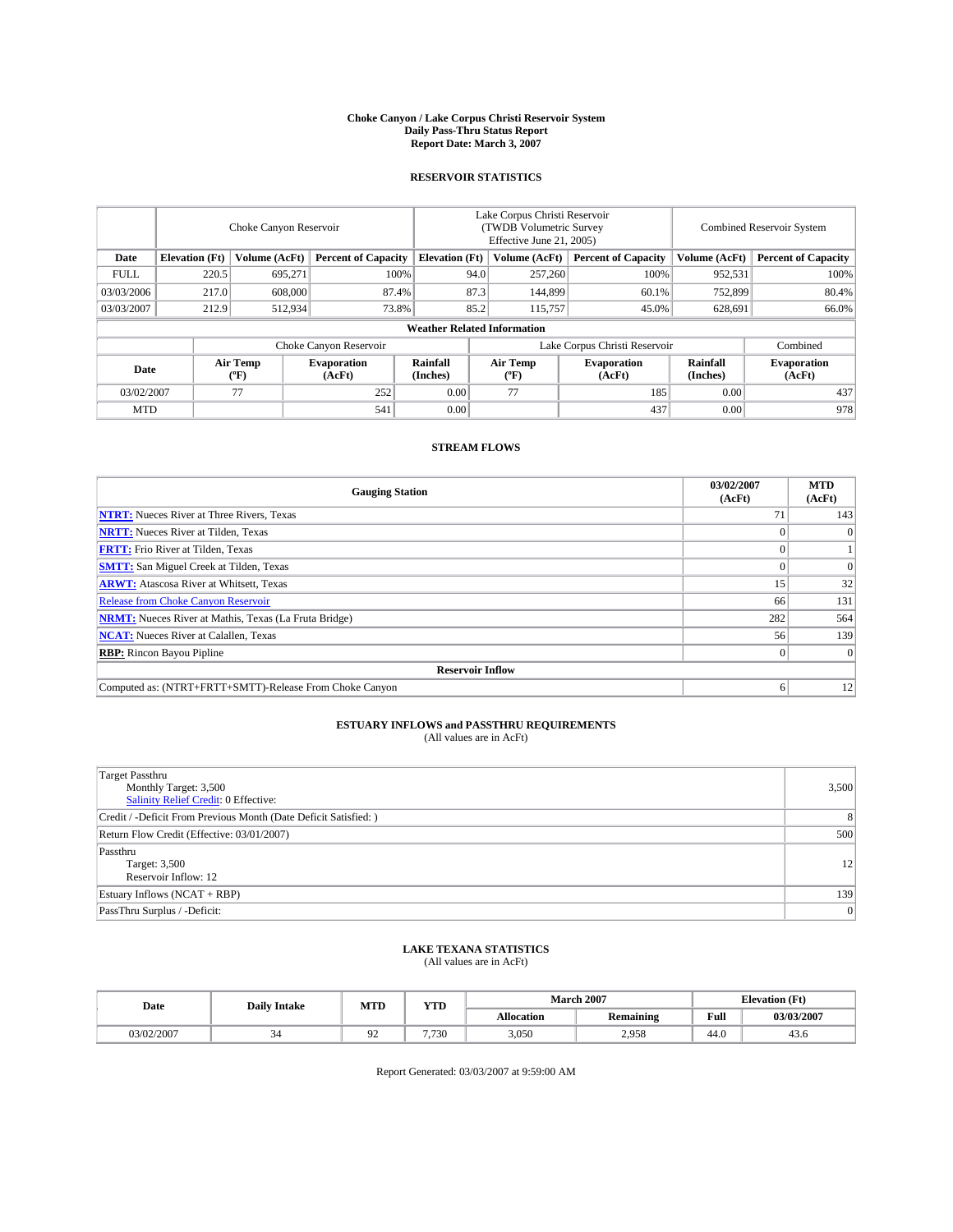#### **Choke Canyon / Lake Corpus Christi Reservoir System Daily Pass-Thru Status Report Report Date: March 4, 2007**

## **RESERVOIR STATISTICS**

|             | Choke Canyon Reservoir             |                  |                              |                             | Lake Corpus Christi Reservoir<br>(TWDB Volumetric Survey<br>Effective June 21, 2005) |                  |                               | <b>Combined Reservoir System</b> |                              |  |
|-------------|------------------------------------|------------------|------------------------------|-----------------------------|--------------------------------------------------------------------------------------|------------------|-------------------------------|----------------------------------|------------------------------|--|
| Date        | <b>Elevation</b> (Ft)              | Volume (AcFt)    | <b>Percent of Capacity</b>   | <b>Elevation</b> (Ft)       |                                                                                      | Volume (AcFt)    | <b>Percent of Capacity</b>    | Volume (AcFt)                    | <b>Percent of Capacity</b>   |  |
| <b>FULL</b> | 220.5                              | 695.271          | 100%                         |                             | 94.0                                                                                 | 257,260          | 100%                          | 952,531                          | 100%                         |  |
| 03/04/2006  | 217.0                              | 608.241          | 87.5%                        |                             | 87.3                                                                                 | 144,606          | 59.9%                         | 752,847                          | 80.4%                        |  |
| 03/04/2007  | 212.8                              | 512,071          | 73.7%                        |                             | 85.2                                                                                 | 115,630          | 44.9%                         | 627,701                          | 65.9%                        |  |
|             | <b>Weather Related Information</b> |                  |                              |                             |                                                                                      |                  |                               |                                  |                              |  |
|             |                                    |                  | Choke Canyon Reservoir       |                             |                                                                                      |                  | Lake Corpus Christi Reservoir |                                  | Combined                     |  |
| Date        |                                    | Air Temp<br>("F) | <b>Evaporation</b><br>(AcFt) | <b>Rainfall</b><br>(Inches) |                                                                                      | Air Temp<br>("F) | <b>Evaporation</b><br>(AcFt)  | Rainfall<br>(Inches)             | <b>Evaporation</b><br>(AcFt) |  |
| 03/03/2007  |                                    | 66               | 377                          | 0.00                        |                                                                                      | 69               | 178                           | 0.00                             | 555                          |  |
| <b>MTD</b>  |                                    |                  | 918                          | 0.00                        |                                                                                      |                  | 615                           | 0.00                             | 1,533                        |  |

## **STREAM FLOWS**

| <b>Gauging Station</b>                                       | 03/03/2007<br>(AcFt) | <b>MTD</b><br>(AcFt) |
|--------------------------------------------------------------|----------------------|----------------------|
| <b>NTRT:</b> Nueces River at Three Rivers, Texas             | 69                   | 212                  |
| <b>NRTT:</b> Nueces River at Tilden, Texas                   |                      |                      |
| <b>FRTT:</b> Frio River at Tilden, Texas                     |                      |                      |
| <b>SMTT:</b> San Miguel Creek at Tilden, Texas               |                      | $\Omega$             |
| <b>ARWT:</b> Atascosa River at Whitsett, Texas               | 15                   | 46                   |
| <b>Release from Choke Canyon Reservoir</b>                   | 66                   | 197                  |
| <b>NRMT:</b> Nueces River at Mathis, Texas (La Fruta Bridge) | 282                  | 846                  |
| <b>NCAT:</b> Nueces River at Calallen, Texas                 | 66                   | 204                  |
| <b>RBP:</b> Rincon Bayou Pipline                             |                      | $\Omega$             |
| <b>Reservoir Inflow</b>                                      |                      |                      |
| Computed as: (NTRT+FRTT+SMTT)-Release From Choke Canyon      |                      | 17                   |

# **ESTUARY INFLOWS and PASSTHRU REQUIREMENTS**<br>(All values are in AcFt)

| Target Passthru<br>Monthly Target: 3,500<br><b>Salinity Relief Credit: 0 Effective:</b> | 3,500          |
|-----------------------------------------------------------------------------------------|----------------|
| Credit / -Deficit From Previous Month (Date Deficit Satisfied: )                        | 8              |
| Return Flow Credit (Effective: 03/01/2007)                                              | 500            |
| Passthru<br>Target: 3,500<br>Reservoir Inflow: 17                                       | 17             |
| Estuary Inflows (NCAT + RBP)                                                            | 204            |
| PassThru Surplus / -Deficit:                                                            | $\overline{0}$ |

## **LAKE TEXANA STATISTICS** (All values are in AcFt)

| Date       | <b>Daily Intake</b> | <b>MTD</b>                   | <b>YTD</b> |                   | <b>March 2007</b> | <b>Elevation</b> (Ft) |            |  |
|------------|---------------------|------------------------------|------------|-------------------|-------------------|-----------------------|------------|--|
|            |                     |                              |            | <b>Allocation</b> | <b>Remaining</b>  | Full                  | 03/04/2007 |  |
| 03/03/2007 | 34                  | $\overline{\Omega}$<br>$+ -$ | 7.764      | 3,050             | 2.925             | 44.0                  | 45.0       |  |

Report Generated: 03/04/2007 at 8:27:28 AM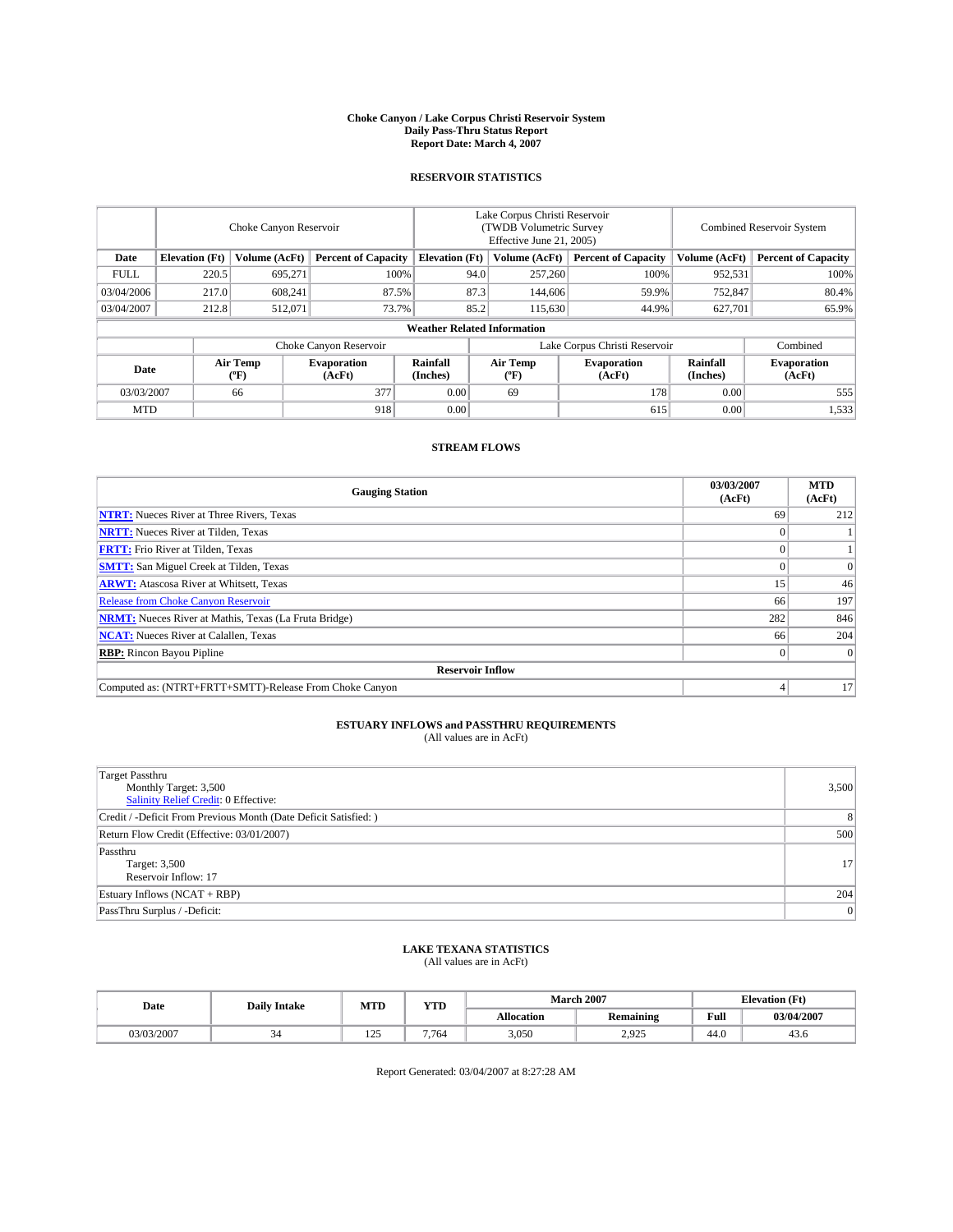#### **Choke Canyon / Lake Corpus Christi Reservoir System Daily Pass-Thru Status Report Report Date: March 5, 2007**

## **RESERVOIR STATISTICS**

|             | Choke Canyon Reservoir             |                  |                              |                       | Lake Corpus Christi Reservoir<br>(TWDB Volumetric Survey<br>Effective June 21, 2005) |                  |                               |                      | Combined Reservoir System    |  |  |
|-------------|------------------------------------|------------------|------------------------------|-----------------------|--------------------------------------------------------------------------------------|------------------|-------------------------------|----------------------|------------------------------|--|--|
| Date        | <b>Elevation</b> (Ft)              | Volume (AcFt)    | <b>Percent of Capacity</b>   | <b>Elevation</b> (Ft) |                                                                                      | Volume (AcFt)    | <b>Percent of Capacity</b>    | Volume (AcFt)        | <b>Percent of Capacity</b>   |  |  |
| <b>FULL</b> | 220.5                              | 695.271          | 100%                         |                       | 94.0                                                                                 | 257,260          | 100%                          | 952,531              | 100%                         |  |  |
| 03/05/2006  | 217.0                              | 608,000          | 87.4%                        |                       | 87.3                                                                                 | 144,170          | 59.8%                         | 752,170              | 80.3%                        |  |  |
| 03/05/2007  | 212.8                              | 511,639          | 73.6%                        |                       | 85.1                                                                                 | 114.742          | 44.6%                         | 626,381              | 65.8%                        |  |  |
|             | <b>Weather Related Information</b> |                  |                              |                       |                                                                                      |                  |                               |                      |                              |  |  |
|             |                                    |                  | Choke Canyon Reservoir       |                       |                                                                                      |                  | Lake Corpus Christi Reservoir |                      | Combined                     |  |  |
| Date        |                                    | Air Temp<br>(°F) | <b>Evaporation</b><br>(AcFt) | Rainfall<br>(Inches)  |                                                                                      | Air Temp<br>("F) | <b>Evaporation</b><br>(AcFt)  | Rainfall<br>(Inches) | <b>Evaporation</b><br>(AcFt) |  |  |
| 03/04/2007  |                                    | 64               | 251                          | 0.00                  |                                                                                      | 63               | 184                           | 0.00                 | 435                          |  |  |
| <b>MTD</b>  |                                    |                  | 1.169                        | 0.00                  |                                                                                      |                  | 799                           | 0.00                 | 1,968                        |  |  |

## **STREAM FLOWS**

| <b>Gauging Station</b>                                       | 03/04/2007<br>(AcFt) | <b>MTD</b><br>(AcFt) |
|--------------------------------------------------------------|----------------------|----------------------|
| <b>NTRT:</b> Nueces River at Three Rivers, Texas             | 67                   | 280                  |
| <b>NRTT:</b> Nueces River at Tilden, Texas                   |                      |                      |
| <b>FRTT:</b> Frio River at Tilden, Texas                     |                      |                      |
| <b>SMTT:</b> San Miguel Creek at Tilden, Texas               |                      | $\Omega$             |
| <b>ARWT:</b> Atascosa River at Whitsett, Texas               | 14                   | 61                   |
| <b>Release from Choke Canyon Reservoir</b>                   | 66                   | 262                  |
| <b>NRMT:</b> Nueces River at Mathis, Texas (La Fruta Bridge) | 282                  | 1,127                |
| <b>NCAT:</b> Nueces River at Calallen, Texas                 | 60                   | 264                  |
| <b>RBP:</b> Rincon Bayou Pipline                             |                      | $\Omega$             |
| <b>Reservoir Inflow</b>                                      |                      |                      |
| Computed as: (NTRT+FRTT+SMTT)-Release From Choke Canyon      |                      | 19                   |

# **ESTUARY INFLOWS and PASSTHRU REQUIREMENTS**<br>(All values are in AcFt)

| Target Passthru<br>Monthly Target: 3,500<br><b>Salinity Relief Credit: 0 Effective:</b> | 3,500          |
|-----------------------------------------------------------------------------------------|----------------|
| Credit / -Deficit From Previous Month (Date Deficit Satisfied: )                        | 8              |
| Return Flow Credit (Effective: 03/01/2007)                                              | 500            |
| Passthru<br>Target: 3,500<br>Reservoir Inflow: 19                                       | 19             |
| Estuary Inflows (NCAT + RBP)                                                            | 264            |
| PassThru Surplus / -Deficit:                                                            | $\overline{0}$ |

## **LAKE TEXANA STATISTICS** (All values are in AcFt)

| Date       | <b>Daily Intake</b> | <b>MTD</b> | <b>YTD</b> | <b>March 2007</b> |                  |      | <b>Elevation</b> (Ft) |  |
|------------|---------------------|------------|------------|-------------------|------------------|------|-----------------------|--|
|            |                     |            |            | <b>Allocation</b> | <b>Remaining</b> | Full | 03/05/2007            |  |
| 03/04/2007 | <u>. .</u>          | 159        | 7.797<br>. | 3,050             | 2,891            | 44.0 | 45.0                  |  |

Report Generated: 03/05/2007 at 8:32:21 AM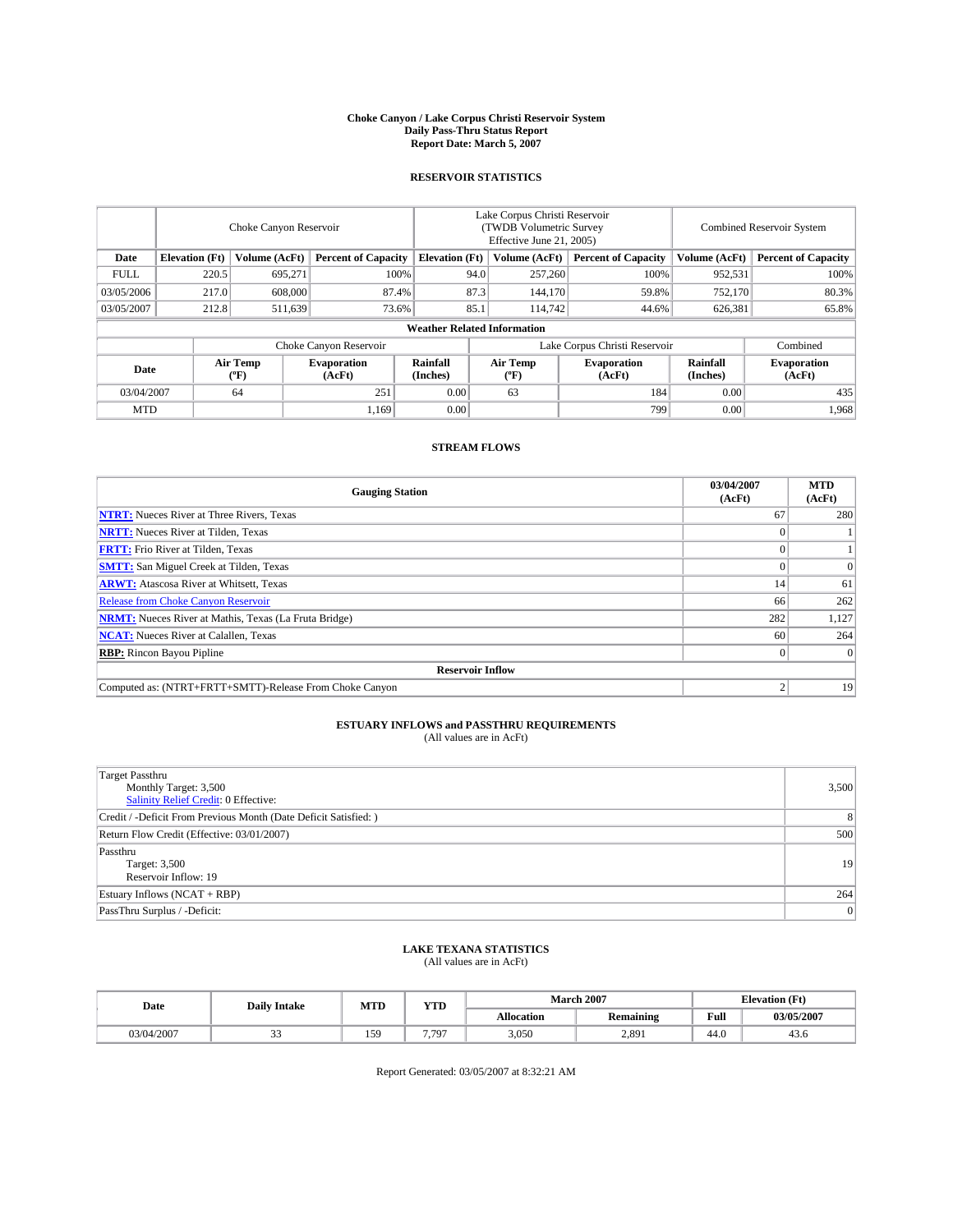#### **Choke Canyon / Lake Corpus Christi Reservoir System Daily Pass-Thru Status Report Report Date: March 6, 2007**

## **RESERVOIR STATISTICS**

|             | Choke Canyon Reservoir             |                  |                              |                       | Lake Corpus Christi Reservoir<br>(TWDB Volumetric Survey<br>Effective June 21, 2005) |                  |                               |                      | Combined Reservoir System    |  |  |
|-------------|------------------------------------|------------------|------------------------------|-----------------------|--------------------------------------------------------------------------------------|------------------|-------------------------------|----------------------|------------------------------|--|--|
| Date        | <b>Elevation</b> (Ft)              | Volume (AcFt)    | <b>Percent of Capacity</b>   | <b>Elevation</b> (Ft) |                                                                                      | Volume (AcFt)    | <b>Percent of Capacity</b>    | Volume (AcFt)        | <b>Percent of Capacity</b>   |  |  |
| <b>FULL</b> | 220.5                              | 695.271          | 100%                         |                       | 94.0                                                                                 | 257,260          | 100%                          | 952,531              | 100%                         |  |  |
| 03/06/2006  | 217.0                              | 607,759          | 87.4%                        |                       | 87.3                                                                                 | 143,880          | 59.6%                         | 751,639              | 80.3%                        |  |  |
| 03/06/2007  | 212.8                              | 511.207          | 73.5%                        |                       | 85.1                                                                                 | 114.110          | 44.4%                         | 625,317              | 65.6%                        |  |  |
|             | <b>Weather Related Information</b> |                  |                              |                       |                                                                                      |                  |                               |                      |                              |  |  |
|             |                                    |                  | Choke Canyon Reservoir       |                       |                                                                                      |                  | Lake Corpus Christi Reservoir |                      | Combined                     |  |  |
| Date        |                                    | Air Temp<br>(°F) | <b>Evaporation</b><br>(AcFt) | Rainfall<br>(Inches)  |                                                                                      | Air Temp<br>("F) | <b>Evaporation</b><br>(AcFt)  | Rainfall<br>(Inches) | <b>Evaporation</b><br>(AcFt) |  |  |
| 03/05/2007  |                                    | 70               | 251                          | 0.00                  |                                                                                      | 71               | 110                           | 0.00                 | 361                          |  |  |
| <b>MTD</b>  |                                    |                  | 1,420                        | 0.00                  |                                                                                      |                  | 909                           | 0.00                 | 2,329                        |  |  |

## **STREAM FLOWS**

| <b>Gauging Station</b>                                       | 03/05/2007<br>(AcFt) | <b>MTD</b><br>(AcFt) |
|--------------------------------------------------------------|----------------------|----------------------|
| <b>NTRT:</b> Nueces River at Three Rivers, Texas             | 67                   | 347                  |
| <b>NRTT:</b> Nueces River at Tilden, Texas                   |                      |                      |
| <b>FRTT:</b> Frio River at Tilden, Texas                     |                      |                      |
| <b>SMTT:</b> San Miguel Creek at Tilden, Texas               |                      | $\Omega$             |
| <b>ARWT:</b> Atascosa River at Whitsett, Texas               | 13                   | 74                   |
| <b>Release from Choke Canyon Reservoir</b>                   | 66                   | 328                  |
| <b>NRMT:</b> Nueces River at Mathis, Texas (La Fruta Bridge) | 282                  | 1,409                |
| <b>NCAT:</b> Nueces River at Calallen, Texas                 | 26                   | 290                  |
| <b>RBP:</b> Rincon Bayou Pipline                             |                      | $\Omega$             |
| <b>Reservoir Inflow</b>                                      |                      |                      |
| Computed as: (NTRT+FRTT+SMTT)-Release From Choke Canyon      |                      | 21                   |

# **ESTUARY INFLOWS and PASSTHRU REQUIREMENTS**<br>(All values are in AcFt)

| <b>Target Passthru</b><br>Monthly Target: 3,500<br><b>Salinity Relief Credit: 0 Effective:</b> | 3,500          |
|------------------------------------------------------------------------------------------------|----------------|
| Credit / -Deficit From Previous Month (Date Deficit Satisfied: )                               | 8              |
| Return Flow Credit (Effective: 03/01/2007)                                                     | 500            |
| Passthru<br>Target: 3,500<br>Reservoir Inflow: 21                                              | 21             |
| Estuary Inflows (NCAT + RBP)                                                                   | 290            |
| PassThru Surplus / -Deficit:                                                                   | $\overline{0}$ |

# **LAKE TEXANA STATISTICS** (All values are in AcFt)

| Date       | <b>Daily Intake</b> | <b>MTD</b> | <b>YTD</b> |                   | <b>March 2007</b> | <b>Elevation</b> (Ft) |            |  |
|------------|---------------------|------------|------------|-------------------|-------------------|-----------------------|------------|--|
|            |                     |            |            | <b>Allocation</b> | Remaining         | Full                  | 03/06/2007 |  |
| 03/05/2007 | <u>. .</u>          | 192        | 7.831      | 3,050             | 2,858             | 44.0                  | 45.0       |  |

Report Generated: 03/06/2007 at 8:12:30 AM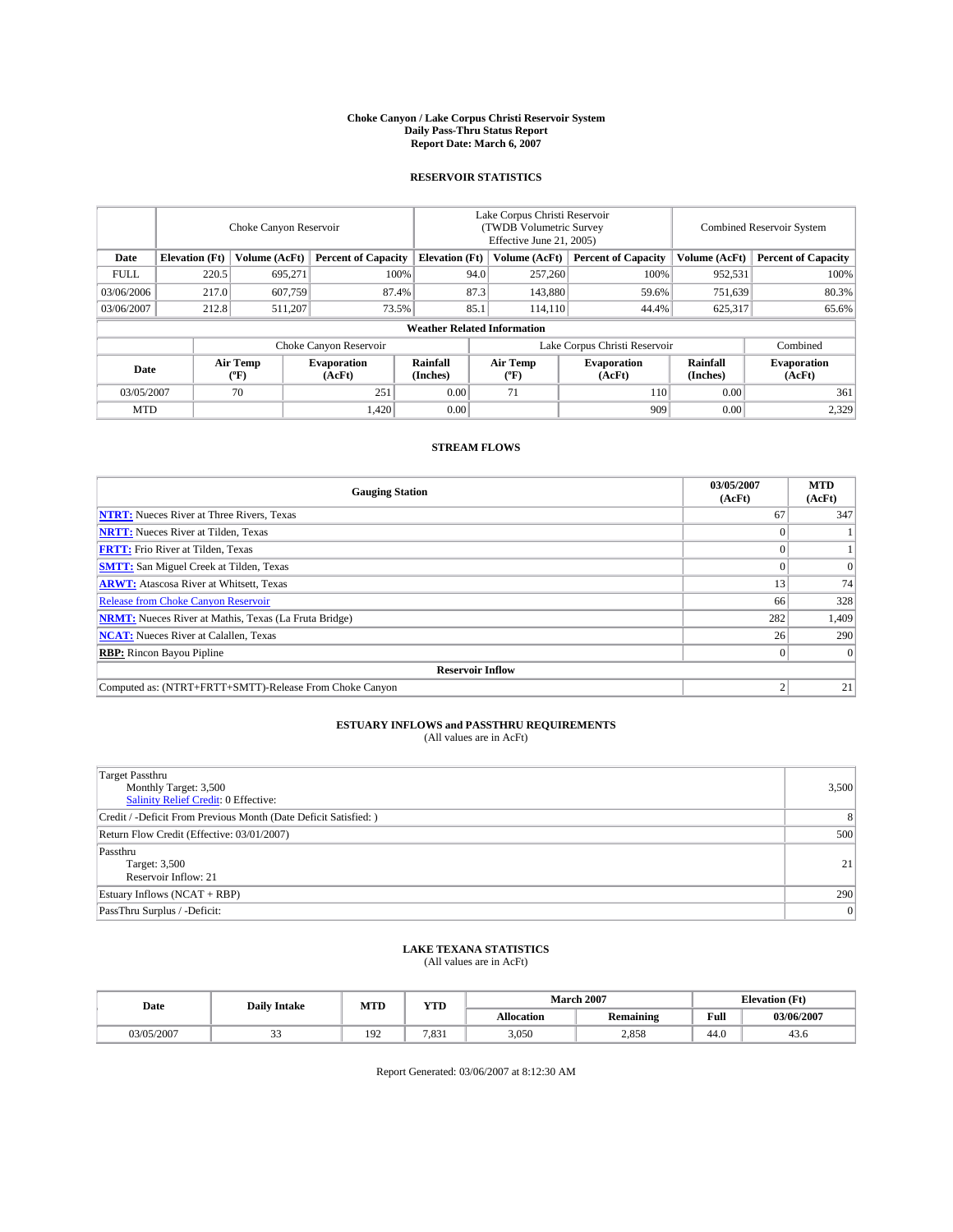#### **Choke Canyon / Lake Corpus Christi Reservoir System Daily Pass-Thru Status Report Report Date: March 7, 2007**

## **RESERVOIR STATISTICS**

|             | Choke Canyon Reservoir             |                  |                              |                       | Lake Corpus Christi Reservoir<br>(TWDB Volumetric Survey<br>Effective June 21, 2005) |                  |                               |                      | Combined Reservoir System    |  |  |
|-------------|------------------------------------|------------------|------------------------------|-----------------------|--------------------------------------------------------------------------------------|------------------|-------------------------------|----------------------|------------------------------|--|--|
| Date        | <b>Elevation</b> (Ft)              | Volume (AcFt)    | <b>Percent of Capacity</b>   | <b>Elevation</b> (Ft) |                                                                                      | Volume (AcFt)    | <b>Percent of Capacity</b>    | Volume (AcFt)        | <b>Percent of Capacity</b>   |  |  |
| <b>FULL</b> | 220.5                              | 695,271          | 100%                         |                       | 94.0                                                                                 | 257,260          | 100%                          | 952,531              | 100%                         |  |  |
| 03/07/2006  | 217.0                              | 607,759          | 87.4%                        |                       | 87.2                                                                                 | 143,590          | 59.5%                         | 751,349              | 80.2%                        |  |  |
| 03/07/2007  | 212.8                              | 510,992          | 73.5%                        |                       | 85.0                                                                                 | 113,731          | 44.2%                         | 624,723              | 65.6%                        |  |  |
|             | <b>Weather Related Information</b> |                  |                              |                       |                                                                                      |                  |                               |                      |                              |  |  |
|             |                                    |                  | Choke Canyon Reservoir       |                       |                                                                                      |                  | Lake Corpus Christi Reservoir |                      | Combined                     |  |  |
| Date        |                                    | Air Temp<br>(°F) | <b>Evaporation</b><br>(AcFt) | Rainfall<br>(Inches)  |                                                                                      | Air Temp<br>("F) | <b>Evaporation</b><br>(AcFt)  | Rainfall<br>(Inches) | <b>Evaporation</b><br>(AcFt) |  |  |
| 03/06/2007  |                                    | 73               | 238                          | 0.00                  |                                                                                      | 72               | 139                           | 0.00                 | 377                          |  |  |
| <b>MTD</b>  |                                    |                  | 1,658                        | 0.00                  |                                                                                      |                  | 1,048                         | 0.00                 | 2,706                        |  |  |

## **STREAM FLOWS**

| <b>Gauging Station</b>                                       | 03/06/2007<br>(AcFt) | <b>MTD</b><br>(AcFt) |
|--------------------------------------------------------------|----------------------|----------------------|
| <b>NTRT:</b> Nueces River at Three Rivers, Texas             | 67                   | 415                  |
| <b>NRTT:</b> Nueces River at Tilden, Texas                   |                      |                      |
| <b>FRTT:</b> Frio River at Tilden, Texas                     |                      |                      |
| <b>SMTT:</b> San Miguel Creek at Tilden, Texas               |                      | $\Omega$             |
| <b>ARWT:</b> Atascosa River at Whitsett, Texas               | 13                   | 87                   |
| <b>Release from Choke Canyon Reservoir</b>                   | 66                   | 393                  |
| <b>NRMT:</b> Nueces River at Mathis, Texas (La Fruta Bridge) | 260                  | 1,669                |
| <b>NCAT:</b> Nueces River at Calallen, Texas                 | 28                   | 318                  |
| <b>RBP:</b> Rincon Bayou Pipline                             |                      | $\Omega$             |
| <b>Reservoir Inflow</b>                                      |                      |                      |
| Computed as: (NTRT+FRTT+SMTT)-Release From Choke Canyon      |                      | 23                   |

# **ESTUARY INFLOWS and PASSTHRU REQUIREMENTS**<br>(All values are in AcFt)

| <b>Target Passthru</b><br>Monthly Target: 3,500<br><b>Salinity Relief Credit: 0 Effective:</b> | 3,500          |
|------------------------------------------------------------------------------------------------|----------------|
| Credit / -Deficit From Previous Month (Date Deficit Satisfied: )                               | 8              |
| Return Flow Credit (Effective: 03/01/2007)                                                     | 500            |
| Passthru<br>Target: 3,500<br>Reservoir Inflow: 23                                              | 23             |
| Estuary Inflows (NCAT + RBP)                                                                   | 318            |
| PassThru Surplus / -Deficit:                                                                   | $\overline{0}$ |

# **LAKE TEXANA STATISTICS** (All values are in AcFt)

| Date       | <b>Daily Intake</b> | <b>MTD</b> | <b>YTD</b> |                   | <b>March 2007</b> | <b>Elevation</b> (Ft) |            |
|------------|---------------------|------------|------------|-------------------|-------------------|-----------------------|------------|
|            |                     |            |            | <b>Allocation</b> | Remaining         | Full                  | 03/07/2007 |
| 03/06/2007 |                     | 203        | 7.842      | 3,050             | 2.847             | 44.0                  | 43.3       |

Report Generated: 03/07/2007 at 8:10:07 AM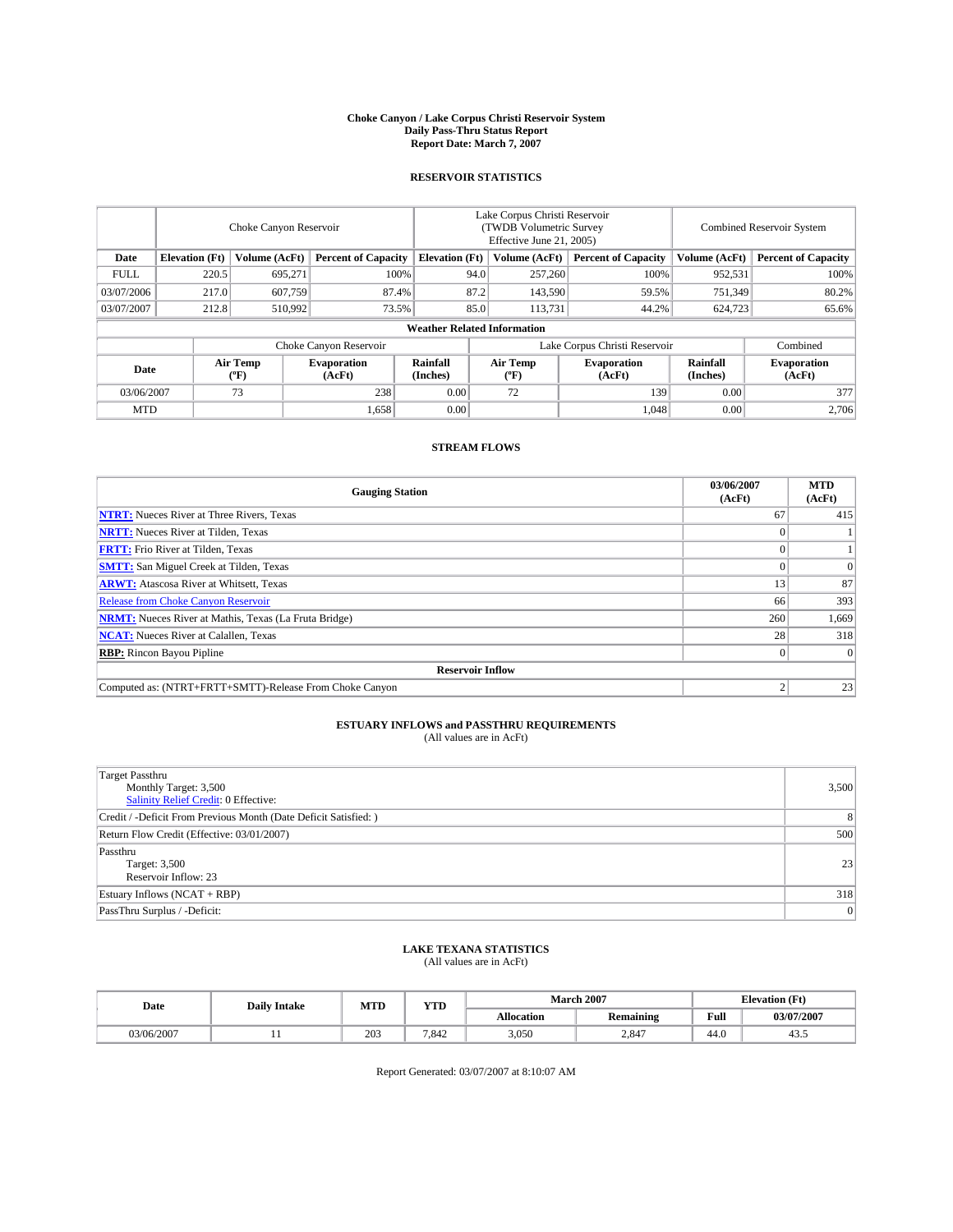#### **Choke Canyon / Lake Corpus Christi Reservoir System Daily Pass-Thru Status Report Report Date: March 8, 2007**

## **RESERVOIR STATISTICS**

|             | Choke Canyon Reservoir             |                  |                              |                       | Lake Corpus Christi Reservoir<br>(TWDB Volumetric Survey<br>Effective June 21, 2005) |                  |                               |                      | <b>Combined Reservoir System</b> |  |  |
|-------------|------------------------------------|------------------|------------------------------|-----------------------|--------------------------------------------------------------------------------------|------------------|-------------------------------|----------------------|----------------------------------|--|--|
| Date        | <b>Elevation</b> (Ft)              | Volume (AcFt)    | <b>Percent of Capacity</b>   | <b>Elevation</b> (Ft) |                                                                                      | Volume (AcFt)    | <b>Percent of Capacity</b>    | Volume (AcFt)        | <b>Percent of Capacity</b>       |  |  |
| <b>FULL</b> | 220.5                              | 695.271          |                              | 100%                  | 94.0                                                                                 | 257,260          | 100%                          | 952,531              | 100%                             |  |  |
| 03/08/2006  | 217.0                              | 607,759          | 87.4%                        |                       | 87.1                                                                                 | 142,148          | 58.9%                         | 749.907              | 80.1%                            |  |  |
| 03/08/2007  | 212.8                              | 510,560          | 73.4%                        |                       | 85.0                                                                                 | 113.605          | 44.2%                         | 624,165              | 65.5%                            |  |  |
|             | <b>Weather Related Information</b> |                  |                              |                       |                                                                                      |                  |                               |                      |                                  |  |  |
|             |                                    |                  | Choke Canyon Reservoir       |                       |                                                                                      |                  | Lake Corpus Christi Reservoir |                      | Combined                         |  |  |
| Date        |                                    | Air Temp<br>(°F) | <b>Evaporation</b><br>(AcFt) | Rainfall<br>(Inches)  |                                                                                      | Air Temp<br>("F) | <b>Evaporation</b><br>(AcFt)  | Rainfall<br>(Inches) | <b>Evaporation</b><br>(AcFt)     |  |  |
| 03/07/2007  |                                    | 73               | 276                          | 0.00                  |                                                                                      | 78               | 103                           | 0.00                 | 379                              |  |  |
| <b>MTD</b>  |                                    |                  | 1,934                        | 0.00                  |                                                                                      |                  | 1,151                         | 0.00                 | 3,085                            |  |  |

## **STREAM FLOWS**

| <b>Gauging Station</b>                                       | 03/07/2007<br>(AcFt) | <b>MTD</b><br>(AcFt) |
|--------------------------------------------------------------|----------------------|----------------------|
| <b>NTRT:</b> Nueces River at Three Rivers, Texas             | 67                   | 482                  |
| <b>NRTT:</b> Nueces River at Tilden, Texas                   |                      |                      |
| <b>FRTT:</b> Frio River at Tilden, Texas                     |                      |                      |
| <b>SMTT:</b> San Miguel Creek at Tilden, Texas               |                      | $\overline{0}$       |
| <b>ARWT:</b> Atascosa River at Whitsett, Texas               | 13                   | 100                  |
| <b>Release from Choke Canyon Reservoir</b>                   | 66                   | 459                  |
| <b>NRMT:</b> Nueces River at Mathis, Texas (La Fruta Bridge) | 222                  | 1,892                |
| <b>NCAT:</b> Nueces River at Calallen, Texas                 | 28                   | 345                  |
| <b>RBP:</b> Rincon Bayou Pipline                             |                      | $\Omega$             |
| <b>Reservoir Inflow</b>                                      |                      |                      |
| Computed as: (NTRT+FRTT+SMTT)-Release From Choke Canyon      |                      | 25                   |

# **ESTUARY INFLOWS and PASSTHRU REQUIREMENTS**<br>(All values are in AcFt)

| Target Passthru<br>Monthly Target: 3,500<br><b>Salinity Relief Credit: 0 Effective:</b> | 3,500          |
|-----------------------------------------------------------------------------------------|----------------|
| Credit / -Deficit From Previous Month (Date Deficit Satisfied: )                        | 8              |
| Return Flow Credit (Effective: 03/01/2007)                                              | 500            |
| Passthru<br>Target: 3,500<br>Reservoir Inflow: 25                                       | 25             |
| Estuary Inflows (NCAT + RBP)                                                            | 345            |
| PassThru Surplus / -Deficit:                                                            | $\overline{0}$ |

## **LAKE TEXANA STATISTICS** (All values are in AcFt)

| Date       | <b>Daily Intake</b> | MTD | <b>YTD</b> |                   | <b>March 2007</b> | <b>Elevation</b> (Ft) |            |
|------------|---------------------|-----|------------|-------------------|-------------------|-----------------------|------------|
|            |                     |     |            | <b>Allocation</b> | <b>Remaining</b>  | Full                  | 03/08/2007 |
| 03/07/2007 |                     | 203 | 7.842      | 3,050             | 2.847             | 44.0                  | 43.3       |

Report Generated: 03/08/2007 at 8:35:26 AM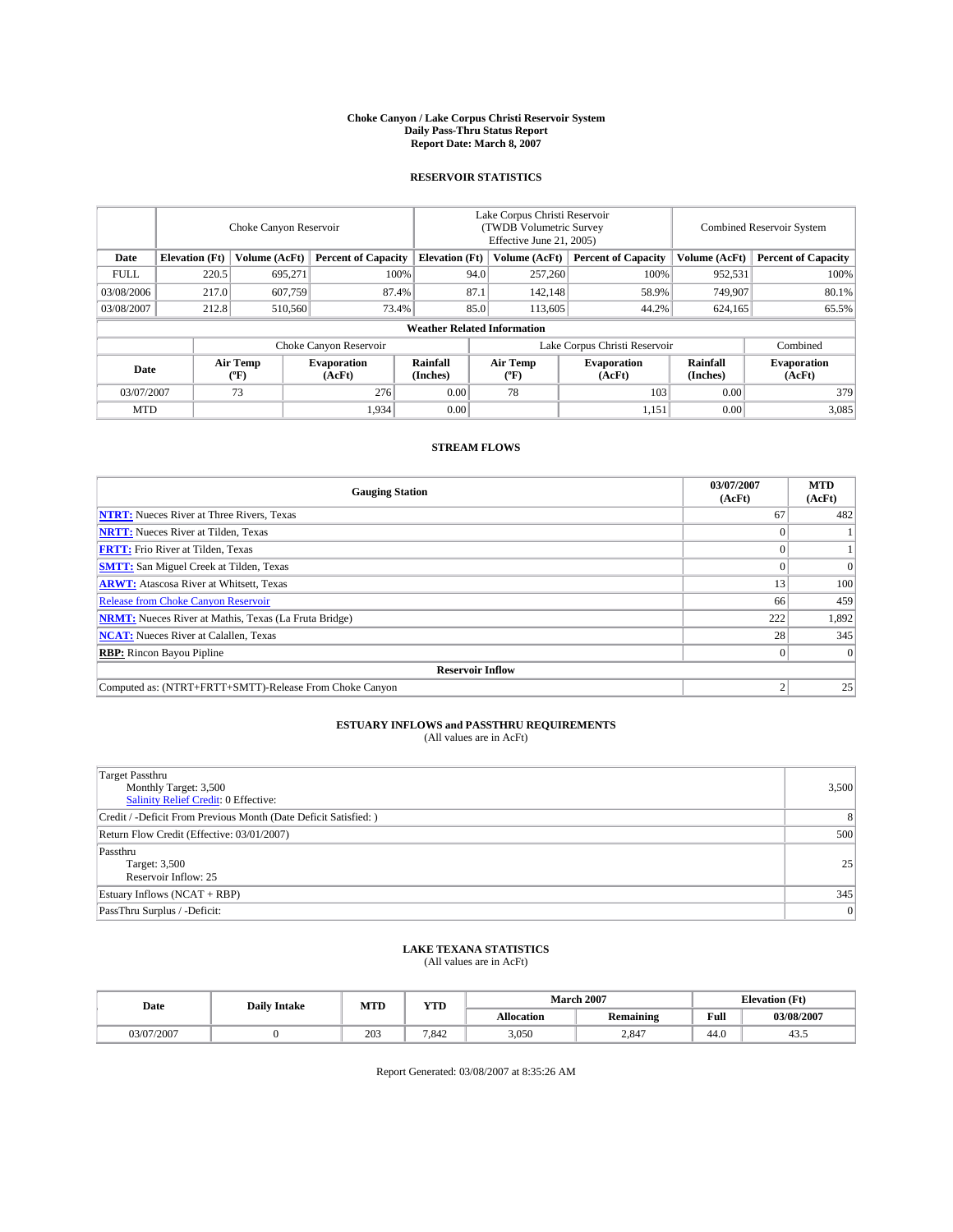#### **Choke Canyon / Lake Corpus Christi Reservoir System Daily Pass-Thru Status Report Report Date: March 9, 2007**

## **RESERVOIR STATISTICS**

|             | Choke Canyon Reservoir             |                  |                              |                       | Lake Corpus Christi Reservoir<br>(TWDB Volumetric Survey<br>Effective June 21, 2005) |                  |                               |                      | Combined Reservoir System    |  |  |
|-------------|------------------------------------|------------------|------------------------------|-----------------------|--------------------------------------------------------------------------------------|------------------|-------------------------------|----------------------|------------------------------|--|--|
| Date        | <b>Elevation</b> (Ft)              | Volume (AcFt)    | <b>Percent of Capacity</b>   | <b>Elevation</b> (Ft) |                                                                                      | Volume (AcFt)    | <b>Percent of Capacity</b>    | Volume (AcFt)        | <b>Percent of Capacity</b>   |  |  |
| <b>FULL</b> | 220.5                              | 695.271          | 100%                         |                       | 94.0                                                                                 | 257,260          | 100%                          | 952,531              | 100%                         |  |  |
| 03/09/2006  | 217.0                              | 607,518          | 87.4%                        |                       | 87.2                                                                                 | 142,868          | 59.2%                         | 750,386              | 80.1%                        |  |  |
| 03/09/2007  | 212.7                              | 510,344          | 73.4%                        |                       | 85.0                                                                                 | 113,480          | 44.1%                         | 623,824              | 65.5%                        |  |  |
|             | <b>Weather Related Information</b> |                  |                              |                       |                                                                                      |                  |                               |                      |                              |  |  |
|             |                                    |                  | Choke Canyon Reservoir       |                       |                                                                                      |                  | Lake Corpus Christi Reservoir |                      | Combined                     |  |  |
| Date        |                                    | Air Temp<br>(°F) | <b>Evaporation</b><br>(AcFt) | Rainfall<br>(Inches)  |                                                                                      | Air Temp<br>("F) | <b>Evaporation</b><br>(AcFt)  | Rainfall<br>(Inches) | <b>Evaporation</b><br>(AcFt) |  |  |
| 03/08/2007  |                                    | 79               | 276                          | 0.00                  |                                                                                      | 78               | 154                           | 0.00                 | 430                          |  |  |
| <b>MTD</b>  |                                    |                  | 2,210                        | 0.00                  |                                                                                      |                  | 1,305                         | 0.00                 | 3,515                        |  |  |

## **STREAM FLOWS**

| <b>Gauging Station</b>                                       | 03/08/2007<br>(AcFt) | <b>MTD</b><br>(AcFt) |
|--------------------------------------------------------------|----------------------|----------------------|
| <b>NTRT:</b> Nueces River at Three Rivers, Texas             | 69                   | 552                  |
| <b>NRTT:</b> Nueces River at Tilden, Texas                   |                      |                      |
| <b>FRTT:</b> Frio River at Tilden, Texas                     |                      |                      |
| <b>SMTT:</b> San Miguel Creek at Tilden, Texas               |                      | $\Omega$             |
| <b>ARWT:</b> Atascosa River at Whitsett, Texas               | 13                   | 113                  |
| <b>Release from Choke Canyon Reservoir</b>                   | 66                   | 524                  |
| <b>NRMT:</b> Nueces River at Mathis, Texas (La Fruta Bridge) | 222                  | 2,114                |
| <b>NCAT:</b> Nueces River at Calallen, Texas                 |                      | 345                  |
| <b>RBP:</b> Rincon Bayou Pipline                             |                      | $\Omega$             |
| <b>Reservoir Inflow</b>                                      |                      |                      |
| Computed as: (NTRT+FRTT+SMTT)-Release From Choke Canyon      |                      | 29                   |

# **ESTUARY INFLOWS and PASSTHRU REQUIREMENTS**<br>(All values are in AcFt)

| Target Passthru<br>Monthly Target: 3,500<br><b>Salinity Relief Credit: 0 Effective:</b> | 3,500          |
|-----------------------------------------------------------------------------------------|----------------|
| Credit / -Deficit From Previous Month (Date Deficit Satisfied: )                        | 8              |
| Return Flow Credit (Effective: 03/01/2007)                                              | 500            |
| Passthru<br>Target: 3,500<br>Reservoir Inflow: 29                                       | 29             |
| Estuary Inflows (NCAT + RBP)                                                            | 345            |
| PassThru Surplus / -Deficit:                                                            | $\overline{0}$ |

# **LAKE TEXANA STATISTICS** (All values are in AcFt)

| Date       | <b>Daily Intake</b> | <b>MTD</b> | <b>YTD</b> | <b>March 2007</b> |                  |      | <b>Elevation</b> (Ft) |  |
|------------|---------------------|------------|------------|-------------------|------------------|------|-----------------------|--|
|            |                     |            |            | Allocation        | <b>Remaining</b> | Full | 03/09/2007            |  |
| 03/08/2007 |                     | 210        | 7.848      | 3,050             | 2.840            | 44.0 | 45.5                  |  |

Report Generated: 03/09/2007 at 8:47:25 AM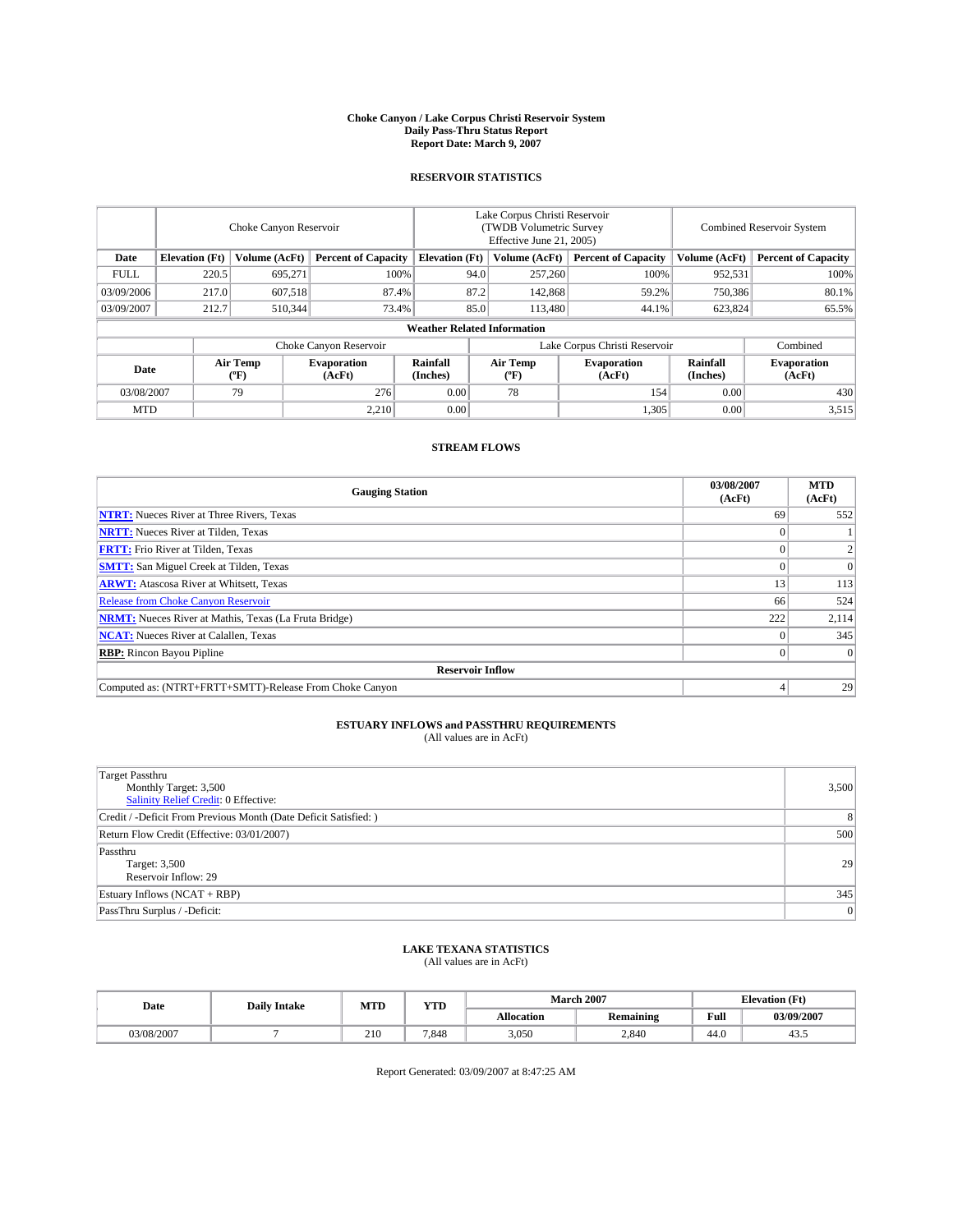#### **Choke Canyon / Lake Corpus Christi Reservoir System Daily Pass-Thru Status Report Report Date: March 10, 2007**

## **RESERVOIR STATISTICS**

|             | Choke Canyon Reservoir             |                  |                              |                             | Lake Corpus Christi Reservoir<br>(TWDB Volumetric Survey<br>Effective June 21, 2005) |                  |                              | <b>Combined Reservoir System</b> |                              |  |
|-------------|------------------------------------|------------------|------------------------------|-----------------------------|--------------------------------------------------------------------------------------|------------------|------------------------------|----------------------------------|------------------------------|--|
| Date        | <b>Elevation</b> (Ft)              | Volume (AcFt)    | <b>Percent of Capacity</b>   | <b>Elevation</b> (Ft)       |                                                                                      | Volume (AcFt)    | <b>Percent of Capacity</b>   | Volume (AcFt)                    | <b>Percent of Capacity</b>   |  |
| <b>FULL</b> | 220.5                              | 695.271          |                              | 100%                        | 94.0                                                                                 | 257,260          | 100%                         | 952,531                          | 100%                         |  |
| 03/10/2006  | 217.0                              | 607,277          | 87.3%                        |                             | 87.1                                                                                 | 142,005          | 58.9%                        | 749,282                          | 80.0%                        |  |
| 03/10/2007  | 212.8                              | 510,560          | 73.4%                        |                             | 85.0                                                                                 | 112,977          | 43.9%                        | 623,537                          | 65.5%                        |  |
|             | <b>Weather Related Information</b> |                  |                              |                             |                                                                                      |                  |                              |                                  |                              |  |
|             |                                    |                  | Choke Canyon Reservoir       |                             | Lake Corpus Christi Reservoir                                                        |                  |                              |                                  | Combined                     |  |
| Date        |                                    | Air Temp<br>(°F) | <b>Evaporation</b><br>(AcFt) | <b>Rainfall</b><br>(Inches) |                                                                                      | Air Temp<br>("F) | <b>Evaporation</b><br>(AcFt) | Rainfall<br>(Inches)             | <b>Evaporation</b><br>(AcFt) |  |
| 03/09/2007  |                                    | 84               | 188                          | 0.00                        |                                                                                      | 83               | 80                           | 0.00                             | 268                          |  |
| <b>MTD</b>  |                                    |                  | 2,398                        | 0.00                        |                                                                                      |                  | 1,385                        | 0.00                             | 3,783                        |  |

## **STREAM FLOWS**

| <b>Gauging Station</b>                                       | 03/09/2007<br>(AcFt) | <b>MTD</b><br>(AcFt) |
|--------------------------------------------------------------|----------------------|----------------------|
| <b>NTRT:</b> Nueces River at Three Rivers, Texas             | 67                   | 619                  |
| <b>NRTT:</b> Nueces River at Tilden, Texas                   |                      |                      |
| <b>FRTT:</b> Frio River at Tilden, Texas                     |                      |                      |
| <b>SMTT:</b> San Miguel Creek at Tilden, Texas               |                      | $\Omega$             |
| <b>ARWT:</b> Atascosa River at Whitsett, Texas               | 13                   | 126                  |
| <b>Release from Choke Canyon Reservoir</b>                   | 66                   | 590                  |
| <b>NRMT:</b> Nueces River at Mathis, Texas (La Fruta Bridge) | 222                  | 2,336                |
| <b>NCAT:</b> Nueces River at Calallen, Texas                 |                      | 345                  |
| <b>RBP:</b> Rincon Bayou Pipline                             |                      | $\Omega$             |
| <b>Reservoir Inflow</b>                                      |                      |                      |
| Computed as: (NTRT+FRTT+SMTT)-Release From Choke Canyon      |                      | 32                   |

# **ESTUARY INFLOWS and PASSTHRU REQUIREMENTS**<br>(All values are in AcFt)

| Target Passthru<br>Monthly Target: 3,500<br>Salinity Relief Credit: 0 Effective: | 3,500          |
|----------------------------------------------------------------------------------|----------------|
| Credit / -Deficit From Previous Month (Date Deficit Satisfied: )                 | 8              |
| Return Flow Credit (Effective: 03/01/2007)                                       | 500            |
| Passthru<br>Target: 3,500<br>Reservoir Inflow: 32                                | 32             |
| Estuary Inflows (NCAT + RBP)                                                     | 345            |
| PassThru Surplus / -Deficit:                                                     | $\overline{0}$ |

## **LAKE TEXANA STATISTICS** (All values are in AcFt)

| Date       | $\mathbf{v}$<br><b>MTD</b><br><b>Daily Intake</b><br>1 I D |       |                   | <b>March 2007</b> | <b>Elevation</b> (Ft) |            |
|------------|------------------------------------------------------------|-------|-------------------|-------------------|-----------------------|------------|
|            |                                                            |       | <b>Allocation</b> | <b>Remaining</b>  | Full                  | 03/10/2007 |
| 03/09/2007 | 260                                                        | 7.898 | 3.050             | 2,790             | 44.0                  | 45.5       |

Report Generated: 03/10/2007 at 8:15:14 AM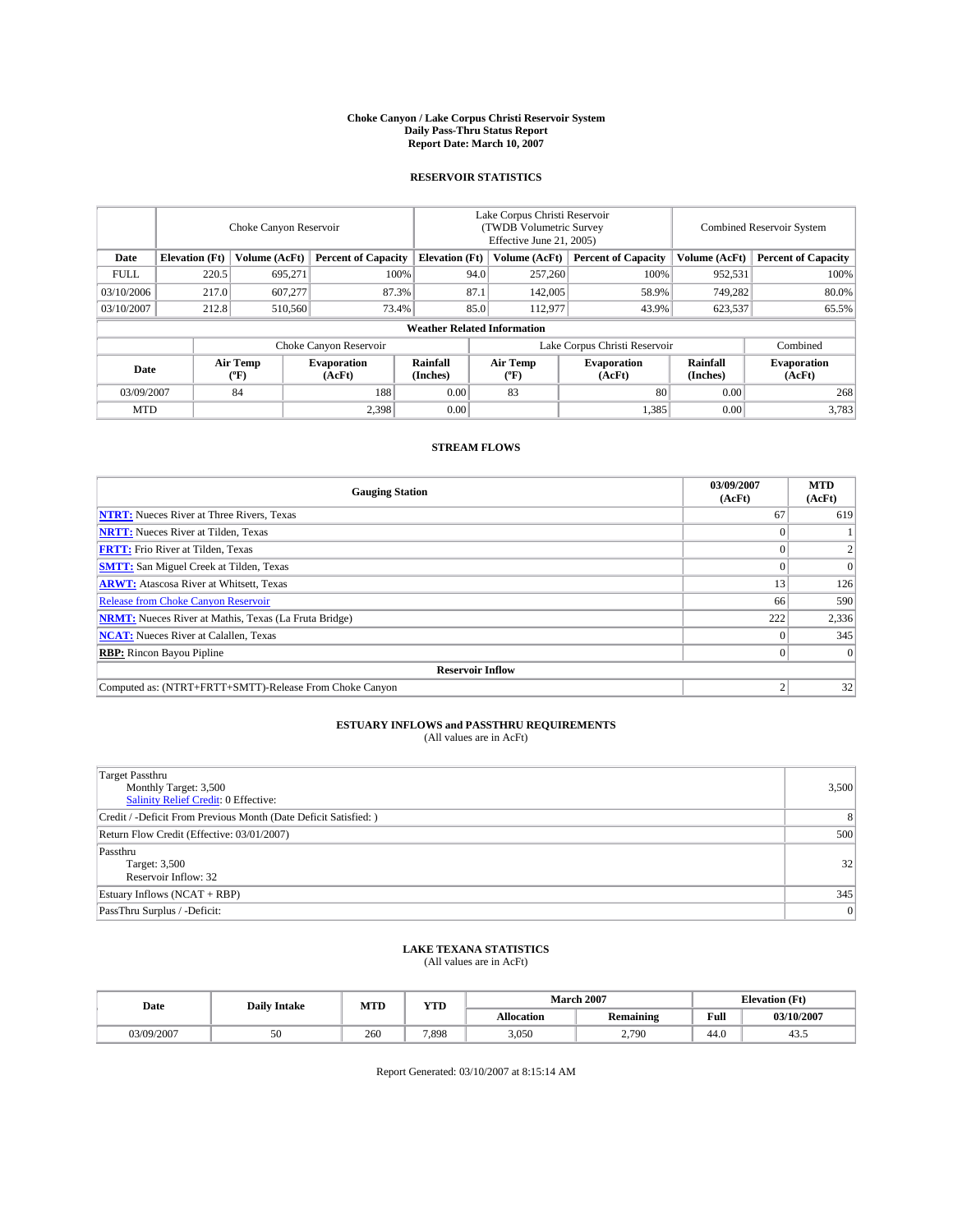#### **Choke Canyon / Lake Corpus Christi Reservoir System Daily Pass-Thru Status Report Report Date: March 11, 2007**

## **RESERVOIR STATISTICS**

|             | Choke Canyon Reservoir             |                  |                              |                       | Lake Corpus Christi Reservoir<br>(TWDB Volumetric Survey<br>Effective June 21, 2005) |                                           |                               | Combined Reservoir System |                              |  |
|-------------|------------------------------------|------------------|------------------------------|-----------------------|--------------------------------------------------------------------------------------|-------------------------------------------|-------------------------------|---------------------------|------------------------------|--|
| Date        | <b>Elevation</b> (Ft)              | Volume (AcFt)    | <b>Percent of Capacity</b>   | <b>Elevation</b> (Ft) |                                                                                      | Volume (AcFt)                             | <b>Percent of Capacity</b>    | Volume (AcFt)             | <b>Percent of Capacity</b>   |  |
| <b>FULL</b> | 220.5                              | 695.271          | 100%                         |                       | 94.0                                                                                 | 257,260                                   | 100%                          | 952,531                   | 100%                         |  |
| 03/11/2006  | 217.0                              | 607,036          | 87.3%                        |                       | 87.1                                                                                 | 141,431                                   | 58.6%                         | 748,467                   | 79.9%                        |  |
| 03/11/2007  | 212.7                              | 510,344          | 73.4%                        |                       | 84.9                                                                                 | 112,477                                   | 43.7%                         | 622,821                   | 65.4%                        |  |
|             | <b>Weather Related Information</b> |                  |                              |                       |                                                                                      |                                           |                               |                           |                              |  |
|             |                                    |                  | Choke Canyon Reservoir       |                       |                                                                                      |                                           | Lake Corpus Christi Reservoir |                           | Combined                     |  |
| Date        |                                    | Air Temp<br>(°F) | <b>Evaporation</b><br>(AcFt) | Rainfall<br>(Inches)  |                                                                                      | Air Temp<br>$({}^{\mathrm{o}}\mathrm{F})$ | <b>Evaporation</b><br>(AcFt)  | Rainfall<br>(Inches)      | <b>Evaporation</b><br>(AcFt) |  |
| 03/10/2007  |                                    | 83               | 276                          | 0.00                  |                                                                                      | 83                                        | 175                           | 0.00                      | 451                          |  |
| <b>MTD</b>  |                                    |                  | 2,674                        | 0.00                  |                                                                                      |                                           | 1,560                         | 0.00                      | 4,234                        |  |

## **STREAM FLOWS**

| <b>Gauging Station</b>                                       | 03/10/2007<br>(AcFt) | <b>MTD</b><br>(AcFt) |
|--------------------------------------------------------------|----------------------|----------------------|
| <b>NTRT:</b> Nueces River at Three Rivers, Texas             | 67                   | 687                  |
| <b>NRTT:</b> Nueces River at Tilden, Texas                   |                      |                      |
| <b>FRTT:</b> Frio River at Tilden, Texas                     |                      |                      |
| <b>SMTT:</b> San Miguel Creek at Tilden, Texas               |                      | $\Omega$             |
| <b>ARWT:</b> Atascosa River at Whitsett, Texas               | 13                   | 139                  |
| <b>Release from Choke Canyon Reservoir</b>                   | 66                   | 655                  |
| <b>NRMT:</b> Nueces River at Mathis, Texas (La Fruta Bridge) | 220                  | 2,557                |
| <b>NCAT:</b> Nueces River at Calallen, Texas                 |                      | 345                  |
| <b>RBP:</b> Rincon Bayou Pipline                             |                      | $\Omega$             |
| <b>Reservoir Inflow</b>                                      |                      |                      |
| Computed as: (NTRT+FRTT+SMTT)-Release From Choke Canyon      |                      | 34                   |

# **ESTUARY INFLOWS and PASSTHRU REQUIREMENTS**<br>(All values are in AcFt)

| Target Passthru<br>Monthly Target: 3,500<br><b>Salinity Relief Credit: 0 Effective:</b> | 3,500          |
|-----------------------------------------------------------------------------------------|----------------|
| Credit / -Deficit From Previous Month (Date Deficit Satisfied: )                        | 8 <sup>1</sup> |
| Return Flow Credit (Effective: 03/01/2007)                                              | 500            |
| Passthru<br>Target: 3,500<br>Reservoir Inflow: 34                                       | 34             |
| Estuary Inflows (NCAT + RBP)                                                            | 345            |
| PassThru Surplus / -Deficit:                                                            | 0              |

# **LAKE TEXANA STATISTICS** (All values are in AcFt)

| Date       | <b>Daily Intake</b> | <b>MTD</b> | $\mathbf{v}$<br>1 I D |                   | <b>March 2007</b> |      | <b>Elevation</b> (Ft) |
|------------|---------------------|------------|-----------------------|-------------------|-------------------|------|-----------------------|
|            |                     |            |                       | <b>Allocation</b> | <b>Remaining</b>  | Full | 03/11/2007            |
| 03/10/2007 | 60                  | 320        | 7.959                 | 3.050             | 2,730             | 44.0 | 45.5                  |

Report Generated: 03/11/2007 at 8:10:53 AM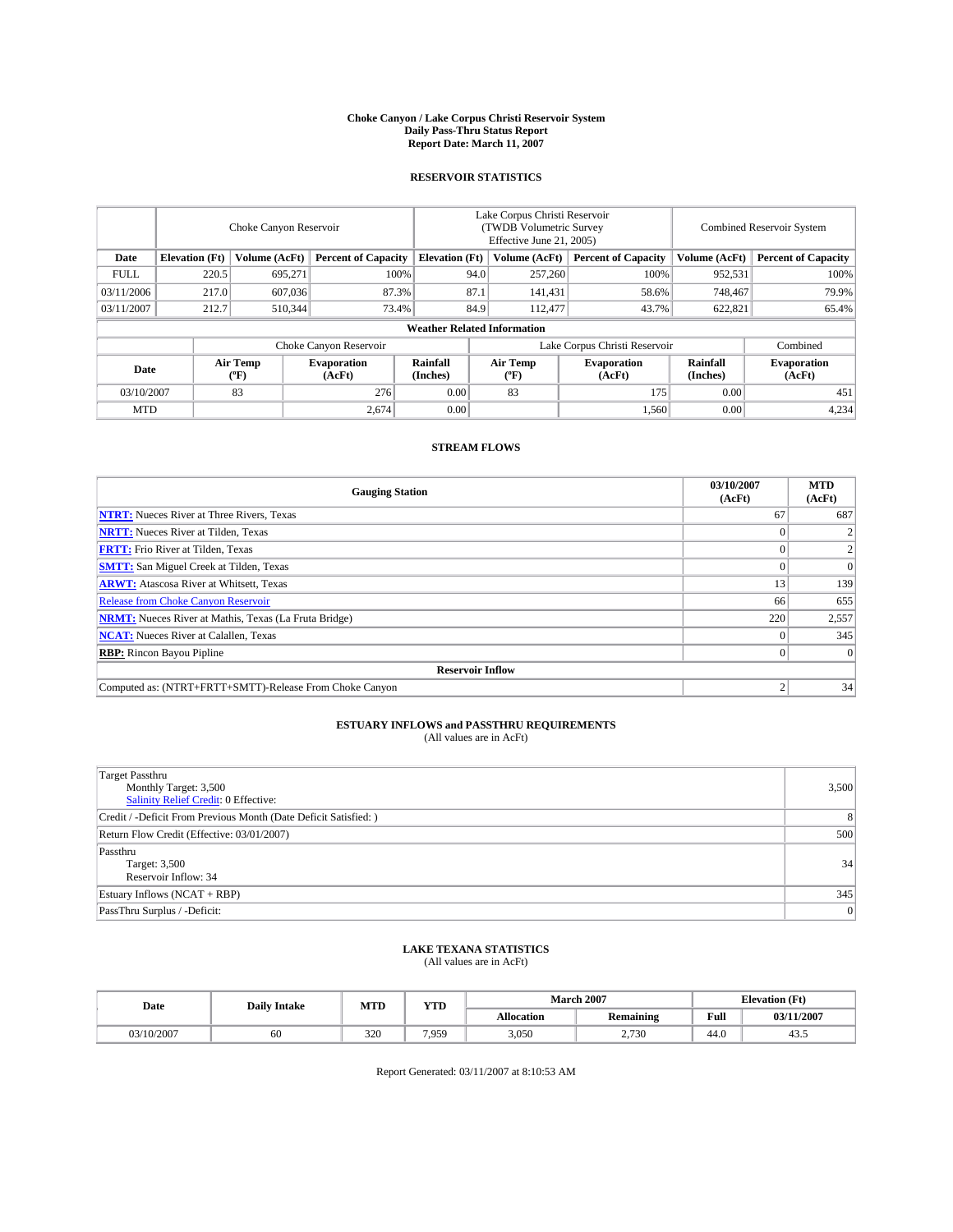#### **Choke Canyon / Lake Corpus Christi Reservoir System Daily Pass-Thru Status Report Report Date: March 12, 2007**

## **RESERVOIR STATISTICS**

|             | Choke Canyon Reservoir             |                  |                              |                       | Lake Corpus Christi Reservoir<br>(TWDB Volumetric Survey<br>Effective June 21, 2005) |                  |                               |                      | Combined Reservoir System    |  |  |
|-------------|------------------------------------|------------------|------------------------------|-----------------------|--------------------------------------------------------------------------------------|------------------|-------------------------------|----------------------|------------------------------|--|--|
| Date        | <b>Elevation</b> (Ft)              | Volume (AcFt)    | <b>Percent of Capacity</b>   | <b>Elevation</b> (Ft) |                                                                                      | Volume (AcFt)    | <b>Percent of Capacity</b>    | Volume (AcFt)        | <b>Percent of Capacity</b>   |  |  |
| <b>FULL</b> | 220.5                              | 695.271          |                              | 100%                  | 94.0                                                                                 | 257,260          | 100%                          | 952,531              | 100%                         |  |  |
| 03/12/2006  | 217.0                              | 607,036          | 87.3%                        |                       | 87.0                                                                                 | 140,431          | 58.2%                         | 747,467              | 79.8%                        |  |  |
| 03/12/2007  | 212.9                              | 513,365          | 73.8%                        |                       | 85.1                                                                                 | 114.488          | 44.5%                         | 627,853              | 65.9%                        |  |  |
|             | <b>Weather Related Information</b> |                  |                              |                       |                                                                                      |                  |                               |                      |                              |  |  |
|             |                                    |                  | Choke Canyon Reservoir       |                       |                                                                                      |                  | Lake Corpus Christi Reservoir |                      | Combined                     |  |  |
| Date        |                                    | Air Temp<br>(°F) | <b>Evaporation</b><br>(AcFt) | Rainfall<br>(Inches)  |                                                                                      | Air Temp<br>("F) | <b>Evaporation</b><br>(AcFt)  | Rainfall<br>(Inches) | <b>Evaporation</b><br>(AcFt) |  |  |
| 03/11/2007  |                                    | 74               | 151                          | 0.68                  |                                                                                      | 74               | 133                           | 1.03                 | 284                          |  |  |
| <b>MTD</b>  |                                    |                  | 2,825                        | 0.68                  |                                                                                      |                  | 1,693                         | 1.03                 | 4,518                        |  |  |

## **STREAM FLOWS**

| <b>Gauging Station</b>                                       | 03/11/2007<br>(AcFt) | <b>MTD</b><br>(AcFt) |
|--------------------------------------------------------------|----------------------|----------------------|
| <b>NTRT:</b> Nueces River at Three Rivers, Texas             | 67                   | 754                  |
| <b>NRTT:</b> Nueces River at Tilden, Texas                   |                      |                      |
| <b>FRTT:</b> Frio River at Tilden, Texas                     |                      |                      |
| <b>SMTT:</b> San Miguel Creek at Tilden, Texas               |                      | $\Omega$             |
| <b>ARWT:</b> Atascosa River at Whitsett, Texas               | 13                   | 152                  |
| <b>Release from Choke Canyon Reservoir</b>                   | 66                   | 721                  |
| <b>NRMT:</b> Nueces River at Mathis, Texas (La Fruta Bridge) | 220                  | 2,777                |
| <b>NCAT:</b> Nueces River at Calallen, Texas                 |                      | 345                  |
| <b>RBP:</b> Rincon Bayou Pipline                             |                      | $\Omega$             |
| <b>Reservoir Inflow</b>                                      |                      |                      |
| Computed as: (NTRT+FRTT+SMTT)-Release From Choke Canyon      |                      | 37                   |

# **ESTUARY INFLOWS and PASSTHRU REQUIREMENTS**<br>(All values are in AcFt)

| <b>Target Passthru</b><br>Monthly Target: 3,500<br><b>Salinity Relief Credit: 0 Effective:</b> | 3,500          |
|------------------------------------------------------------------------------------------------|----------------|
| Credit / -Deficit From Previous Month (Date Deficit Satisfied: )                               | 8              |
| Return Flow Credit (Effective: 03/01/2007)                                                     | 500            |
| Passthru<br>Target: 3,500<br>Reservoir Inflow: 37                                              | 37             |
| Estuary Inflows (NCAT + RBP)                                                                   | 345            |
| PassThru Surplus / -Deficit:                                                                   | $\overline{0}$ |

# **LAKE TEXANA STATISTICS** (All values are in AcFt)

| Date       | <b>Daily Intake</b> | <b>MTD</b> | <b>YTD</b> |                   | <b>March 2007</b> | <b>Elevation</b> (Ft) |            |  |
|------------|---------------------|------------|------------|-------------------|-------------------|-----------------------|------------|--|
|            |                     |            |            | <b>Allocation</b> | <b>Remaining</b>  | Full                  | 03/12/2007 |  |
| 03/11/2007 | 60                  | 381        | 8.019      | 3,050             | 2.669             | 44.0                  | 45.5       |  |

Report Generated: 03/12/2007 at 8:17:18 AM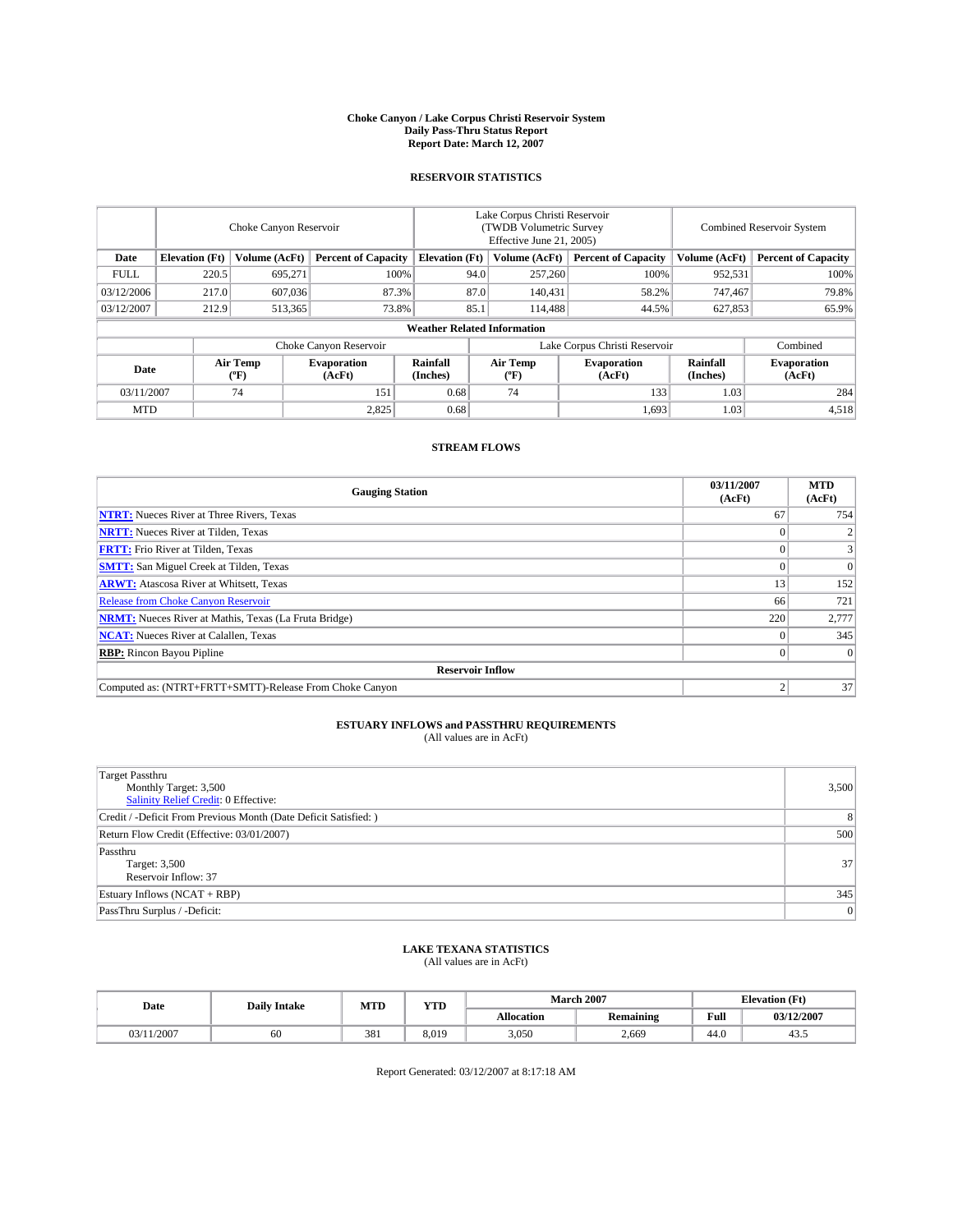#### **Choke Canyon / Lake Corpus Christi Reservoir System Daily Pass-Thru Status Report Report Date: March 13, 2007**

## **RESERVOIR STATISTICS**

|             | Choke Canyon Reservoir             |                  |                              |                       | Lake Corpus Christi Reservoir<br>(TWDB Volumetric Survey<br>Effective June 21, 2005) |                                           |                              |                      | Combined Reservoir System    |  |  |
|-------------|------------------------------------|------------------|------------------------------|-----------------------|--------------------------------------------------------------------------------------|-------------------------------------------|------------------------------|----------------------|------------------------------|--|--|
| Date        | <b>Elevation</b> (Ft)              | Volume (AcFt)    | <b>Percent of Capacity</b>   | <b>Elevation</b> (Ft) |                                                                                      | Volume (AcFt)                             | <b>Percent of Capacity</b>   | Volume (AcFt)        | <b>Percent of Capacity</b>   |  |  |
| <b>FULL</b> | 220.5                              | 695.271          | 100%                         |                       | 94.0                                                                                 | 257,260                                   | 100%                         | 952,531              | 100%                         |  |  |
| 03/13/2006  | 217.0                              | 606,795          | 87.3%                        |                       | 87.1                                                                                 | 142,005                                   | 58.9%                        | 748,800              | 80.0%                        |  |  |
| 03/13/2007  | 212.8                              | 512,502          | 73.7%                        |                       | 85.1                                                                                 | 114.488                                   | 44.5%                        | 626,990              | 65.8%                        |  |  |
|             | <b>Weather Related Information</b> |                  |                              |                       |                                                                                      |                                           |                              |                      |                              |  |  |
|             |                                    |                  | Choke Canyon Reservoir       |                       | Lake Corpus Christi Reservoir                                                        |                                           |                              |                      | Combined                     |  |  |
| Date        |                                    | Air Temp<br>(°F) | <b>Evaporation</b><br>(AcFt) | Rainfall<br>(Inches)  |                                                                                      | Air Temp<br>$({}^{\mathrm{o}}\mathrm{F})$ | <b>Evaporation</b><br>(AcFt) | Rainfall<br>(Inches) | <b>Evaporation</b><br>(AcFt) |  |  |
| 03/12/2007  |                                    | 68               | 25                           | 0.08                  |                                                                                      | 66                                        | 81                           | 0.18                 | 106                          |  |  |
| <b>MTD</b>  |                                    |                  | 2,850                        | 0.76                  |                                                                                      |                                           | 1,774                        | 1.21                 | 4,624                        |  |  |

## **STREAM FLOWS**

| <b>Gauging Station</b>                                       | 03/12/2007<br>(AcFt) | <b>MTD</b><br>(AcFt) |
|--------------------------------------------------------------|----------------------|----------------------|
| <b>NTRT:</b> Nueces River at Three Rivers, Texas             | 73                   | 828                  |
| <b>NRTT:</b> Nueces River at Tilden, Texas                   |                      |                      |
| <b>FRTT:</b> Frio River at Tilden, Texas                     |                      |                      |
| <b>SMTT:</b> San Miguel Creek at Tilden, Texas               |                      | $\Omega$             |
| <b>ARWT:</b> Atascosa River at Whitsett, Texas               | 16                   | 168                  |
| <b>Release from Choke Canyon Reservoir</b>                   | 66                   | 786                  |
| <b>NRMT:</b> Nueces River at Mathis, Texas (La Fruta Bridge) | 224                  | 3,001                |
| <b>NCAT:</b> Nueces River at Calallen, Texas                 |                      | 346                  |
| <b>RBP:</b> Rincon Bayou Pipline                             |                      | $\Omega$             |
| <b>Reservoir Inflow</b>                                      |                      |                      |
| Computed as: (NTRT+FRTT+SMTT)-Release From Choke Canyon      | 12                   | 48                   |

# **ESTUARY INFLOWS and PASSTHRU REQUIREMENTS**<br>(All values are in AcFt)

| Target Passthru<br>Monthly Target: 3,500<br>Salinity Relief Credit: 0 Effective: | 3,500          |
|----------------------------------------------------------------------------------|----------------|
| Credit / -Deficit From Previous Month (Date Deficit Satisfied: )                 | 8              |
| Return Flow Credit (Effective: 03/01/2007)                                       | 500            |
| Passthru<br>Target: 3,500<br>Reservoir Inflow: 48                                | 48             |
| Estuary Inflows (NCAT + RBP)                                                     | 346            |
| PassThru Surplus / -Deficit:                                                     | $\overline{0}$ |

# **LAKE TEXANA STATISTICS** (All values are in AcFt)

| Date       | <b>Daily Intake</b> | <b>MTD</b> | <b>YTD</b> |                   | <b>March 2007</b> | <b>Elevation</b> (Ft) |            |
|------------|---------------------|------------|------------|-------------------|-------------------|-----------------------|------------|
|            |                     |            |            | <b>Allocation</b> | <b>Remaining</b>  | Full                  | 03/13/2007 |
| 03/12/2007 | 60                  | $44_1$     | 8.079      | 3,050             | 2.609             | 44.0                  | 45.0       |

Report Generated: 03/13/2007 at 9:10:15 AM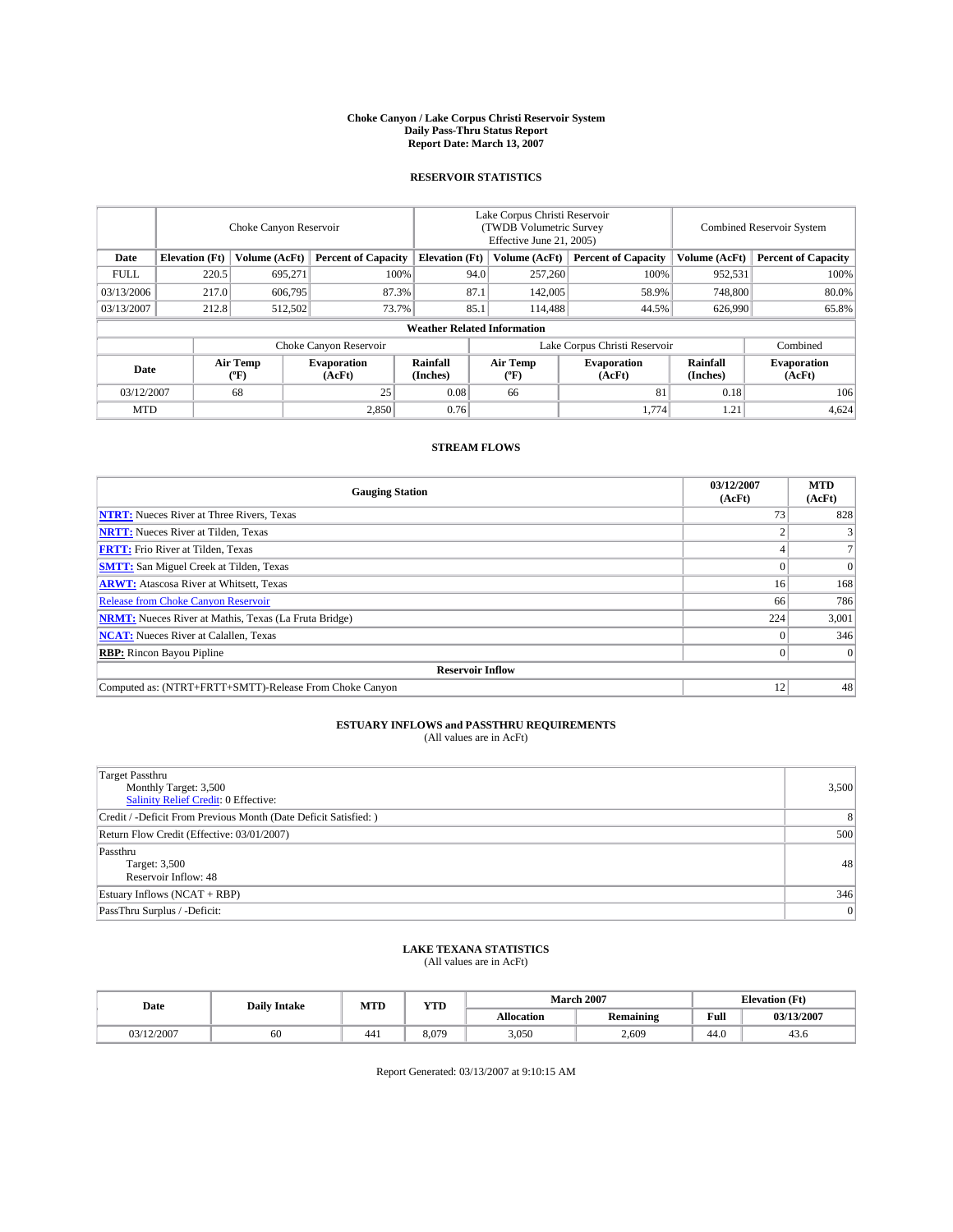#### **Choke Canyon / Lake Corpus Christi Reservoir System Daily Pass-Thru Status Report Report Date: March 14, 2007**

## **RESERVOIR STATISTICS**

|             | Choke Canyon Reservoir             |                               |                              |                       | Lake Corpus Christi Reservoir<br>(TWDB Volumetric Survey<br>Effective June 21, 2005) |                  |                              |                      | <b>Combined Reservoir System</b> |  |  |
|-------------|------------------------------------|-------------------------------|------------------------------|-----------------------|--------------------------------------------------------------------------------------|------------------|------------------------------|----------------------|----------------------------------|--|--|
| Date        | <b>Elevation</b> (Ft)              | Volume (AcFt)                 | <b>Percent of Capacity</b>   | <b>Elevation</b> (Ft) |                                                                                      | Volume (AcFt)    | <b>Percent of Capacity</b>   | Volume (AcFt)        | <b>Percent of Capacity</b>       |  |  |
| <b>FULL</b> | 220.5                              | 695.271                       | 100%                         |                       | 94.0                                                                                 | 257,260          | 100%                         | 952,531              | 100%                             |  |  |
| 03/14/2006  | 217.0                              | 606,554                       | 87.2%                        |                       | 87.1                                                                                 | 141,718          | 58.7%                        | 748,272              | 79.9%                            |  |  |
| 03/14/2007  | 213.1                              | 518,572                       | 74.6%                        |                       | 85.2                                                                                 | 115,885          | 45.0%                        | 634,457              | 66.6%                            |  |  |
|             | <b>Weather Related Information</b> |                               |                              |                       |                                                                                      |                  |                              |                      |                                  |  |  |
|             |                                    | Lake Corpus Christi Reservoir |                              |                       |                                                                                      | Combined         |                              |                      |                                  |  |  |
| Date        |                                    | Air Temp<br>(°F)              | <b>Evaporation</b><br>(AcFt) | Rainfall<br>(Inches)  |                                                                                      | Air Temp<br>("F) | <b>Evaporation</b><br>(AcFt) | Rainfall<br>(Inches) | <b>Evaporation</b><br>(AcFt)     |  |  |
| 03/13/2007  |                                    | 70                            | 13                           | 1.98                  |                                                                                      | 77               | 208                          | 0.27                 | 221                              |  |  |
| <b>MTD</b>  |                                    |                               | 2,863                        | 2.74                  |                                                                                      |                  | 1,982                        | 1.48                 | 4,845                            |  |  |

## **STREAM FLOWS**

| <b>Gauging Station</b>                                       | 03/13/2007<br>(AcFt) | <b>MTD</b><br>(AcFt) |
|--------------------------------------------------------------|----------------------|----------------------|
| <b>NTRT:</b> Nueces River at Three Rivers, Texas             | 139                  | 967                  |
| <b>NRTT:</b> Nueces River at Tilden, Texas                   | 8                    | 11                   |
| <b>FRTT:</b> Frio River at Tilden, Texas                     |                      | 13                   |
| <b>SMTT:</b> San Miguel Creek at Tilden, Texas               | 1,169                | 1,169                |
| <b>ARWT:</b> Atascosa River at Whitsett, Texas               | 413                  | 581                  |
| <b>Release from Choke Canyon Reservoir</b>                   | 66                   | 852                  |
| <b>NRMT:</b> Nueces River at Mathis, Texas (La Fruta Bridge) | 222                  | 3,224                |
| <b>NCAT:</b> Nueces River at Calallen, Texas                 | 50                   | 395                  |
| <b>RBP:</b> Rincon Bayou Pipline                             |                      | $\Omega$             |
| <b>Reservoir Inflow</b>                                      |                      |                      |
| Computed as: (NTRT+FRTT+SMTT)-Release From Choke Canyon      | 1.249                | 1,298                |

# **ESTUARY INFLOWS and PASSTHRU REQUIREMENTS**<br>(All values are in AcFt)

| <b>Target Passthru</b><br>Monthly Target: 3,500<br>Salinity Relief Credit: 0 Effective: | 3,500  |
|-----------------------------------------------------------------------------------------|--------|
| Credit / -Deficit From Previous Month (Date Deficit Satisfied: )                        | 8      |
| Return Flow Credit (Effective: 03/01/2007)                                              | 500    |
| Passthru<br>Target: 3,500<br>Reservoir Inflow: 1,298                                    | 1.298  |
| Estuary Inflows (NCAT + RBP)                                                            | 395    |
| PassThru Surplus / -Deficit:                                                            | $-394$ |

# **LAKE TEXANA STATISTICS** (All values are in AcFt)

| Date       | <b>Daily Intake</b> | <b>MTD</b> | $\mathbf{v}$<br>1 I D |                   | <b>March 2007</b> | <b>Elevation</b> (Ft) |            |
|------------|---------------------|------------|-----------------------|-------------------|-------------------|-----------------------|------------|
|            |                     |            |                       | <b>Allocation</b> | <b>Remaining</b>  | Full                  | 03/14/2007 |
| 03/13/2007 | 60                  | 501        | 8.140                 | 3.050             | 2,549             | 44.0                  | 45         |

Report Generated: 03/14/2007 at 8:26:48 AM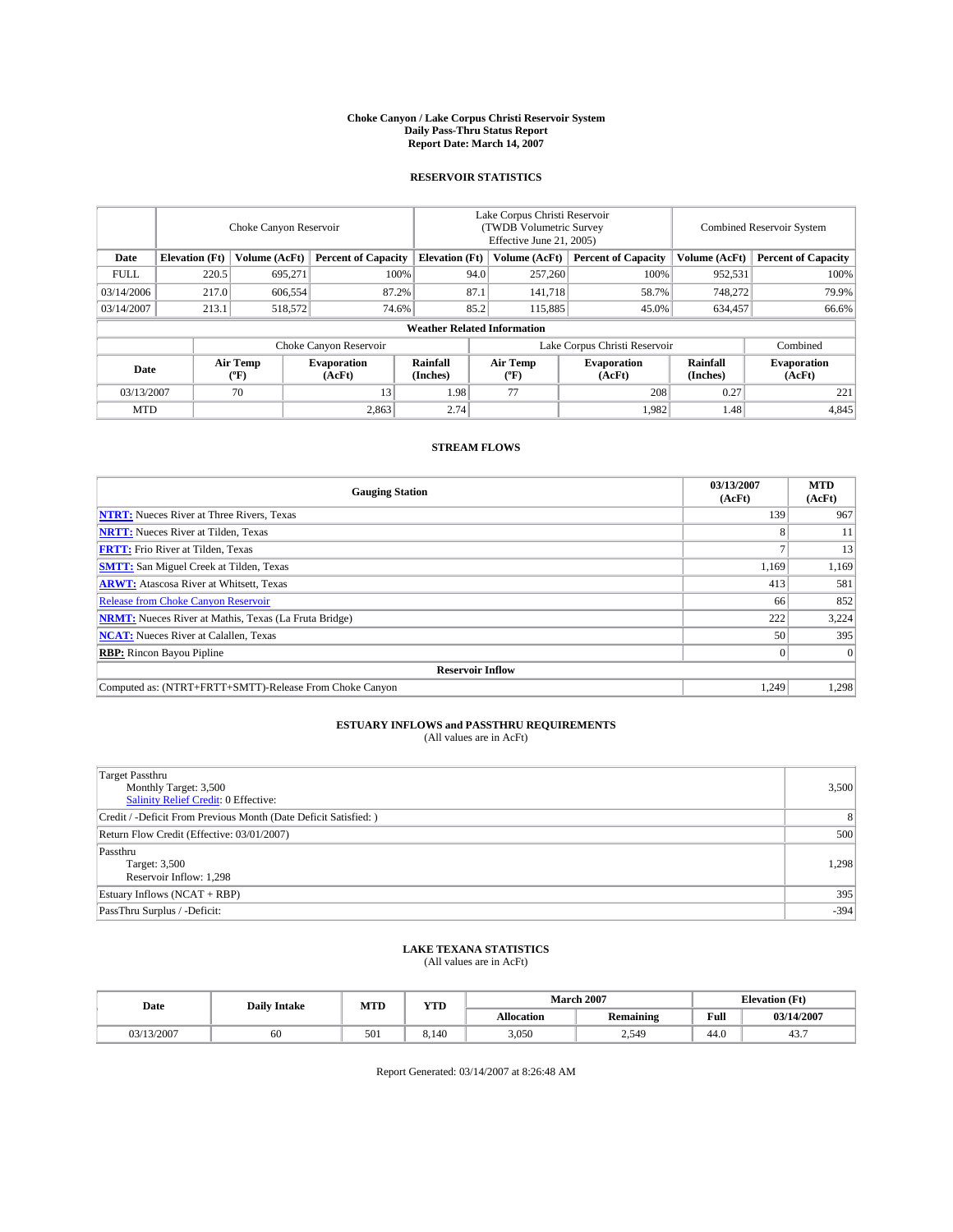#### **Choke Canyon / Lake Corpus Christi Reservoir System Daily Pass-Thru Status Report Report Date: March 15, 2007**

## **RESERVOIR STATISTICS**

|             | Choke Canyon Reservoir             |                  |                              |                       | Lake Corpus Christi Reservoir<br>(TWDB Volumetric Survey<br>Effective June 21, 2005) |                  |                               |                      | <b>Combined Reservoir System</b> |  |  |
|-------------|------------------------------------|------------------|------------------------------|-----------------------|--------------------------------------------------------------------------------------|------------------|-------------------------------|----------------------|----------------------------------|--|--|
| Date        | <b>Elevation</b> (Ft)              | Volume (AcFt)    | <b>Percent of Capacity</b>   | <b>Elevation</b> (Ft) |                                                                                      | Volume (AcFt)    | <b>Percent of Capacity</b>    | Volume (AcFt)        | <b>Percent of Capacity</b>       |  |  |
| <b>FULL</b> | 220.5                              | 695.271          | 100%                         |                       | 94.0                                                                                 | 257,260          | 100%                          | 952,531              | 100%                             |  |  |
| 03/15/2006  | 216.9                              | 605,831          | 87.1%                        |                       | 87.0                                                                                 | 140,574          | 58.3%                         | 746,405              | 79.7%                            |  |  |
| 03/15/2007  | 213.4                              | 524,025          | 75.4%                        |                       | 85.9                                                                                 | 125,407          | 48.7%                         | 649,432              | 68.2%                            |  |  |
|             | <b>Weather Related Information</b> |                  |                              |                       |                                                                                      |                  |                               |                      |                                  |  |  |
|             |                                    |                  | Choke Canyon Reservoir       |                       |                                                                                      |                  | Lake Corpus Christi Reservoir |                      | Combined                         |  |  |
| Date        |                                    | Air Temp<br>(°F) | <b>Evaporation</b><br>(AcFt) | Rainfall<br>(Inches)  |                                                                                      | Air Temp<br>("F) | <b>Evaporation</b><br>(AcFt)  | Rainfall<br>(Inches) | <b>Evaporation</b><br>(AcFt)     |  |  |
| 03/14/2007  |                                    | 84               | 102                          | 0.02                  |                                                                                      | 87               | 78                            | 0.05                 | 180                              |  |  |
| <b>MTD</b>  |                                    |                  | 2,965                        | 2.76                  |                                                                                      |                  | 2,060                         | 1.53                 | 5,025                            |  |  |

## **STREAM FLOWS**

| <b>Gauging Station</b>                                       | 03/14/2007<br>(AcFt) | <b>MTD</b><br>(AcFt) |
|--------------------------------------------------------------|----------------------|----------------------|
| <b>NTRT:</b> Nueces River at Three Rivers, Texas             | 4,883                | 5,850                |
| <b>NRTT:</b> Nueces River at Tilden, Texas                   |                      | 18                   |
| <b>FRTT:</b> Frio River at Tilden, Texas                     | 1,304                | 1,317                |
| <b>SMTT:</b> San Miguel Creek at Tilden, Texas               | 2,203                | 3,373                |
| <b>ARWT:</b> Atascosa River at Whitsett, Texas               | 8,873                | 9,454                |
| <b>Release from Choke Canyon Reservoir</b>                   | 30                   | 881                  |
| <b>NRMT:</b> Nueces River at Mathis, Texas (La Fruta Bridge) | 234                  | 3,458                |
| <b>NCAT:</b> Nueces River at Calallen, Texas                 | 193                  | 588                  |
| <b>RBP:</b> Rincon Bayou Pipline                             |                      | $\Omega$             |
| <b>Reservoir Inflow</b>                                      |                      |                      |
| Computed as: (NTRT+FRTT+SMTT)-Release From Choke Canyon      | 8,361                | 9,658                |

# **ESTUARY INFLOWS and PASSTHRU REQUIREMENTS**<br>(All values are in AcFt)

| <b>Target Passthru</b><br>Monthly Target: 3,500<br>Salinity Relief Credit: 0 Effective: | 3,500    |
|-----------------------------------------------------------------------------------------|----------|
| Credit / -Deficit From Previous Month (Date Deficit Satisfied: )                        | 8        |
| Return Flow Credit (Effective: 03/01/2007)                                              | 500      |
| Passthru<br>Target: 3,500<br>Reservoir Inflow: 9,658                                    | 3,500    |
| Estuary Inflows (NCAT + RBP)                                                            | 588      |
| PassThru Surplus / -Deficit:                                                            | $-2,404$ |

# **LAKE TEXANA STATISTICS** (All values are in AcFt)

| Date       | <b>Daily Intake</b> | MTD | <b>YTD</b> |                   | <b>March 2007</b> | <b>Elevation</b> (Ft) |            |
|------------|---------------------|-----|------------|-------------------|-------------------|-----------------------|------------|
|            |                     |     |            | <b>Allocation</b> | <b>Remaining</b>  | Full                  | 03/15/2007 |
| 03/14/2007 | 60                  | 561 | 6.190      | 3,050             | 2.489             | 44.0                  | 43.9       |

Report Generated: 03/15/2007 at 8:31:23 AM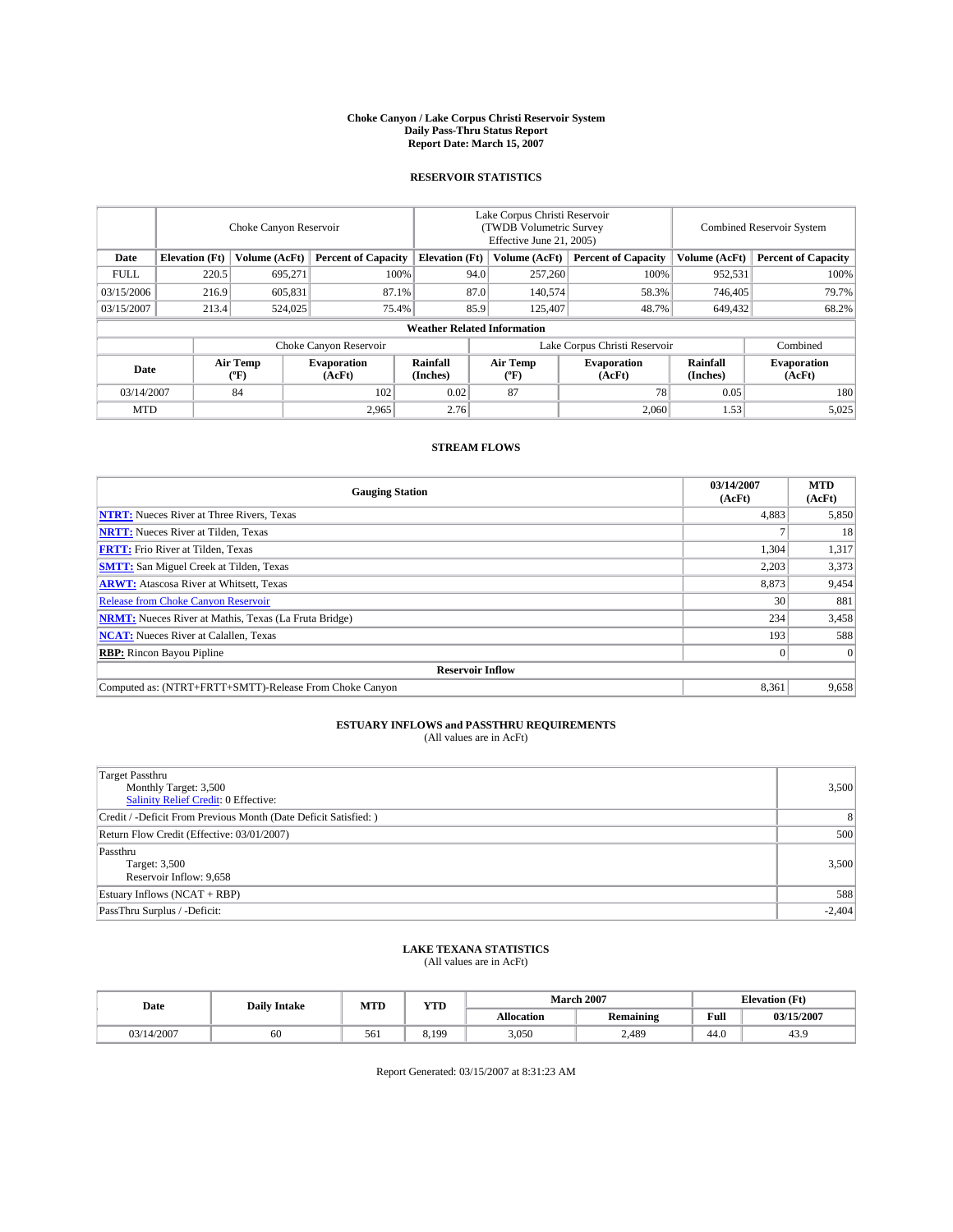#### **Choke Canyon / Lake Corpus Christi Reservoir System Daily Pass-Thru Status Report Report Date: March 16, 2007**

## **RESERVOIR STATISTICS**

|             | Choke Canyon Reservoir             |                  |                              |                       | Lake Corpus Christi Reservoir<br>(TWDB Volumetric Survey<br>Effective June 21, 2005) |                                           |                               |                      | Combined Reservoir System    |  |  |
|-------------|------------------------------------|------------------|------------------------------|-----------------------|--------------------------------------------------------------------------------------|-------------------------------------------|-------------------------------|----------------------|------------------------------|--|--|
| Date        | <b>Elevation</b> (Ft)              | Volume (AcFt)    | <b>Percent of Capacity</b>   | <b>Elevation</b> (Ft) |                                                                                      | Volume (AcFt)                             | <b>Percent of Capacity</b>    | Volume (AcFt)        | <b>Percent of Capacity</b>   |  |  |
| <b>FULL</b> | 220.5                              | 695.271          | 100%                         |                       | 94.0                                                                                 | 257,260                                   | 100%                          | 952,531              | 100%                         |  |  |
| 03/16/2006  | 216.9                              | 605,349          | 87.1%                        |                       | 87.0                                                                                 | 140,146                                   | 58.1%                         | 745,495              | 79.6%                        |  |  |
| 03/16/2007  | 213.5                              | 526,883          | 75.8%                        |                       | 86.8                                                                                 | 136,616                                   | 53.1%                         | 663,499              | 69.7%                        |  |  |
|             | <b>Weather Related Information</b> |                  |                              |                       |                                                                                      |                                           |                               |                      |                              |  |  |
|             |                                    |                  | Choke Canyon Reservoir       |                       |                                                                                      |                                           | Lake Corpus Christi Reservoir |                      | Combined                     |  |  |
| Date        |                                    | Air Temp<br>(°F) | <b>Evaporation</b><br>(AcFt) | Rainfall<br>(Inches)  |                                                                                      | Air Temp<br>$({}^{\mathrm{o}}\mathrm{F})$ | <b>Evaporation</b><br>(AcFt)  | Rainfall<br>(Inches) | <b>Evaporation</b><br>(AcFt) |  |  |
| 03/15/2007  |                                    | 78               | 141                          | 0.00                  |                                                                                      | 75                                        | 90                            | 0.00                 | 231                          |  |  |
| <b>MTD</b>  |                                    |                  | 3,106                        | 2.76                  |                                                                                      |                                           | 2,150                         | 1.53                 | 5,256                        |  |  |

## **STREAM FLOWS**

| <b>Gauging Station</b>                                       | 03/15/2007<br>(AcFt) | <b>MTD</b><br>(AcFt) |
|--------------------------------------------------------------|----------------------|----------------------|
| <b>NTRT:</b> Nueces River at Three Rivers, Texas             | 10,183               | 16,033               |
| <b>NRTT:</b> Nueces River at Tilden, Texas                   | 19                   | 37                   |
| <b>FRTT:</b> Frio River at Tilden, Texas                     | 572                  | 1,889                |
| <b>SMTT:</b> San Miguel Creek at Tilden, Texas               | 2,263                | 5,635                |
| <b>ARWT:</b> Atascosa River at Whitsett, Texas               | 24,019               | 33,472               |
| <b>Release from Choke Canyon Reservoir</b>                   |                      | 881                  |
| <b>NRMT:</b> Nueces River at Mathis, Texas (La Fruta Bridge) | 226                  | 3,684                |
| <b>NCAT:</b> Nueces River at Calallen, Texas                 | 397                  | 985                  |
| <b>RBP:</b> Rincon Bayou Pipline                             |                      | $\Omega$             |
| <b>Reservoir Inflow</b>                                      |                      |                      |
| Computed as: (NTRT+FRTT+SMTT)-Release From Choke Canyon      | 13.018               | 22.676               |

# **ESTUARY INFLOWS and PASSTHRU REQUIREMENTS**<br>(All values are in AcFt)

| <b>Target Passthru</b><br>Monthly Target: 3,500<br>Salinity Relief Credit: 0 Effective: | 3,500    |
|-----------------------------------------------------------------------------------------|----------|
| Credit / -Deficit From Previous Month (Date Deficit Satisfied: )                        | 8        |
| Return Flow Credit (Effective: 03/01/2007)                                              | 500      |
| Passthru<br>Target: 3,500<br>Reservoir Inflow: 22,676                                   | 3,500    |
| Estuary Inflows (NCAT + RBP)                                                            | 985      |
| PassThru Surplus / -Deficit:                                                            | $-2,007$ |

# **LAKE TEXANA STATISTICS** (All values are in AcFt)

| Date     | <b>Daily Intake</b> | <b>MTD</b> | $\mathbf{v}$<br>1 I D |                   | <b>March 2007</b> |      | <b>Elevation</b> (Ft) |
|----------|---------------------|------------|-----------------------|-------------------|-------------------|------|-----------------------|
|          |                     |            |                       | <b>Allocation</b> | <b>Remaining</b>  | Full | 03/16/2007            |
| /15/2007 | 60                  | 62         | 8 750<br><i></i>      | 3.050             | 2.429             | 44.0 | 43.9                  |

Report Generated: 03/16/2007 at 8:15:14 AM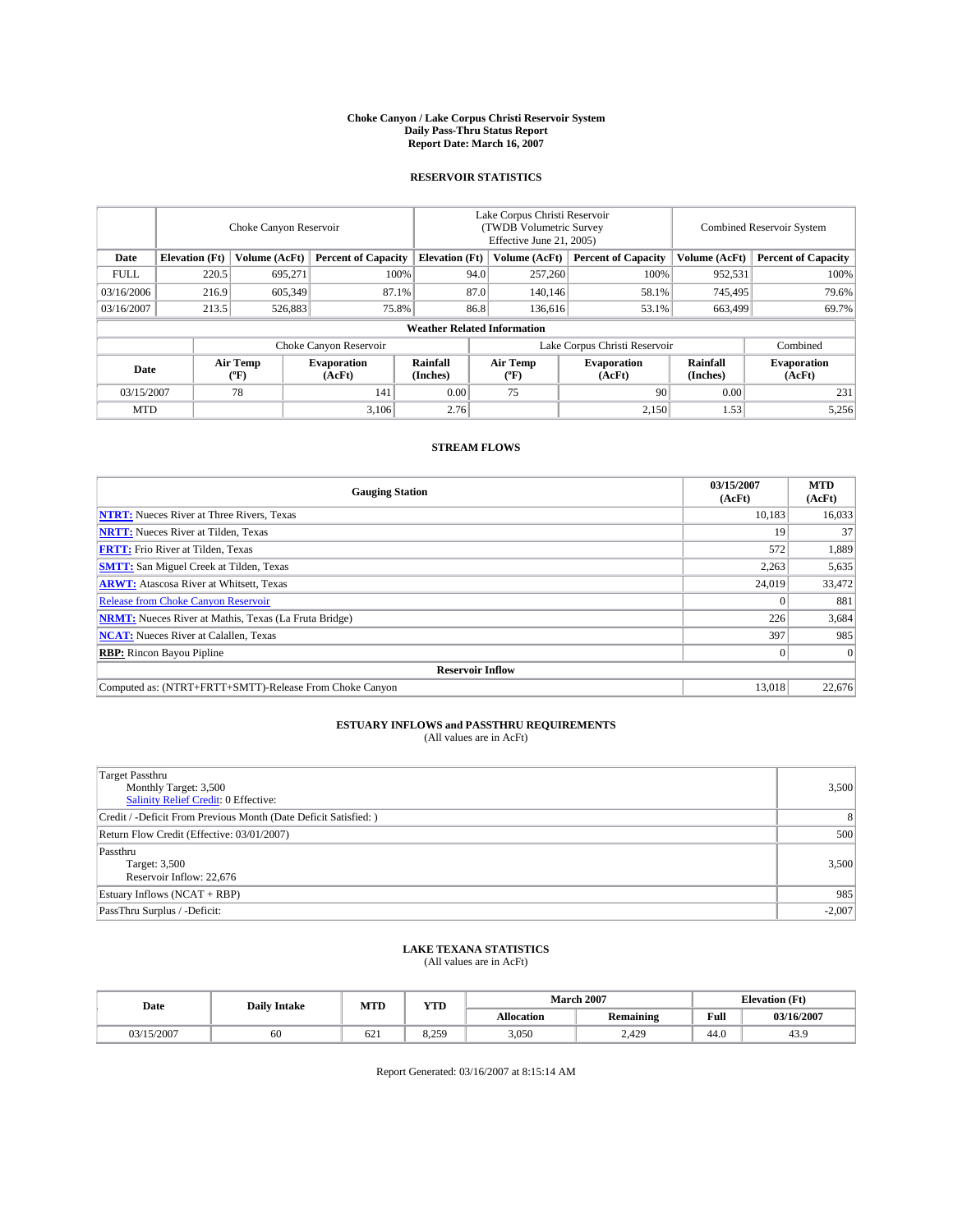#### **Choke Canyon / Lake Corpus Christi Reservoir System Daily Pass-Thru Status Report Report Date: March 17, 2007**

## **RESERVOIR STATISTICS**

|             | Choke Canyon Reservoir             |                  |                              |                       | Lake Corpus Christi Reservoir<br>(TWDB Volumetric Survey<br>Effective June 21, 2005) |                  |                               |                      | Combined Reservoir System    |  |  |
|-------------|------------------------------------|------------------|------------------------------|-----------------------|--------------------------------------------------------------------------------------|------------------|-------------------------------|----------------------|------------------------------|--|--|
| Date        | <b>Elevation</b> (Ft)              | Volume (AcFt)    | <b>Percent of Capacity</b>   | <b>Elevation</b> (Ft) |                                                                                      | Volume (AcFt)    | <b>Percent of Capacity</b>    | Volume (AcFt)        | <b>Percent of Capacity</b>   |  |  |
| <b>FULL</b> | 220.5                              | 695,271          | 100%                         |                       | 94.0                                                                                 | 257,260          | 100%                          | 952,531              | 100%                         |  |  |
| 03/17/2006  | 216.9                              | 605,105          | 87.0%                        |                       | 87.0                                                                                 | 140,289          | 58.2%                         | 745,394              | 79.6%                        |  |  |
| 03/17/2007  | 213.6                              | 527,985          | 75.9%                        |                       | 87.7                                                                                 | 149,682          | 58.2%                         | 677,667              | 71.1%                        |  |  |
|             | <b>Weather Related Information</b> |                  |                              |                       |                                                                                      |                  |                               |                      |                              |  |  |
|             |                                    |                  | Choke Canyon Reservoir       |                       |                                                                                      |                  | Lake Corpus Christi Reservoir |                      | Combined                     |  |  |
| Date        |                                    | Air Temp<br>(°F) | <b>Evaporation</b><br>(AcFt) | Rainfall<br>(Inches)  |                                                                                      | Air Temp<br>("F) | <b>Evaporation</b><br>(AcFt)  | Rainfall<br>(Inches) | <b>Evaporation</b><br>(AcFt) |  |  |
| 03/16/2007  |                                    | 76               | 334                          | 0.00                  |                                                                                      | 76               | 193                           | 0.00                 | 527                          |  |  |
| <b>MTD</b>  |                                    |                  | 3.440                        | 2.76                  |                                                                                      |                  | 2,343                         | 1.53                 | 5,783                        |  |  |

## **STREAM FLOWS**

| <b>Gauging Station</b>                                       | 03/16/2007<br>(AcFt) | <b>MTD</b><br>(AcFt) |
|--------------------------------------------------------------|----------------------|----------------------|
| <b>NTRT:</b> Nueces River at Three Rivers, Texas             | 16,138               | 32,171               |
| <b>NRTT:</b> Nueces River at Tilden, Texas                   | 28                   | 65                   |
| <b>FRTT:</b> Frio River at Tilden, Texas                     | 304                  | 2,193                |
| <b>SMTT:</b> San Miguel Creek at Tilden, Texas               | 1,316                | 6,951                |
| <b>ARWT:</b> Atascosa River at Whitsett, Texas               | 9,766                | 43,238               |
| <b>Release from Choke Canyon Reservoir</b>                   |                      | 881                  |
| <b>NRMT:</b> Nueces River at Mathis, Texas (La Fruta Bridge) | 228                  | 3,912                |
| <b>NCAT:</b> Nueces River at Calallen, Texas                 | 143                  | 1,128                |
| <b>RBP:</b> Rincon Bayou Pipline                             |                      | $\Omega$             |
| <b>Reservoir Inflow</b>                                      |                      |                      |
| Computed as: (NTRT+FRTT+SMTT)-Release From Choke Canyon      | 17.758               | 40.434               |

# **ESTUARY INFLOWS and PASSTHRU REQUIREMENTS**<br>(All values are in AcFt)

| <b>Target Passthru</b><br>Monthly Target: 3,500<br>Salinity Relief Credit: 0 Effective: | 3,500    |
|-----------------------------------------------------------------------------------------|----------|
| Credit / -Deficit From Previous Month (Date Deficit Satisfied: )                        | 8        |
| Return Flow Credit (Effective: 03/01/2007)                                              | 500      |
| Passthru<br>Target: 3,500<br>Reservoir Inflow: 40,434                                   | 3,500    |
| Estuary Inflows (NCAT + RBP)                                                            | 1,128    |
| PassThru Surplus / -Deficit:                                                            | $-1,864$ |

# **LAKE TEXANA STATISTICS** (All values are in AcFt)

| Date       | <b>Daily Intake</b> | <b>MTD</b> | <b>YTD</b> |                   | <b>March 2007</b> | <b>Elevation</b> (Ft) |            |  |
|------------|---------------------|------------|------------|-------------------|-------------------|-----------------------|------------|--|
|            |                     |            |            | <b>Allocation</b> | <b>Remaining</b>  | Full                  | 03/17/2007 |  |
| 03/16/2007 | 60                  | 681        | 8.319      | 3,050             | 2,369             | 44.0                  | 43.9       |  |

Report Generated: 03/17/2007 at 8:11:22 AM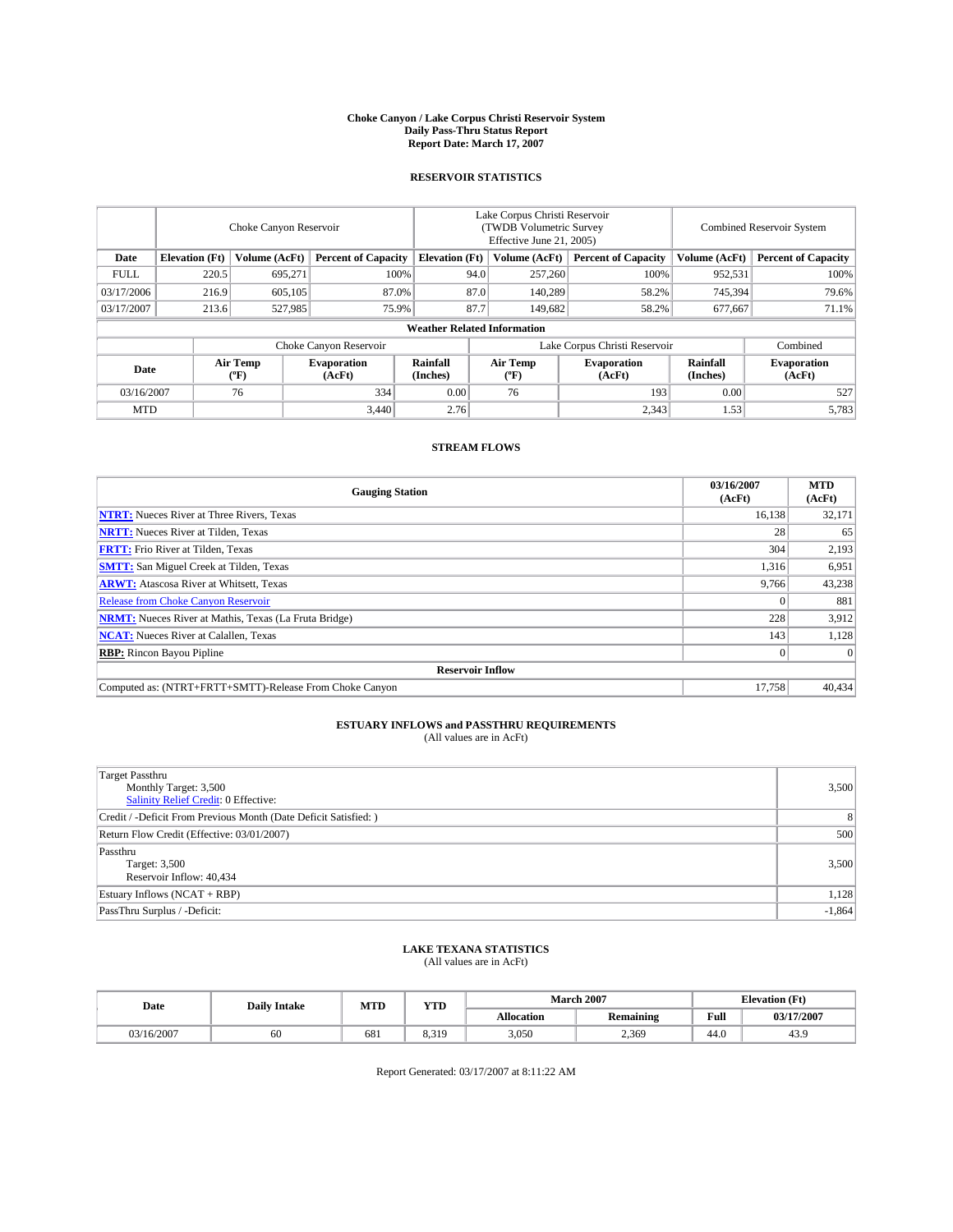#### **Choke Canyon / Lake Corpus Christi Reservoir System Daily Pass-Thru Status Report Report Date: March 18, 2007**

## **RESERVOIR STATISTICS**

|             | Choke Canyon Reservoir             |                  |                              |                       | Lake Corpus Christi Reservoir<br>(TWDB Volumetric Survey<br>Effective June 21, 2005) |                  |                               | Combined Reservoir System |                              |  |
|-------------|------------------------------------|------------------|------------------------------|-----------------------|--------------------------------------------------------------------------------------|------------------|-------------------------------|---------------------------|------------------------------|--|
| Date        | <b>Elevation</b> (Ft)              | Volume (AcFt)    | <b>Percent of Capacity</b>   | <b>Elevation</b> (Ft) |                                                                                      | Volume (AcFt)    | <b>Percent of Capacity</b>    | Volume (AcFt)             | <b>Percent of Capacity</b>   |  |
| <b>FULL</b> | 220.5                              | 695.271          | 100%                         |                       | 94.0                                                                                 | 257,260          | 100%                          | 952,531                   | 100%                         |  |
| 03/18/2006  | 216.9                              | 604.867          |                              | 87.0<br>87.0%         |                                                                                      | 139,436          | 57.8%                         | 744,303                   | 79.5%                        |  |
| 03/18/2007  | 213.6                              | 528,205          | 76.0%                        |                       | 88.7                                                                                 | 165,558          | 64.4%                         | 693,763                   | 72.8%                        |  |
|             | <b>Weather Related Information</b> |                  |                              |                       |                                                                                      |                  |                               |                           |                              |  |
|             |                                    |                  | Choke Canyon Reservoir       |                       |                                                                                      |                  | Lake Corpus Christi Reservoir |                           | Combined                     |  |
| Date        |                                    | Air Temp<br>("F) | <b>Evaporation</b><br>(AcFt) | Rainfall<br>(Inches)  |                                                                                      | Air Temp<br>("F) | <b>Evaporation</b><br>(AcFt)  | Rainfall<br>(Inches)      | <b>Evaporation</b><br>(AcFt) |  |
| 03/17/2007  |                                    | 74               | 231                          | 0.00                  |                                                                                      | 73               | 84                            | 0.00                      | 315                          |  |
| <b>MTD</b>  |                                    |                  | 3,671                        | 2.76                  |                                                                                      |                  | 2,427                         | 1.53                      | 6,098                        |  |

## **STREAM FLOWS**

| <b>Gauging Station</b>                                       | 03/17/2007<br>(AcFt) | <b>MTD</b><br>(AcFt) |
|--------------------------------------------------------------|----------------------|----------------------|
| <b>NTRT:</b> Nueces River at Three Rivers, Texas             | 16.734               | 48,904               |
| <b>NRTT:</b> Nueces River at Tilden, Texas                   | 40                   | 105                  |
| <b>FRTT:</b> Frio River at Tilden, Texas                     | 127                  | 2,320                |
| <b>SMTT:</b> San Miguel Creek at Tilden, Texas               | 292                  | 7,243                |
| <b>ARWT:</b> Atascosa River at Whitsett, Texas               | 3,196                | 46,434               |
| <b>Release from Choke Canyon Reservoir</b>                   |                      | 881                  |
| <b>NRMT:</b> Nueces River at Mathis, Texas (La Fruta Bridge) | 232                  | 4,145                |
| <b>NCAT:</b> Nueces River at Calallen, Texas                 | 81                   | 1,209                |
| <b>RBP:</b> Rincon Bayou Pipline                             |                      | $\Omega$             |
| <b>Reservoir Inflow</b>                                      |                      |                      |
| Computed as: (NTRT+FRTT+SMTT)-Release From Choke Canyon      | 17,152               | 57,586               |

# **ESTUARY INFLOWS and PASSTHRU REQUIREMENTS**<br>(All values are in AcFt)

| <b>Target Passthru</b><br>Monthly Target: 3,500<br>Salinity Relief Credit: 0 Effective: | 3,500          |
|-----------------------------------------------------------------------------------------|----------------|
| Credit / -Deficit From Previous Month (Date Deficit Satisfied: )                        | 8 <sup>1</sup> |
| Return Flow Credit (Effective: 03/01/2007)                                              | 500            |
| Passthru<br>Target: 3,500<br>Reservoir Inflow: 57,586                                   | 3.500          |
| Estuary Inflows (NCAT + RBP)                                                            | 1,209          |
| PassThru Surplus / -Deficit:                                                            | $-1,783$       |

# **LAKE TEXANA STATISTICS** (All values are in AcFt)

| Date       | <b>Daily Intake</b> |     | $\mathbf{v}$<br><b>MTD</b><br>1 I D |                   |                  | <b>March 2007</b> | <b>Elevation</b> (Ft) |  |  |
|------------|---------------------|-----|-------------------------------------|-------------------|------------------|-------------------|-----------------------|--|--|
|            |                     |     |                                     | <b>Allocation</b> | <b>Remaining</b> | Full              | 03/18/2007            |  |  |
| 03/17/2007 | 60                  | 740 | 8.379                               | 3.050             | 2.310            | 44.0              | 43.9                  |  |  |

Report Generated: 03/18/2007 at 8:06:22 AM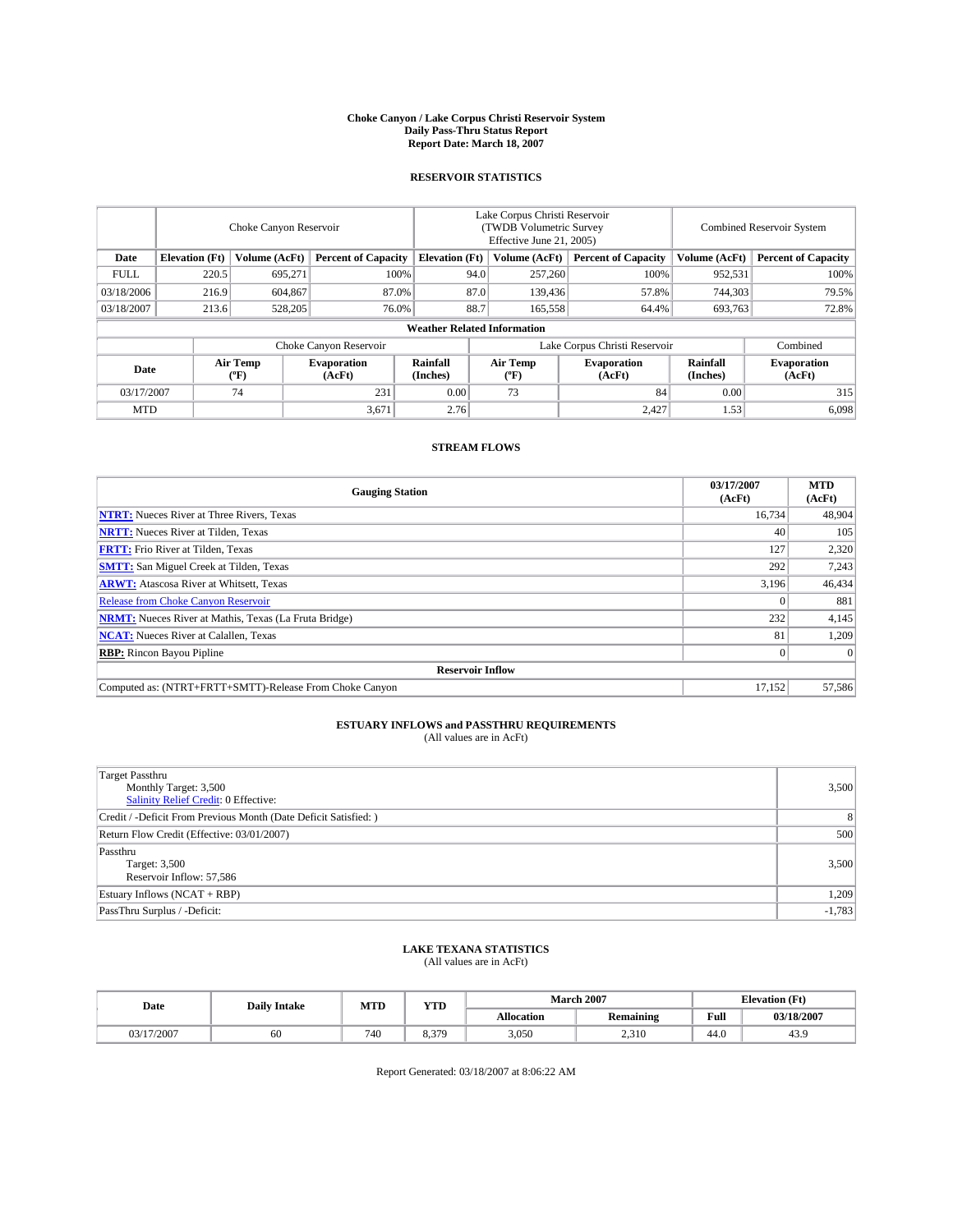#### **Choke Canyon / Lake Corpus Christi Reservoir System Daily Pass-Thru Status Report Report Date: March 19, 2007**

## **RESERVOIR STATISTICS**

|             | Choke Canyon Reservoir             |                  |                              |                       | Lake Corpus Christi Reservoir<br>(TWDB Volumetric Survey<br>Effective June 21, 2005) |                  |                               |                      | Combined Reservoir System    |  |  |
|-------------|------------------------------------|------------------|------------------------------|-----------------------|--------------------------------------------------------------------------------------|------------------|-------------------------------|----------------------|------------------------------|--|--|
| Date        | <b>Elevation</b> (Ft)              | Volume (AcFt)    | <b>Percent of Capacity</b>   | <b>Elevation</b> (Ft) |                                                                                      | Volume (AcFt)    | <b>Percent of Capacity</b>    | Volume (AcFt)        | <b>Percent of Capacity</b>   |  |  |
| <b>FULL</b> | 220.5                              | 695.271          | 100%                         |                       | 94.0                                                                                 | 257,260          | 100%                          | 952,531              | 100%                         |  |  |
| 03/19/2006  | 216.9                              | 604.626          | 87.0%                        |                       | 86.9                                                                                 | 138,445          | 57.4%                         | 743,071              | 79.3%                        |  |  |
| 03/19/2007  | 213.6                              | 529,306          | 76.1%                        |                       | 89.3                                                                                 | 174,915          | 68.0%                         | 704,221              | 73.9%                        |  |  |
|             | <b>Weather Related Information</b> |                  |                              |                       |                                                                                      |                  |                               |                      |                              |  |  |
|             |                                    |                  | Choke Canyon Reservoir       |                       |                                                                                      |                  | Lake Corpus Christi Reservoir |                      | Combined                     |  |  |
| Date        |                                    | Air Temp<br>(°F) | <b>Evaporation</b><br>(AcFt) | Rainfall<br>(Inches)  |                                                                                      | Air Temp<br>("F) | <b>Evaporation</b><br>(AcFt)  | Rainfall<br>(Inches) | <b>Evaporation</b><br>(AcFt) |  |  |
| 03/18/2007  |                                    | 79               | 219                          | 0.00                  |                                                                                      | 79               | 152                           | 0.00                 | 371                          |  |  |
| <b>MTD</b>  |                                    |                  | 3,890                        | 2.76                  |                                                                                      |                  | 2,579                         | 1.53                 | 6,469                        |  |  |

## **STREAM FLOWS**

| <b>Gauging Station</b>                                       | 03/18/2007<br>(AcFt) | <b>MTD</b><br>(AcFt) |
|--------------------------------------------------------------|----------------------|----------------------|
| <b>NTRT:</b> Nueces River at Three Rivers, Texas             | 7,106                | 56,011               |
| <b>NRTT:</b> Nueces River at Tilden, Texas                   | 36                   | 141                  |
| <b>FRTT:</b> Frio River at Tilden, Texas                     | 71                   | 2,391                |
| <b>SMTT:</b> San Miguel Creek at Tilden, Texas               | 81                   | 7,325                |
| <b>ARWT:</b> Atascosa River at Whitsett, Texas               | 474                  | 46,909               |
| <b>Release from Choke Canyon Reservoir</b>                   | 42                   | 923                  |
| <b>NRMT:</b> Nueces River at Mathis, Texas (La Fruta Bridge) | 236                  | 4,381                |
| <b>NCAT:</b> Nueces River at Calallen, Texas                 | 73                   | 1,283                |
| <b>RBP:</b> Rincon Bayou Pipeline                            |                      | $\Omega$             |
| <b>Reservoir Inflow</b>                                      |                      |                      |
| Computed as: (NTRT+FRTT+SMTT)-Release From Choke Canyon      | 7,217                | 64,804               |

# **ESTUARY INFLOWS and PASSTHRU REQUIREMENTS**<br>(All values are in AcFt)

| <b>Target Passthru</b><br>Monthly Target: 3,500<br><b>Salinity Relief Credit: 0 Effective:</b> | 3,500          |
|------------------------------------------------------------------------------------------------|----------------|
| Credit / -Deficit From Previous Month (Date Deficit Satisfied: )                               | 8 <sup>1</sup> |
| Return Flow Credit (Effective: 03/01/2007)                                                     | 500            |
| Passthru<br>Target: 3,500<br>Reservoir Inflow: 64,804                                          | 3.500          |
| Estuary Inflows (NCAT + RBP)                                                                   | 1,283          |
| PassThru Surplus / -Deficit:                                                                   | $-1,709$       |

## **LAKE TEXANA STATISTICS** (All values are in AcFt)

| Date       | <b>Daily Intake</b> | <b>MTD</b> | <b>YTD</b> |                   | <b>March 2007</b> |      | <b>Elevation</b> (Ft) |
|------------|---------------------|------------|------------|-------------------|-------------------|------|-----------------------|
|            |                     |            |            | <b>Allocation</b> | <b>Remaining</b>  | Full | 03/19/2007            |
| 03/18/2007 | 60                  | 800        | 8.439      | 3,050             | 2.250             | 44.0 | 43.9                  |

Report Generated: 03/19/2007 at 11:15:05 AM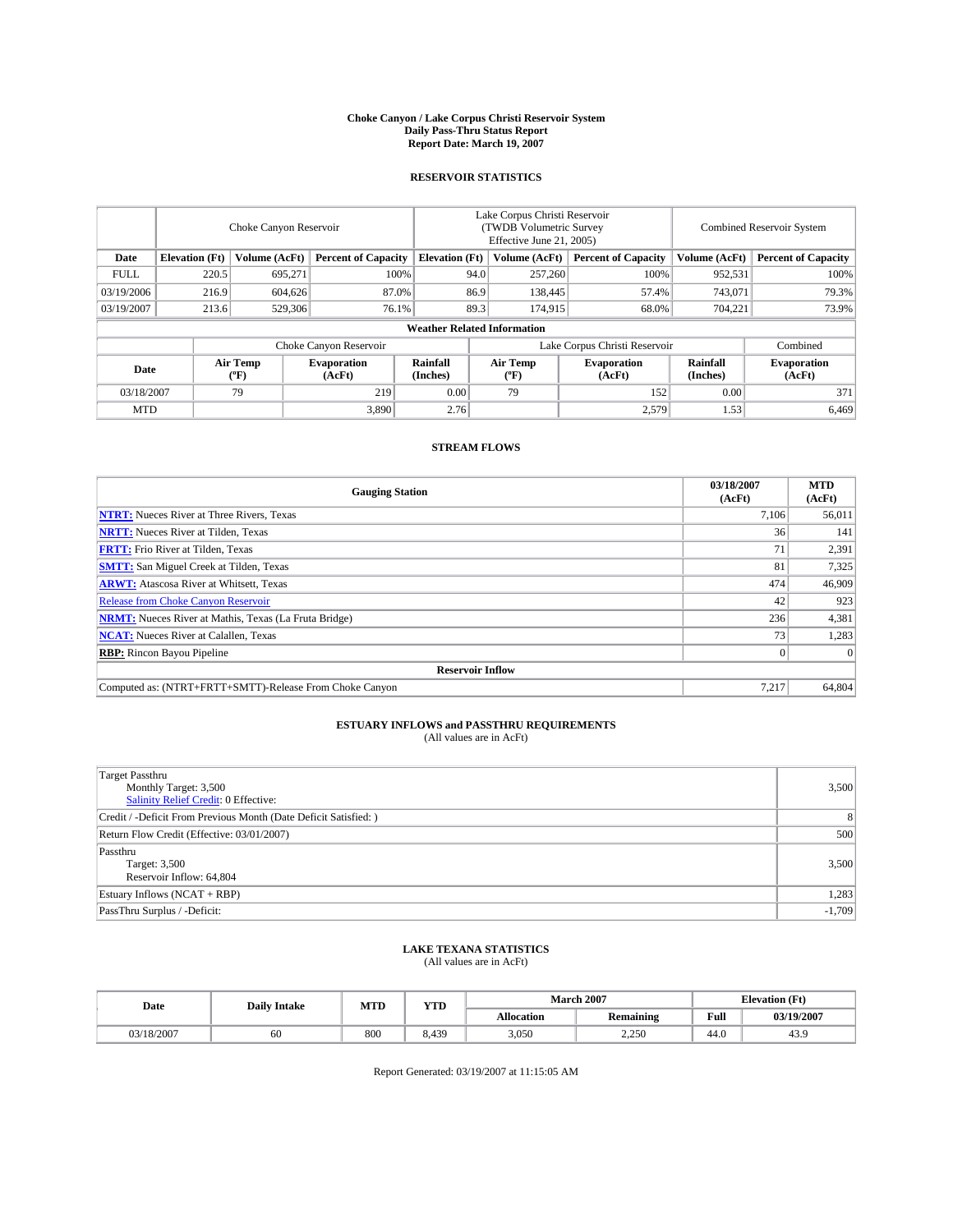#### **Choke Canyon / Lake Corpus Christi Reservoir System Daily Pass-Thru Status Report Report Date: March 20, 2007**

## **RESERVOIR STATISTICS**

|             | Choke Canyon Reservoir             |                  |                              |                             | Lake Corpus Christi Reservoir<br>(TWDB Volumetric Survey<br>Effective June 21, 2005) |                  |                               | <b>Combined Reservoir System</b> |                              |  |
|-------------|------------------------------------|------------------|------------------------------|-----------------------------|--------------------------------------------------------------------------------------|------------------|-------------------------------|----------------------------------|------------------------------|--|
| Date        | <b>Elevation</b> (Ft)              | Volume (AcFt)    | <b>Percent of Capacity</b>   | <b>Elevation</b> (Ft)       |                                                                                      | Volume (AcFt)    | <b>Percent of Capacity</b>    | Volume (AcFt)                    | <b>Percent of Capacity</b>   |  |
| <b>FULL</b> | 220.5                              | 695.271          |                              | 100%                        | 94.0                                                                                 | 257,260          | 100%                          | 952,531                          | 100%                         |  |
| 03/20/2006  | 217.0                              | 606,554          | 87.2%                        |                             | 86.9                                                                                 | 139.294          | 57.7%                         | 745,848                          | 79.6%                        |  |
| 03/20/2007  | 213.6                              | 528,866          | 76.1%                        |                             | 89.3                                                                                 | 176.220          | 68.5%                         | 705,086                          | 74.0%                        |  |
|             | <b>Weather Related Information</b> |                  |                              |                             |                                                                                      |                  |                               |                                  |                              |  |
|             |                                    |                  | Choke Canyon Reservoir       |                             |                                                                                      |                  | Lake Corpus Christi Reservoir |                                  | Combined                     |  |
| Date        |                                    | Air Temp<br>(°F) | <b>Evaporation</b><br>(AcFt) | <b>Rainfall</b><br>(Inches) |                                                                                      | Air Temp<br>("F) | <b>Evaporation</b><br>(AcFt)  | Rainfall<br>(Inches)             | <b>Evaporation</b><br>(AcFt) |  |
| 03/19/2007  |                                    | 79               | 180                          | 0.00                        |                                                                                      | 79               | 124                           | 0.00                             | 304                          |  |
| <b>MTD</b>  |                                    |                  | 4,070                        | 2.76                        |                                                                                      |                  | 2,703                         | 1.53                             | 6,773                        |  |

## **STREAM FLOWS**

| <b>Gauging Station</b>                                       | 03/19/2007<br>(AcFt) | <b>MTD</b><br>(AcFt) |
|--------------------------------------------------------------|----------------------|----------------------|
| <b>NTRT:</b> Nueces River at Three Rivers, Texas             | 788                  | 56,799               |
| <b>NRTT:</b> Nueces River at Tilden, Texas                   | 26                   | 166                  |
| <b>FRTT:</b> Frio River at Tilden, Texas                     | 44                   | 2,435                |
| <b>SMTT:</b> San Miguel Creek at Tilden, Texas               | 44                   | 7,368                |
| <b>ARWT:</b> Atascosa River at Whitsett, Texas               | 296                  | 47,204               |
| <b>Release from Choke Canyon Reservoir</b>                   | 66                   | 989                  |
| <b>NRMT:</b> Nueces River at Mathis, Texas (La Fruta Bridge) | 238                  | 4,619                |
| <b>NCAT:</b> Nueces River at Calallen, Texas                 | 64                   | 1,346                |
| <b>RBP:</b> Rincon Bayou Pipeline                            |                      | $\Omega$             |
| <b>Reservoir Inflow</b>                                      |                      |                      |
| Computed as: (NTRT+FRTT+SMTT)-Release From Choke Canyon      | 810                  | 65.614               |

# **ESTUARY INFLOWS and PASSTHRU REQUIREMENTS**<br>(All values are in AcFt)

| <b>Target Passthru</b><br>Monthly Target: 3,500<br>Salinity Relief Credit: 0 Effective: | 3,500          |
|-----------------------------------------------------------------------------------------|----------------|
| Credit / -Deficit From Previous Month (Date Deficit Satisfied: )                        | 8 <sup>1</sup> |
| Return Flow Credit (Effective: 03/01/2007)                                              | 500            |
| Passthru<br>Target: 3,500<br>Reservoir Inflow: 65,614                                   | 3,500          |
| Estuary Inflows (NCAT + RBP)                                                            | 1,346          |
| PassThru Surplus / -Deficit:                                                            | $-1,646$       |

## **LAKE TEXANA STATISTICS** (All values are in AcFt)

| Date       | <b>Daily Intake</b> | <b>MTD</b> | $\mathbf{v}$<br>1 I D |                   | <b>March 2007</b> |      | <b>Elevation</b> (Ft) |
|------------|---------------------|------------|-----------------------|-------------------|-------------------|------|-----------------------|
|            |                     |            |                       | <b>Allocation</b> | <b>Remaining</b>  | Full | 03/20/2007            |
| 03/19/2007 | 60                  | 860        | 5.49 <sup>c</sup>     | 3.050             | 2,190             | 44.0 | 44.0                  |

Report Generated: 03/20/2007 at 8:54:35 AM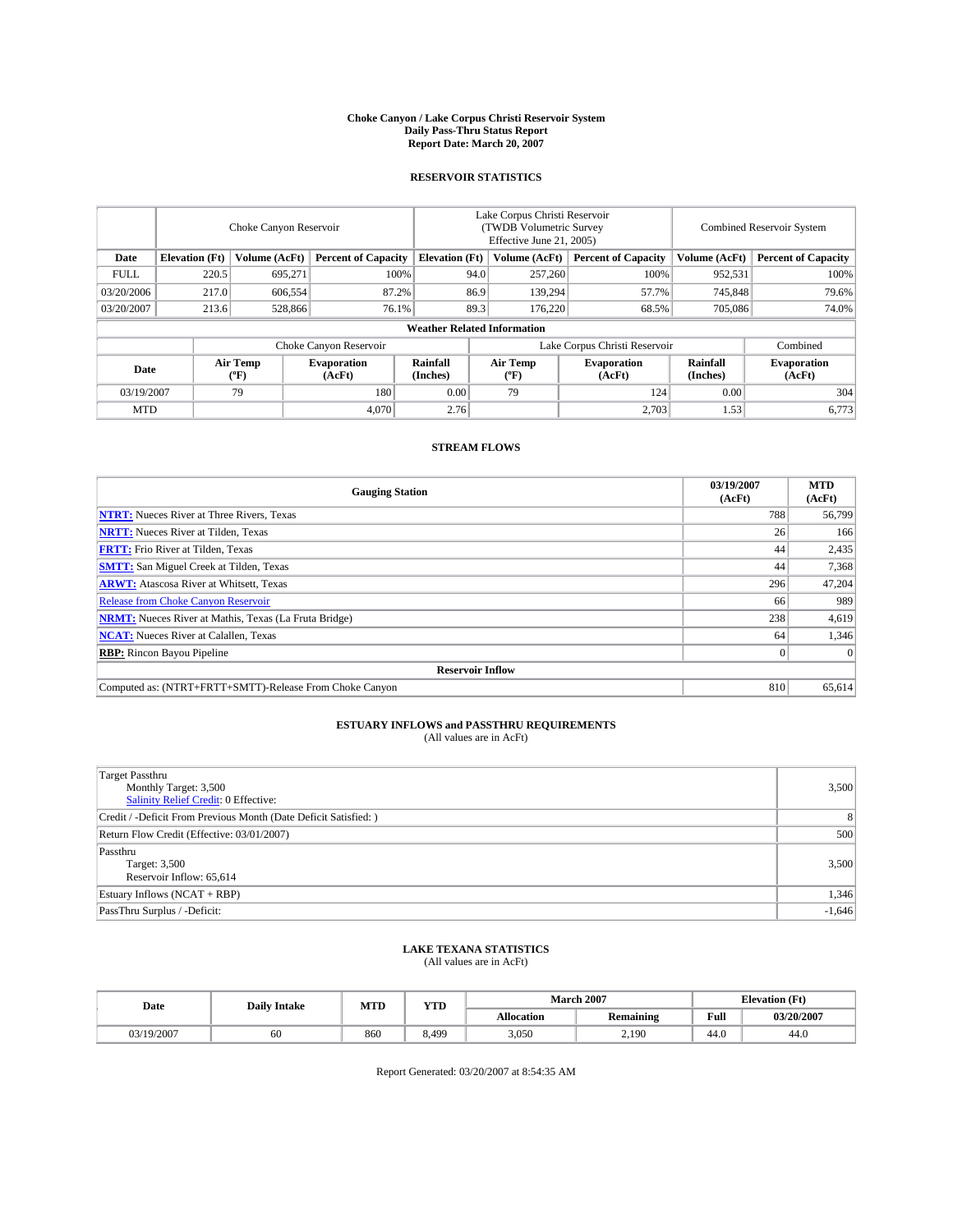#### **Choke Canyon / Lake Corpus Christi Reservoir System Daily Pass-Thru Status Report Report Date: March 21, 2007**

## **RESERVOIR STATISTICS**

|             | Choke Canyon Reservoir             |                  |                              |                       | Lake Corpus Christi Reservoir<br>(TWDB Volumetric Survey<br>Effective June 21, 2005) |                  |                               | Combined Reservoir System |                              |  |
|-------------|------------------------------------|------------------|------------------------------|-----------------------|--------------------------------------------------------------------------------------|------------------|-------------------------------|---------------------------|------------------------------|--|
| Date        | <b>Elevation</b> (Ft)              | Volume (AcFt)    | <b>Percent of Capacity</b>   | <b>Elevation</b> (Ft) |                                                                                      | Volume (AcFt)    | <b>Percent of Capacity</b>    | Volume (AcFt)             | <b>Percent of Capacity</b>   |  |
| <b>FULL</b> | 220.5                              | 695.271          | 100%                         |                       | 94.0                                                                                 | 257,260          | 100%                          | 952,531                   | 100%                         |  |
| 03/21/2006  | 216.9                              | 604.867          | 87.0%                        |                       | 87.0                                                                                 | 139,720          | 57.9%                         | 744,587                   | 79.5%                        |  |
| 03/21/2007  | 213.6                              | 529,086          | 76.1%                        |                       | 89.3                                                                                 | 175,894          | 68.4%                         | 704,980                   | 74.0%                        |  |
|             | <b>Weather Related Information</b> |                  |                              |                       |                                                                                      |                  |                               |                           |                              |  |
|             |                                    |                  | Choke Canyon Reservoir       |                       |                                                                                      |                  | Lake Corpus Christi Reservoir |                           | Combined                     |  |
| Date        |                                    | Air Temp<br>("F) | <b>Evaporation</b><br>(AcFt) | Rainfall<br>(Inches)  |                                                                                      | Air Temp<br>("F) | <b>Evaporation</b><br>(AcFt)  | Rainfall<br>(Inches)      | <b>Evaporation</b><br>(AcFt) |  |
| 03/20/2007  |                                    | 79               | 167                          | 0.00                  |                                                                                      | 77               | 181                           | 0.00                      | 348                          |  |
| <b>MTD</b>  |                                    |                  | 4,237                        | 2.76                  |                                                                                      |                  | 2,884                         | 1.53                      | 7,121                        |  |

## **STREAM FLOWS**

| <b>Gauging Station</b>                                       | 03/20/2007<br>(AcFt) | <b>MTD</b><br>(AcFt) |
|--------------------------------------------------------------|----------------------|----------------------|
| <b>NTRT:</b> Nueces River at Three Rivers, Texas             | 474                  | 57,273               |
| <b>NRTT:</b> Nueces River at Tilden, Texas                   | 14                   | 180                  |
| <b>FRTT:</b> Frio River at Tilden, Texas                     | 26                   | 2,461                |
| <b>SMTT:</b> San Miguel Creek at Tilden, Texas               | 22                   | 7,390                |
| <b>ARWT:</b> Atascosa River at Whitsett, Texas               | 226                  | 47,431               |
| <b>Release from Choke Canyon Reservoir</b>                   | 66                   | 1,054                |
| <b>NRMT:</b> Nueces River at Mathis, Texas (La Fruta Bridge) | 238                  | 4,857                |
| <b>NCAT:</b> Nueces River at Calallen, Texas                 | 50                   | 1,396                |
| <b>RBP:</b> Rincon Bayou Pipeline                            |                      | $\Omega$             |
| <b>Reservoir Inflow</b>                                      |                      |                      |
| Computed as: (NTRT+FRTT+SMTT)-Release From Choke Canyon      | 457                  | 66,070               |

# **ESTUARY INFLOWS and PASSTHRU REQUIREMENTS**<br>(All values are in AcFt)

| <b>Target Passthru</b><br>Monthly Target: 3,500<br>Salinity Relief Credit: 0 Effective: | 3,500          |
|-----------------------------------------------------------------------------------------|----------------|
| Credit / -Deficit From Previous Month (Date Deficit Satisfied: )                        | 8 <sup>1</sup> |
| Return Flow Credit (Effective: 03/01/2007)                                              | 500            |
| Passthru<br>Target: 3,500<br>Reservoir Inflow: 66,070                                   | 3,500          |
| Estuary Inflows (NCAT + RBP)                                                            | 1,396          |
| PassThru Surplus / -Deficit:                                                            | $-1,596$       |

# **LAKE TEXANA STATISTICS** (All values are in AcFt)

| Date       | <b>Daily Intake</b> | MTD | <b>YTD</b> |                   | <b>March 2007</b> |      | <b>Elevation</b> (Ft) |
|------------|---------------------|-----|------------|-------------------|-------------------|------|-----------------------|
|            |                     |     |            | <b>Allocation</b> | <b>Remaining</b>  | Full | 03/21/2007            |
| J3/20/2007 | 60                  | 920 | 8.558      | 3.050             | 2,130             | 44.0 | 44.0                  |

Report Generated: 03/21/2007 at 8:17:23 AM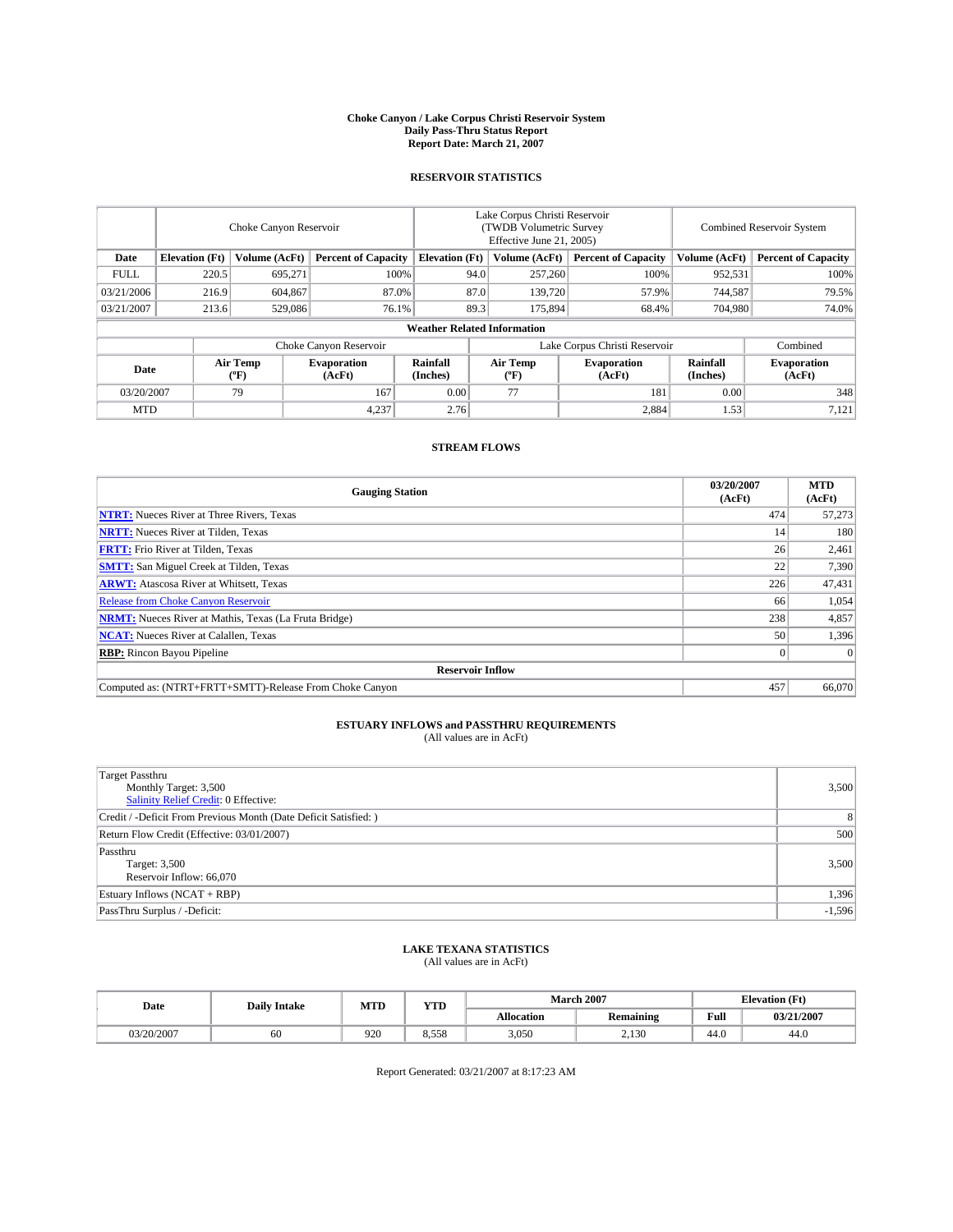#### **Choke Canyon / Lake Corpus Christi Reservoir System Daily Pass-Thru Status Report Report Date: March 22, 2007**

## **RESERVOIR STATISTICS**

|             | Choke Canyon Reservoir             |                  |                              |                       | Lake Corpus Christi Reservoir<br>(TWDB Volumetric Survey<br>Effective June 21, 2005) |                  |                               |                      | Combined Reservoir System    |  |  |
|-------------|------------------------------------|------------------|------------------------------|-----------------------|--------------------------------------------------------------------------------------|------------------|-------------------------------|----------------------|------------------------------|--|--|
| Date        | <b>Elevation</b> (Ft)              | Volume (AcFt)    | <b>Percent of Capacity</b>   | <b>Elevation</b> (Ft) |                                                                                      | Volume (AcFt)    | <b>Percent of Capacity</b>    | Volume (AcFt)        | <b>Percent of Capacity</b>   |  |  |
| <b>FULL</b> | 220.5                              | 695,271          | 100%                         |                       | 94.0                                                                                 | 257,260          | 100%                          | 952,531              | 100%                         |  |  |
| 03/22/2006  | 216.8                              | 602,939          | 86.7%                        |                       | 86.9                                                                                 | 138,869          | 57.6%                         | 741,808              | 79.2%                        |  |  |
| 03/22/2007  | 213.6                              | 529,527          | 76.2%                        |                       | 89.3                                                                                 | 175,894          | 68.4%                         | 705,421              | 74.1%                        |  |  |
|             | <b>Weather Related Information</b> |                  |                              |                       |                                                                                      |                  |                               |                      |                              |  |  |
|             |                                    |                  | Choke Canyon Reservoir       |                       |                                                                                      |                  | Lake Corpus Christi Reservoir |                      | Combined                     |  |  |
| Date        |                                    | Air Temp<br>(°F) | <b>Evaporation</b><br>(AcFt) | Rainfall<br>(Inches)  |                                                                                      | Air Temp<br>("F) | <b>Evaporation</b><br>(AcFt)  | Rainfall<br>(Inches) | <b>Evaporation</b><br>(AcFt) |  |  |
| 03/21/2007  |                                    | 79               | 154                          | 0.02                  |                                                                                      | 79               | 209                           | 0.02                 | 363                          |  |  |
| <b>MTD</b>  |                                    |                  | 4,391                        | 2.78                  |                                                                                      |                  | 3,093                         | 1.55                 | 7,484                        |  |  |

## **STREAM FLOWS**

| <b>Gauging Station</b>                                       | 03/21/2007<br>(AcFt) | <b>MTD</b><br>(AcFt) |
|--------------------------------------------------------------|----------------------|----------------------|
| <b>NTRT:</b> Nueces River at Three Rivers, Texas             | 381                  | 57,654               |
| <b>NRTT:</b> Nueces River at Tilden, Texas                   |                      | 187                  |
| <b>FRTT:</b> Frio River at Tilden, Texas                     | 17                   | 2,478                |
| <b>SMTT:</b> San Miguel Creek at Tilden, Texas               | 22                   | 7,412                |
| <b>ARWT:</b> Atascosa River at Whitsett, Texas               | 189                  | 47,619               |
| <b>Release from Choke Canyon Reservoir</b>                   | 66                   | 1,120                |
| <b>NRMT:</b> Nueces River at Mathis, Texas (La Fruta Bridge) | 236                  | 5,094                |
| <b>NCAT:</b> Nueces River at Calallen, Texas                 | 30                   | 1,426                |
| <b>RBP:</b> Rincon Bayou Pipeline                            |                      | $\Omega$             |
| <b>Reservoir Inflow</b>                                      |                      |                      |
| Computed as: (NTRT+FRTT+SMTT)-Release From Choke Canyon      | 355                  | 66.425               |

# **ESTUARY INFLOWS and PASSTHRU REQUIREMENTS**<br>(All values are in AcFt)

| <b>Target Passthru</b><br>Monthly Target: 3,500<br>Salinity Relief Credit: 0 Effective: | 3,500          |
|-----------------------------------------------------------------------------------------|----------------|
| Credit / -Deficit From Previous Month (Date Deficit Satisfied: )                        | 8 <sup>1</sup> |
| Return Flow Credit (Effective: 03/01/2007)                                              | 500            |
| Passthru<br>Target: 3,500<br>Reservoir Inflow: 66,425                                   | 3,500          |
| Estuary Inflows (NCAT + RBP)                                                            | 1,426          |
| PassThru Surplus / -Deficit:                                                            | $-1,566$       |

## **LAKE TEXANA STATISTICS** (All values are in AcFt)

| Date       | <b>Daily Intake</b> | <b>MTD</b> | $\mathbf{v}$<br>1 I D |                   | <b>March 2007</b> | <b>Elevation</b> (Ft) |            |
|------------|---------------------|------------|-----------------------|-------------------|-------------------|-----------------------|------------|
|            |                     |            |                       | <b>Allocation</b> | <b>Remaining</b>  | Full                  | 03/22/2007 |
| 03/21/2007 |                     | 991        | 8.630                 | 3.050             | 2,059             | 44.0                  | 44.0       |

Report Generated: 03/22/2007 at 8:18:05 AM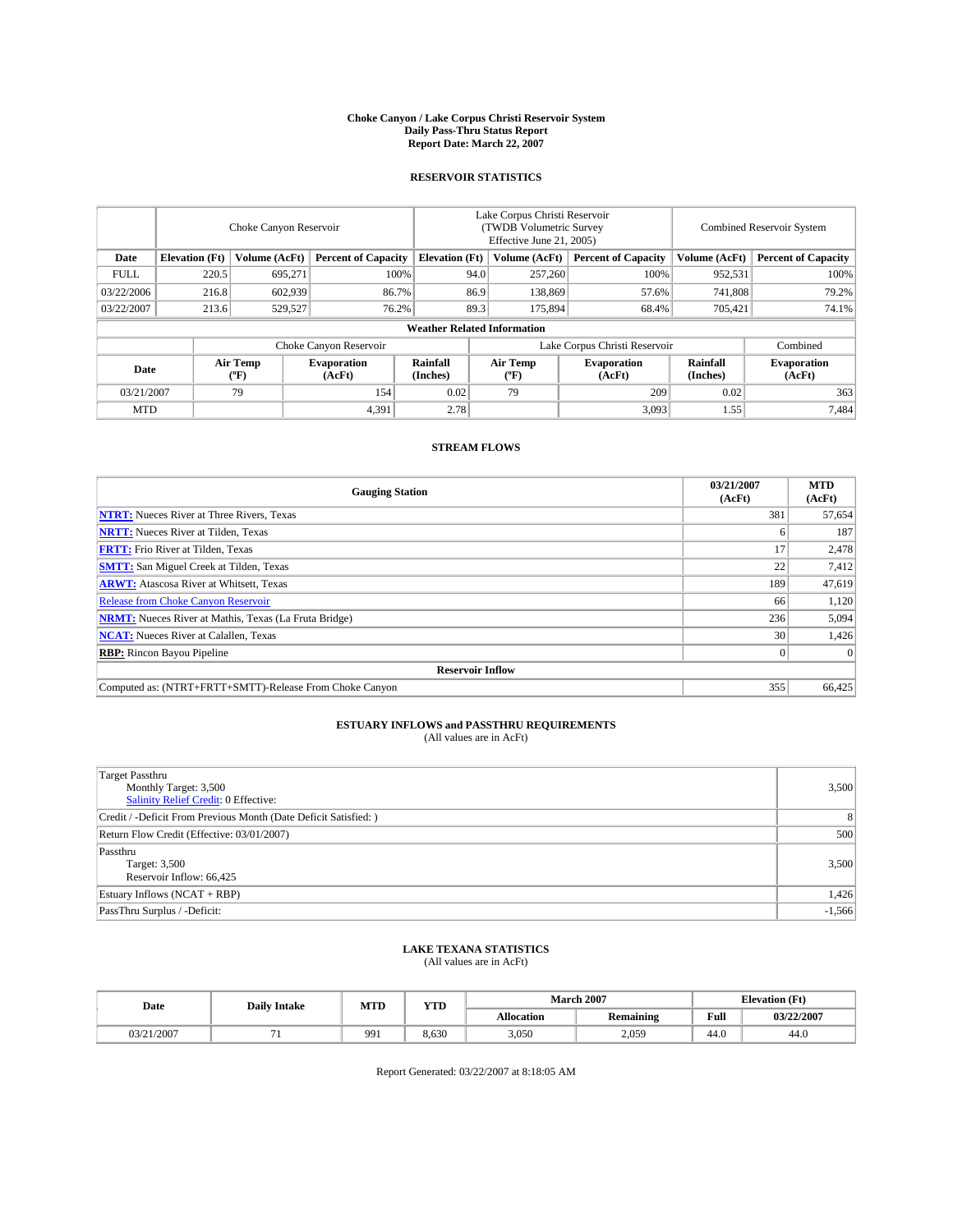#### **Choke Canyon / Lake Corpus Christi Reservoir System Daily Pass-Thru Status Report Report Date: March 23, 2007**

## **RESERVOIR STATISTICS**

|             | Choke Canyon Reservoir             |                  |                              |                       | Lake Corpus Christi Reservoir<br>(TWDB Volumetric Survey<br>Effective June 21, 2005) |                  |                               | <b>Combined Reservoir System</b> |                              |  |
|-------------|------------------------------------|------------------|------------------------------|-----------------------|--------------------------------------------------------------------------------------|------------------|-------------------------------|----------------------------------|------------------------------|--|
| Date        | <b>Elevation</b> (Ft)              | Volume (AcFt)    | <b>Percent of Capacity</b>   | <b>Elevation</b> (Ft) |                                                                                      | Volume (AcFt)    | <b>Percent of Capacity</b>    | Volume (AcFt)                    | <b>Percent of Capacity</b>   |  |
| <b>FULL</b> | 220.5                              | 695.271          |                              | 100%                  | 94.0                                                                                 | 257,260          | 100%                          | 952,531                          | 100%                         |  |
| 03/23/2006  | 216.8                              | 602,457          |                              | 86.7%                 | 86.9                                                                                 | 138,727          | 57.5%                         | 741,184                          | 79.1%                        |  |
| 03/23/2007  | 213.6                              | 529,306          |                              | 76.1%                 | 89.3                                                                                 | 175,404          | 68.2%                         | 704,710                          | 74.0%                        |  |
|             | <b>Weather Related Information</b> |                  |                              |                       |                                                                                      |                  |                               |                                  |                              |  |
|             |                                    |                  | Choke Canyon Reservoir       |                       |                                                                                      |                  | Lake Corpus Christi Reservoir |                                  | Combined                     |  |
| Date        |                                    | Air Temp<br>(°F) | <b>Evaporation</b><br>(AcFt) | Rainfall<br>(Inches)  |                                                                                      | Air Temp<br>("F) | <b>Evaporation</b><br>(AcFt)  | Rainfall<br>(Inches)             | <b>Evaporation</b><br>(AcFt) |  |
| 03/22/2007  |                                    | 80               | 257                          | 0.04                  |                                                                                      | 79               | 133                           | 0.00                             | 390                          |  |
| <b>MTD</b>  |                                    |                  | 4,648                        | 2.82                  |                                                                                      |                  | 3,226                         | 1.55                             | 7,874                        |  |

## **STREAM FLOWS**

| <b>Gauging Station</b>                                       | 03/22/2007<br>(AcFt) | <b>MTD</b><br>(AcFt) |
|--------------------------------------------------------------|----------------------|----------------------|
| <b>NTRT:</b> Nueces River at Three Rivers, Texas             | 349                  | 58,004               |
| <b>NRTT:</b> Nueces River at Tilden, Texas                   |                      | 188                  |
| <b>FRTT:</b> Frio River at Tilden, Texas                     | 12                   | 2,490                |
| <b>SMTT:</b> San Miguel Creek at Tilden, Texas               | 20                   | 7,432                |
| <b>ARWT:</b> Atascosa River at Whitsett, Texas               | 159                  | 47,778               |
| <b>Release from Choke Canyon Reservoir</b>                   | 66                   | 1,185                |
| <b>NRMT:</b> Nueces River at Mathis, Texas (La Fruta Bridge) | 236                  | 5,330                |
| <b>NCAT:</b> Nueces River at Calallen, Texas                 | 58                   | 1,483                |
| <b>RBP:</b> Rincon Bayou Pipeline                            |                      | $\Omega$             |
| <b>Reservoir Inflow</b>                                      |                      |                      |
| Computed as: (NTRT+FRTT+SMTT)-Release From Choke Canyon      | 315                  | 66,740               |

# **ESTUARY INFLOWS and PASSTHRU REQUIREMENTS**<br>(All values are in AcFt)

| <b>Target Passthru</b><br>Monthly Target: 3,500<br><b>Salinity Relief Credit: 0 Effective:</b> | 3,500    |
|------------------------------------------------------------------------------------------------|----------|
| Credit / -Deficit From Previous Month (Date Deficit Satisfied: )                               | 8        |
| Return Flow Credit (Effective: 03/01/2007)                                                     | 500      |
| Passthru<br>Target: 3,500<br>Reservoir Inflow: 66,740                                          | 3,500    |
| Estuary Inflows (NCAT + RBP)                                                                   | 1,483    |
| PassThru Surplus / -Deficit:                                                                   | $-1,509$ |

## **LAKE TEXANA STATISTICS** (All values are in AcFt)

| Date       | <b>Daily Intake</b> | <b>MTD</b> | $\mathbf{v}$<br>1 I D |                   | <b>March 2007</b> | <b>Elevation</b> (Ft) |            |
|------------|---------------------|------------|-----------------------|-------------------|-------------------|-----------------------|------------|
|            |                     |            |                       | <b>Allocation</b> | <b>Remaining</b>  | Full                  | 03/23/2007 |
| 03/22/2007 |                     | .070       | 8.708                 | 3.050             | .980              | 44.0                  | -44.1      |

Report Generated: 03/23/2007 at 8:26:16 AM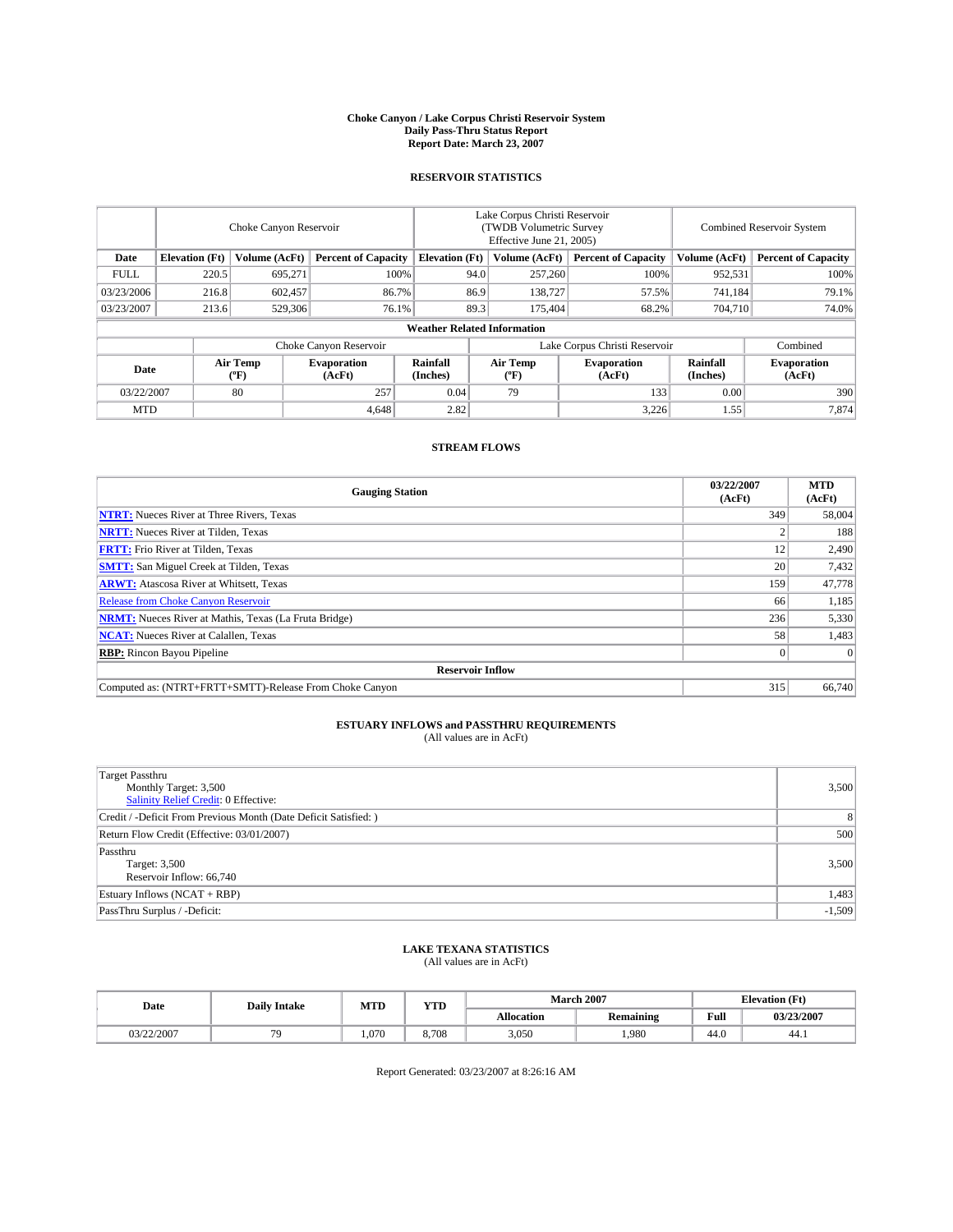#### **Choke Canyon / Lake Corpus Christi Reservoir System Daily Pass-Thru Status Report Report Date: March 24, 2007**

## **RESERVOIR STATISTICS**

|             | Choke Canyon Reservoir             |                  |                              |                       | Lake Corpus Christi Reservoir<br>(TWDB Volumetric Survey<br>Effective June 21, 2005) |                  |                               | Combined Reservoir System |                              |  |
|-------------|------------------------------------|------------------|------------------------------|-----------------------|--------------------------------------------------------------------------------------|------------------|-------------------------------|---------------------------|------------------------------|--|
| Date        | <b>Elevation</b> (Ft)              | Volume (AcFt)    | <b>Percent of Capacity</b>   | <b>Elevation</b> (Ft) |                                                                                      | Volume (AcFt)    | <b>Percent of Capacity</b>    | Volume (AcFt)             | <b>Percent of Capacity</b>   |  |
| <b>FULL</b> | 220.5                              | 695.271          | 100%                         |                       | 94.0                                                                                 | 257,260          | 100%                          | 952,531                   | 100%                         |  |
| 03/24/2006  | 216.8                              | 601,975          |                              | 86.8<br>86.6%         |                                                                                      | 137,599          | 57.0%                         | 739,574                   | 79.0%                        |  |
| 03/24/2007  | 213.6                              | 529,086          | 76.1%                        |                       | 89.3                                                                                 | 175,404          | 68.2%                         | 704,490                   | 74.0%                        |  |
|             | <b>Weather Related Information</b> |                  |                              |                       |                                                                                      |                  |                               |                           |                              |  |
|             |                                    |                  | Choke Canyon Reservoir       |                       |                                                                                      |                  | Lake Corpus Christi Reservoir |                           | Combined                     |  |
| Date        |                                    | Air Temp<br>(°F) | <b>Evaporation</b><br>(AcFt) | Rainfall<br>(Inches)  |                                                                                      | Air Temp<br>("F) | <b>Evaporation</b><br>(AcFt)  | Rainfall<br>(Inches)      | <b>Evaporation</b><br>(AcFt) |  |
| 03/23/2007  |                                    | 78               | 231                          | 0.00                  |                                                                                      | 78               | 152                           | 0.00                      | 383                          |  |
| <b>MTD</b>  |                                    |                  | 4,879                        | 2.82                  |                                                                                      |                  | 3,378                         | 1.55                      | 8,257                        |  |

## **STREAM FLOWS**

| <b>Gauging Station</b>                                       | 03/23/2007<br>(AcFt) | <b>MTD</b><br>(AcFt) |
|--------------------------------------------------------------|----------------------|----------------------|
| <b>NTRT:</b> Nueces River at Three Rivers, Texas             | 310                  | 58,313               |
| <b>NRTT:</b> Nueces River at Tilden, Texas                   |                      | 188                  |
| <b>FRTT:</b> Frio River at Tilden, Texas                     |                      | 2,498                |
| <b>SMTT:</b> San Miguel Creek at Tilden, Texas               | 16                   | 7,448                |
| <b>ARWT:</b> Atascosa River at Whitsett, Texas               | 143                  | 47,921               |
| <b>Release from Choke Canyon Reservoir</b>                   | 66                   | 1,251                |
| <b>NRMT:</b> Nueces River at Mathis, Texas (La Fruta Bridge) | 236                  | 5,566                |
| <b>NCAT:</b> Nueces River at Calallen, Texas                 | 60                   | 1,543                |
| <b>RBP:</b> Rincon Bayou Pipeline                            |                      | $\Omega$             |
| <b>Reservoir Inflow</b>                                      |                      |                      |
| Computed as: (NTRT+FRTT+SMTT)-Release From Choke Canyon      | 269                  | 67,009               |

# **ESTUARY INFLOWS and PASSTHRU REQUIREMENTS**<br>(All values are in AcFt)

| <b>Target Passthru</b><br>Monthly Target: 3,500<br>Salinity Relief Credit: 0 Effective: | 3,500          |
|-----------------------------------------------------------------------------------------|----------------|
| Credit / -Deficit From Previous Month (Date Deficit Satisfied: )                        | 8 <sup>1</sup> |
| Return Flow Credit (Effective: 03/01/2007)                                              | 500            |
| Passthru<br>Target: 3,500<br>Reservoir Inflow: 67,009                                   | 3,500          |
| Estuary Inflows (NCAT + RBP)                                                            | 1,543          |
| PassThru Surplus / -Deficit:                                                            | $-1,449$       |

# **LAKE TEXANA STATISTICS** (All values are in AcFt)

| Date       | <b>Daily Intake</b> | <b>MTD</b> | $\mathbf{v}$<br>1 I D |                   | <b>March 2007</b> | <b>Elevation</b> (Ft) |            |  |
|------------|---------------------|------------|-----------------------|-------------------|-------------------|-----------------------|------------|--|
|            |                     |            |                       | <b>Allocation</b> | <b>Remaining</b>  | Full                  | 03/24/2007 |  |
| 03/23/2007 |                     | 1.149      | 0.707<br>0.70         | 3.050             | 1.901             | 44.0                  | 44.0       |  |

Report Generated: 03/26/2007 at 2:21:53 PM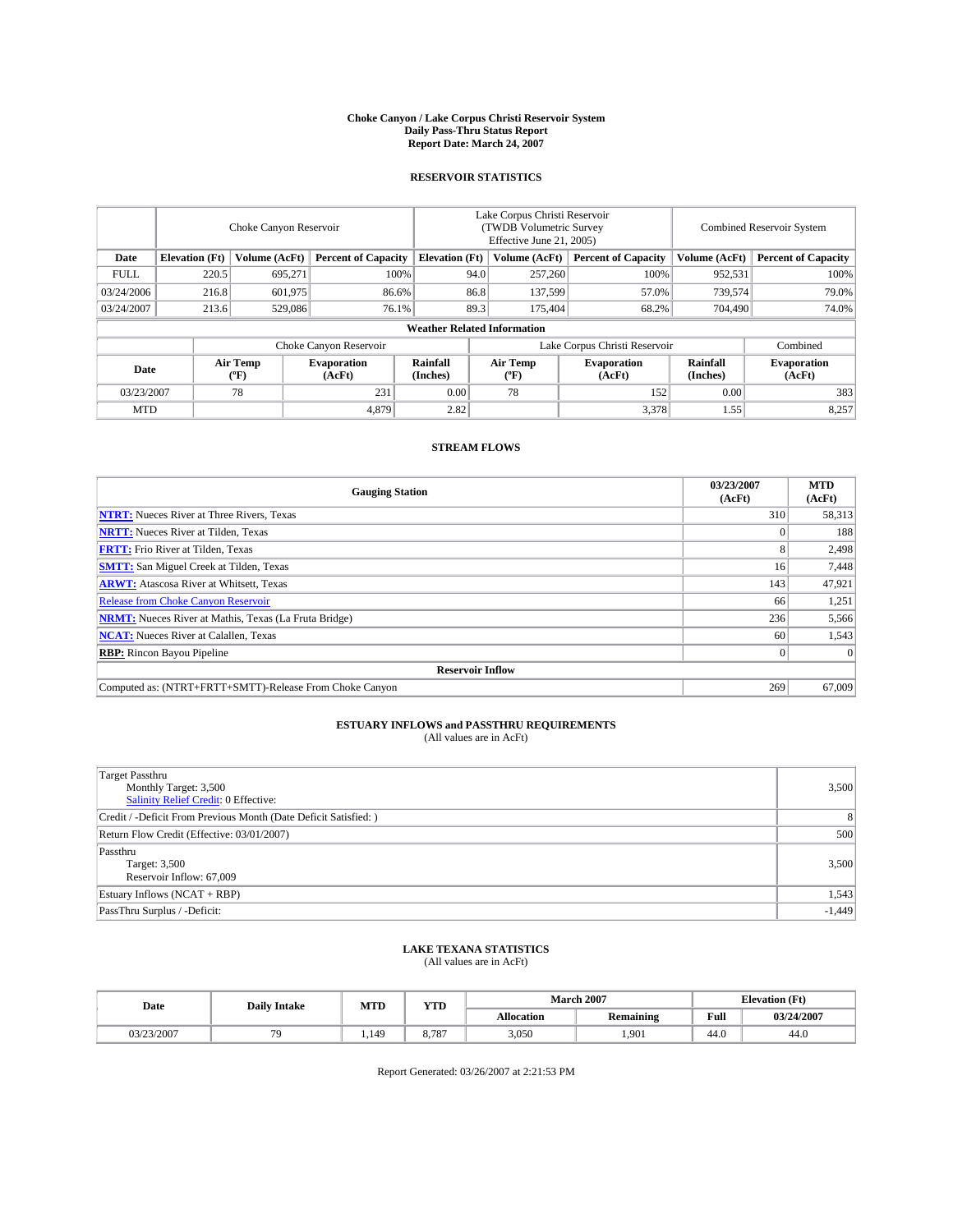#### **Choke Canyon / Lake Corpus Christi Reservoir System Daily Pass-Thru Status Report Report Date: March 25, 2007**

## **RESERVOIR STATISTICS**

|             | Choke Canyon Reservoir             |                  |                              |                             | Lake Corpus Christi Reservoir<br>(TWDB Volumetric Survey<br>Effective June 21, 2005) |                  |                              |                      | <b>Combined Reservoir System</b> |  |  |
|-------------|------------------------------------|------------------|------------------------------|-----------------------------|--------------------------------------------------------------------------------------|------------------|------------------------------|----------------------|----------------------------------|--|--|
| Date        | <b>Elevation</b> (Ft)              | Volume (AcFt)    | <b>Percent of Capacity</b>   | <b>Elevation</b> (Ft)       |                                                                                      | Volume (AcFt)    | <b>Percent of Capacity</b>   | Volume (AcFt)        | <b>Percent of Capacity</b>       |  |  |
| <b>FULL</b> | 220.5                              | 695.271          | 100%                         |                             | 94.0                                                                                 | 257,260          | 100%                         | 952,531              | 100%                             |  |  |
| 03/25/2006  | 216.7                              | 601,492          |                              | 86.8<br>86.5%               |                                                                                      | 136,616          | 56.6%                        | 738.108              | 78.8%                            |  |  |
| 03/25/2007  | 213.6                              | 528,866          | 76.1%                        |                             | 89.3                                                                                 | 175,567          | 68.2%                        | 704,433              | 74.0%                            |  |  |
|             | <b>Weather Related Information</b> |                  |                              |                             |                                                                                      |                  |                              |                      |                                  |  |  |
|             |                                    |                  | Choke Canyon Reservoir       |                             | Lake Corpus Christi Reservoir                                                        |                  |                              |                      | Combined                         |  |  |
| Date        |                                    | Air Temp<br>(°F) | <b>Evaporation</b><br>(AcFt) | <b>Rainfall</b><br>(Inches) |                                                                                      | Air Temp<br>("F) | <b>Evaporation</b><br>(AcFt) | Rainfall<br>(Inches) | <b>Evaporation</b><br>(AcFt)     |  |  |
| 03/24/2007  |                                    | 81               | 192                          | 0.00                        |                                                                                      | 80               | 219                          | 0.00                 | 411                              |  |  |
| <b>MTD</b>  |                                    |                  | 5,071                        | 2.82                        |                                                                                      |                  | 3,597                        | 1.55                 | 8,668                            |  |  |

## **STREAM FLOWS**

| <b>Gauging Station</b>                                       | 03/24/2007<br>(AcFt) | <b>MTD</b><br>(AcFt) |
|--------------------------------------------------------------|----------------------|----------------------|
| <b>NTRT:</b> Nueces River at Three Rivers, Texas             | 282                  | 58,595               |
| <b>NRTT:</b> Nueces River at Tilden, Texas                   |                      | 189                  |
| <b>FRTT:</b> Frio River at Tilden, Texas                     |                      | 2,504                |
| <b>SMTT:</b> San Miguel Creek at Tilden, Texas               | 15                   | 7,463                |
| <b>ARWT:</b> Atascosa River at Whitsett, Texas               | 121                  | 48,042               |
| <b>Release from Choke Canyon Reservoir</b>                   | 66                   | 1,316                |
| <b>NRMT:</b> Nueces River at Mathis, Texas (La Fruta Bridge) | 218                  | 5,784                |
| <b>NCAT:</b> Nueces River at Calallen, Texas                 | 62                   | 1,604                |
| <b>RBP:</b> Rincon Bayou Pipeline                            |                      | $\Omega$             |
| <b>Reservoir Inflow</b>                                      |                      |                      |
| Computed as: (NTRT+FRTT+SMTT)-Release From Choke Canyon      | 238                  | 67.246               |

# **ESTUARY INFLOWS and PASSTHRU REQUIREMENTS**<br>(All values are in AcFt)

| <b>Target Passthru</b><br>Monthly Target: 3,500<br>Salinity Relief Credit: 0 Effective: | 3,500          |
|-----------------------------------------------------------------------------------------|----------------|
| Credit / -Deficit From Previous Month (Date Deficit Satisfied: )                        | 8 <sup>1</sup> |
| Return Flow Credit (Effective: 03/01/2007)                                              | 500            |
| Passthru<br>Target: 3,500<br>Reservoir Inflow: 67,246                                   | 3,500          |
| Estuary Inflows (NCAT + RBP)                                                            | 1,604          |
| PassThru Surplus / -Deficit:                                                            | $-1,388$       |

## **LAKE TEXANA STATISTICS** (All values are in AcFt)

| Date       | <b>Daily Intake</b> | <b>MTD</b> | YTD   |                   | <b>March 2007</b> | <b>Elevation</b> (Ft) |            |
|------------|---------------------|------------|-------|-------------------|-------------------|-----------------------|------------|
|            |                     |            |       | <b>Allocation</b> | <b>Remaining</b>  | Full                  | 03/25/2007 |
| 03/24/2007 |                     | .244       | 8.882 | 3,050             | .806              | 44.0                  | 44.0       |

Report Generated: 03/25/2007 at 8:13:58 AM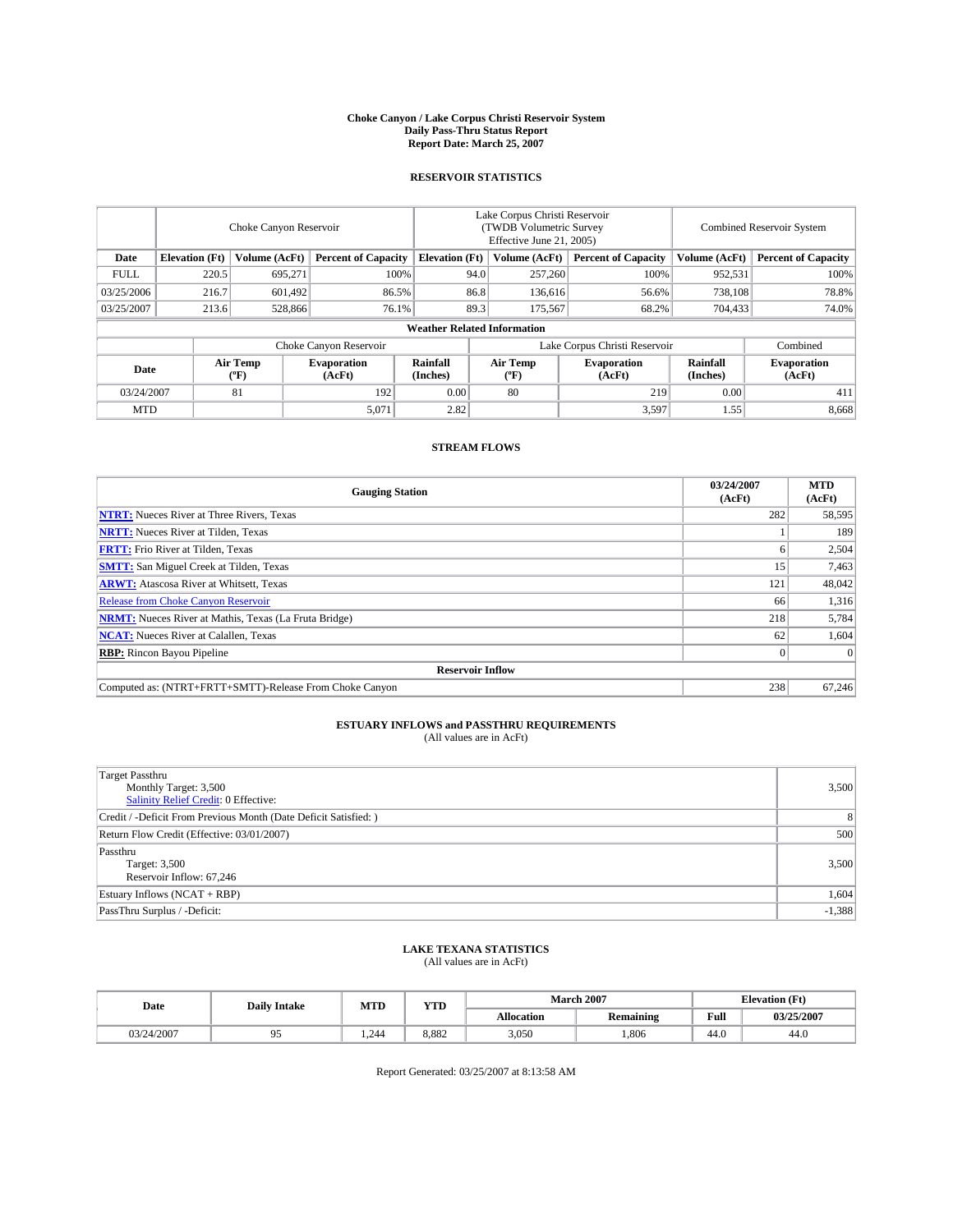#### **Choke Canyon / Lake Corpus Christi Reservoir System Daily Pass-Thru Status Report Report Date: March 26, 2007**

## **RESERVOIR STATISTICS**

|             | Choke Canyon Reservoir             |                  |                              |                       | Lake Corpus Christi Reservoir<br>(TWDB Volumetric Survey<br>Effective June 21, 2005) |                  |                               |                      | Combined Reservoir System    |  |  |
|-------------|------------------------------------|------------------|------------------------------|-----------------------|--------------------------------------------------------------------------------------|------------------|-------------------------------|----------------------|------------------------------|--|--|
| Date        | <b>Elevation</b> (Ft)              | Volume (AcFt)    | <b>Percent of Capacity</b>   | <b>Elevation</b> (Ft) |                                                                                      | Volume (AcFt)    | <b>Percent of Capacity</b>    | Volume (AcFt)        | <b>Percent of Capacity</b>   |  |  |
| <b>FULL</b> | 220.5                              | 695.271          | 100%                         |                       | 94.0                                                                                 | 257,260          | 100%                          | 952,531              | 100%                         |  |  |
| 03/26/2006  | 216.7                              | 601.010          | 86.4%                        |                       | 86.7                                                                                 | 136,196          | 56.5%                         | 737,206              | 78.7%                        |  |  |
| 03/26/2007  | 213.6                              | 528,425          | 76.0%                        |                       | 89.2                                                                                 | 173,938          | 67.6%                         | 702,363              | 73.7%                        |  |  |
|             | <b>Weather Related Information</b> |                  |                              |                       |                                                                                      |                  |                               |                      |                              |  |  |
|             |                                    |                  | Choke Canyon Reservoir       |                       |                                                                                      |                  | Lake Corpus Christi Reservoir |                      | Combined                     |  |  |
| Date        |                                    | Air Temp<br>(°F) | <b>Evaporation</b><br>(AcFt) | Rainfall<br>(Inches)  |                                                                                      | Air Temp<br>("F) | <b>Evaporation</b><br>(AcFt)  | Rainfall<br>(Inches) | <b>Evaporation</b><br>(AcFt) |  |  |
| 03/25/2007  |                                    | 76               | 90                           | 0.00                  |                                                                                      | 78               | 142                           | 0.00                 | 232                          |  |  |
| <b>MTD</b>  |                                    |                  | 5,161                        | 2.82                  |                                                                                      |                  | 3,739                         | 1.55                 | 8,900                        |  |  |

## **STREAM FLOWS**

| <b>Gauging Station</b>                                       | 03/25/2007<br>(AcFt) | <b>MTD</b><br>(AcFt) |
|--------------------------------------------------------------|----------------------|----------------------|
| <b>NTRT:</b> Nueces River at Three Rivers, Texas             | 252                  | 58,847               |
| <b>NRTT:</b> Nueces River at Tilden, Texas                   |                      | 190                  |
| <b>FRTT:</b> Frio River at Tilden, Texas                     |                      | 2,509                |
| <b>SMTT:</b> San Miguel Creek at Tilden, Texas               | 11                   | 7,474                |
| <b>ARWT:</b> Atascosa River at Whitsett, Texas               | 111                  | 48,153               |
| <b>Release from Choke Canyon Reservoir</b>                   | 66                   | 1,382                |
| <b>NRMT:</b> Nueces River at Mathis, Texas (La Fruta Bridge) | 218                  | 6,003                |
| <b>NCAT:</b> Nueces River at Calallen, Texas                 | 103                  | 1,708                |
| <b>RBP:</b> Rincon Bayou Pipeline                            |                      | $\Omega$             |
| <b>Reservoir Inflow</b>                                      |                      |                      |
| Computed as: (NTRT+FRTT+SMTT)-Release From Choke Canyon      | 202                  | 67.449               |

# **ESTUARY INFLOWS and PASSTHRU REQUIREMENTS**<br>(All values are in AcFt)

| <b>Target Passthru</b><br>Monthly Target: 3,500<br>Salinity Relief Credit: 0 Effective: | 3,500    |
|-----------------------------------------------------------------------------------------|----------|
| Credit / -Deficit From Previous Month (Date Deficit Satisfied: )                        | 8        |
| Return Flow Credit (Effective: 03/01/2007)                                              | 500      |
| Passthru<br>Target: 3,500<br>Reservoir Inflow: 67,449                                   | 3,500    |
| Estuary Inflows (NCAT + RBP)                                                            | 1,708    |
| PassThru Surplus / -Deficit:                                                            | $-1,284$ |

# **LAKE TEXANA STATISTICS** (All values are in AcFt)

| Date       | <b>Daily Intake</b> | <b>MTD</b> | $\mathbf{v}$<br>1 I D | <b>March 2007</b> |                  | <b>Elevation</b> (Ft) |            |
|------------|---------------------|------------|-----------------------|-------------------|------------------|-----------------------|------------|
|            |                     |            |                       | <b>Allocation</b> | <b>Remaining</b> | Full                  | 03/26/2007 |
| 03/25/2007 | 106                 | .349       | 8.988                 | 3.050             | 1.701            | 44.0                  | 44.0       |

Report Generated: 03/26/2007 at 8:43:29 AM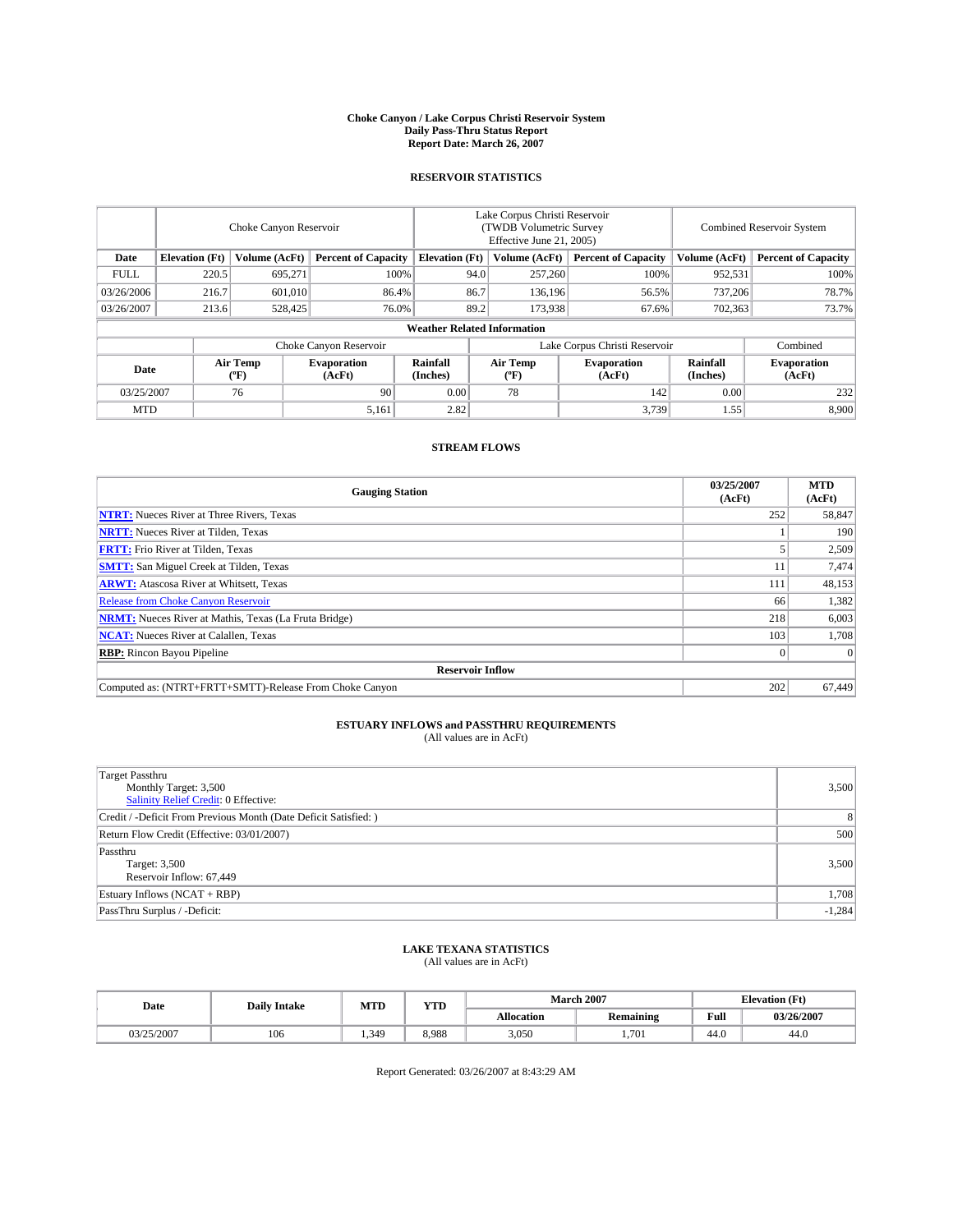#### **Choke Canyon / Lake Corpus Christi Reservoir System Daily Pass-Thru Status Report Report Date: March 27, 2007**

## **RESERVOIR STATISTICS**

|             | Choke Canyon Reservoir |                  |                              |                                    | Lake Corpus Christi Reservoir<br>(TWDB Volumetric Survey<br>Effective June 21, 2005) |                  |                               |                      | Combined Reservoir System    |  |  |
|-------------|------------------------|------------------|------------------------------|------------------------------------|--------------------------------------------------------------------------------------|------------------|-------------------------------|----------------------|------------------------------|--|--|
| Date        | <b>Elevation</b> (Ft)  | Volume (AcFt)    | <b>Percent of Capacity</b>   | <b>Elevation</b> (Ft)              |                                                                                      | Volume (AcFt)    | <b>Percent of Capacity</b>    | Volume (AcFt)        | <b>Percent of Capacity</b>   |  |  |
| <b>FULL</b> | 220.5                  | 695.271          | 100%                         |                                    | 94.0                                                                                 | 257,260          | 100%                          | 952,531              | 100%                         |  |  |
| 03/27/2006  | 216.7                  | 600.528          | 86.4%                        |                                    | 86.7                                                                                 | 135,219          | 56.1%                         | 735,747              | 78.6%                        |  |  |
| 03/27/2007  | 213.6                  | 529,086          | 76.1%                        |                                    | 89.3                                                                                 | 176.220          | 68.5%                         | 705,306              | 74.0%                        |  |  |
|             |                        |                  |                              | <b>Weather Related Information</b> |                                                                                      |                  |                               |                      |                              |  |  |
|             |                        |                  | Choke Canyon Reservoir       |                                    |                                                                                      |                  | Lake Corpus Christi Reservoir |                      | Combined                     |  |  |
| Date        |                        | Air Temp<br>(°F) | <b>Evaporation</b><br>(AcFt) | Rainfall<br>(Inches)               |                                                                                      | Air Temp<br>("F) | <b>Evaporation</b><br>(AcFt)  | Rainfall<br>(Inches) | <b>Evaporation</b><br>(AcFt) |  |  |
| 03/26/2007  |                        | 77               | 129                          | 0.43                               |                                                                                      | 77               | 95                            | 0.43                 | 224                          |  |  |
| <b>MTD</b>  |                        |                  | 5,290                        | 3.25                               |                                                                                      |                  | 3,834                         | 1.98                 | 9,124                        |  |  |

## **STREAM FLOWS**

| <b>Gauging Station</b>                                       | 03/26/2007<br>(AcFt) | <b>MTD</b><br>(AcFt) |
|--------------------------------------------------------------|----------------------|----------------------|
| <b>NTRT:</b> Nueces River at Three Rivers, Texas             | 240                  | 59,087               |
| <b>NRTT:</b> Nueces River at Tilden, Texas                   |                      | 190                  |
| <b>FRTT:</b> Frio River at Tilden, Texas                     |                      | 2,512                |
| <b>SMTT:</b> San Miguel Creek at Tilden, Texas               | 12                   | 7,485                |
| <b>ARWT:</b> Atascosa River at Whitsett, Texas               | 107                  | 48,260               |
| <b>Release from Choke Canyon Reservoir</b>                   | 66                   | 1,447                |
| <b>NRMT:</b> Nueces River at Mathis, Texas (La Fruta Bridge) | 220                  | 6,223                |
| <b>NCAT:</b> Nueces River at Calallen, Texas                 | 77                   | 1,785                |
| <b>RBP:</b> Rincon Bayou Pipeline                            |                      | $\Omega$             |
| <b>Reservoir Inflow</b>                                      |                      |                      |
| Computed as: (NTRT+FRTT+SMTT)-Release From Choke Canyon      | 189                  | 67,638               |

# **ESTUARY INFLOWS and PASSTHRU REQUIREMENTS**<br>(All values are in AcFt)

| <b>Target Passthru</b><br>Monthly Target: 3,500<br>Salinity Relief Credit: 0 Effective: | 3,500    |
|-----------------------------------------------------------------------------------------|----------|
| Credit / -Deficit From Previous Month (Date Deficit Satisfied: )                        | 8        |
| Return Flow Credit (Effective: 03/01/2007)                                              | 500      |
| Passthru<br>Target: 3,500<br>Reservoir Inflow: 67,638                                   | 3,500    |
| Estuary Inflows (NCAT + RBP)                                                            | 1,785    |
| PassThru Surplus / -Deficit:                                                            | $-1,207$ |

## **LAKE TEXANA STATISTICS** (All values are in AcFt)

| Date       | <b>Daily Intake</b> | <b>MTD</b> | $\mathbf{v}$<br>1 I D |                   | <b>March 2007</b> | <b>Elevation</b> (Ft) |            |
|------------|---------------------|------------|-----------------------|-------------------|-------------------|-----------------------|------------|
|            |                     |            |                       | <b>Allocation</b> | <b>Remaining</b>  | Full                  | 03/27/2007 |
| 03/26/2007 |                     | .446       | 9.085                 | 3,050             | 604               | 44.0                  | 44.0       |

Report Generated: 03/27/2007 at 9:06:53 AM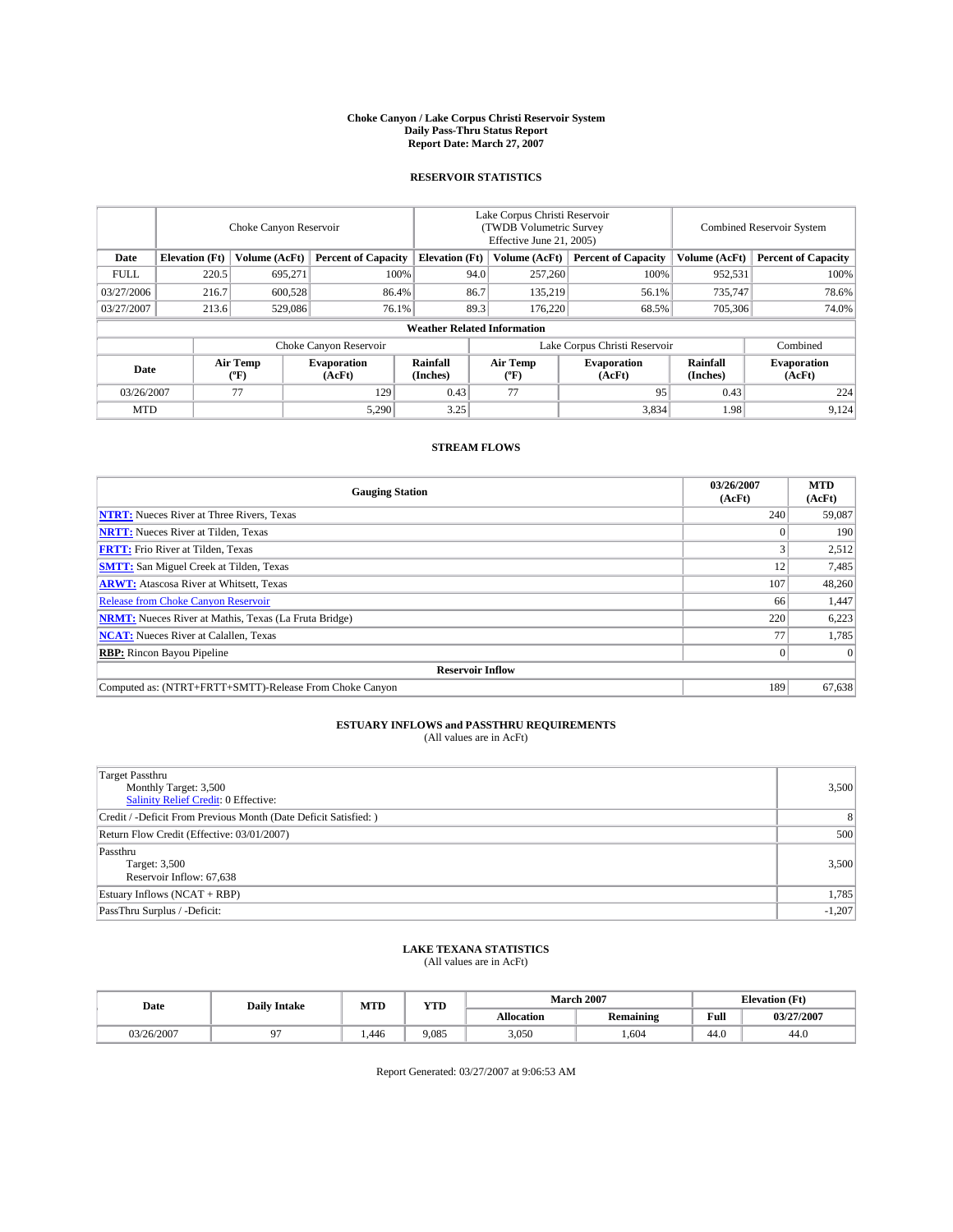#### **Choke Canyon / Lake Corpus Christi Reservoir System Daily Pass-Thru Status Report Report Date: March 28, 2007**

## **RESERVOIR STATISTICS**

|             | Choke Canyon Reservoir             |                  |                              |                       | Lake Corpus Christi Reservoir<br>(TWDB Volumetric Survey<br>Effective June 21, 2005) |                                           |                               |                      | Combined Reservoir System    |  |  |
|-------------|------------------------------------|------------------|------------------------------|-----------------------|--------------------------------------------------------------------------------------|-------------------------------------------|-------------------------------|----------------------|------------------------------|--|--|
| Date        | <b>Elevation</b> (Ft)              | Volume (AcFt)    | <b>Percent of Capacity</b>   | <b>Elevation</b> (Ft) |                                                                                      | Volume (AcFt)                             | <b>Percent of Capacity</b>    | Volume (AcFt)        | <b>Percent of Capacity</b>   |  |  |
| <b>FULL</b> | 220.5                              | 695.271          | 100%                         |                       | 94.0                                                                                 | 257,260                                   | 100%                          | 952,531              | 100%                         |  |  |
| 03/28/2006  | 216.7                              | 600.289          | 86.3%                        |                       | 86.7                                                                                 | 135,637                                   | 56.2%                         | 735,926              | 78.6%                        |  |  |
| 03/28/2007  | 213.6                              | 529,747          | 76.2%                        |                       | 89.3                                                                                 | 175,894                                   | 68.4%                         | 705,641              | 74.1%                        |  |  |
|             | <b>Weather Related Information</b> |                  |                              |                       |                                                                                      |                                           |                               |                      |                              |  |  |
|             |                                    |                  | Choke Canyon Reservoir       |                       |                                                                                      |                                           | Lake Corpus Christi Reservoir |                      | Combined                     |  |  |
| Date        |                                    | Air Temp<br>(°F) | <b>Evaporation</b><br>(AcFt) | Rainfall<br>(Inches)  |                                                                                      | Air Temp<br>$({}^{\mathrm{o}}\mathrm{F})$ | <b>Evaporation</b><br>(AcFt)  | Rainfall<br>(Inches) | <b>Evaporation</b><br>(AcFt) |  |  |
| 03/27/2007  |                                    | 85               | 154                          | 0.00                  |                                                                                      | 85                                        | 171                           | 0.00                 | 325                          |  |  |
| <b>MTD</b>  |                                    |                  | 5,444                        | 3.25                  |                                                                                      |                                           | 4,005                         | 1.98                 | 9,449                        |  |  |

## **STREAM FLOWS**

| <b>Gauging Station</b>                                       | 03/27/2007<br>(AcFt) | <b>MTD</b><br>(AcFt) |
|--------------------------------------------------------------|----------------------|----------------------|
| <b>NTRT:</b> Nueces River at Three Rivers, Texas             | 256                  | 59,344               |
| <b>NRTT:</b> Nueces River at Tilden, Texas                   |                      | 190                  |
| <b>FRTT:</b> Frio River at Tilden, Texas                     |                      | 2,515                |
| <b>SMTT:</b> San Miguel Creek at Tilden, Texas               | 1,235                | 8,720                |
| <b>ARWT:</b> Atascosa River at Whitsett, Texas               | 111                  | 48,371               |
| <b>Release from Choke Canyon Reservoir</b>                   | 66                   | 1,513                |
| <b>NRMT:</b> Nueces River at Mathis, Texas (La Fruta Bridge) | 220                  | 6,443                |
| <b>NCAT:</b> Nueces River at Calallen, Texas                 | 109                  | 1,894                |
| <b>RBP:</b> Rincon Bayou Pipeline                            |                      | $\Omega$             |
| <b>Reservoir Inflow</b>                                      |                      |                      |
| Computed as: (NTRT+FRTT+SMTT)-Release From Choke Canyon      | 1.428                | 69,065               |

# **ESTUARY INFLOWS and PASSTHRU REQUIREMENTS**<br>(All values are in AcFt)

| <b>Target Passthru</b><br>Monthly Target: 3,500<br>Salinity Relief Credit: 0 Effective: | 3,500    |
|-----------------------------------------------------------------------------------------|----------|
| Credit / -Deficit From Previous Month (Date Deficit Satisfied: )                        | 8        |
| Return Flow Credit (Effective: 03/01/2007)                                              | 500      |
| Passthru<br>Target: 3,500<br>Reservoir Inflow: 69,065                                   | 3,500    |
| Estuary Inflows (NCAT + RBP)                                                            | 1,894    |
| PassThru Surplus / -Deficit:                                                            | $-1,098$ |

# **LAKE TEXANA STATISTICS** (All values are in AcFt)

| Date       | <b>Daily Intake</b> | <b>MTD</b>   | $\mathbf{v}$<br>1 I D |                   | <b>March 2007</b> |      | <b>Elevation</b> (Ft) |
|------------|---------------------|--------------|-----------------------|-------------------|-------------------|------|-----------------------|
|            |                     |              |                       | <b>Allocation</b> | <b>Remaining</b>  | Full | 03/28/2007            |
| 03/27/2007 | 106                 | 552<br>ے رہے | 9.190                 | 3.050             | 1.498             | 44.0 | 44.0                  |

Report Generated: 03/28/2007 at 8:23:14 AM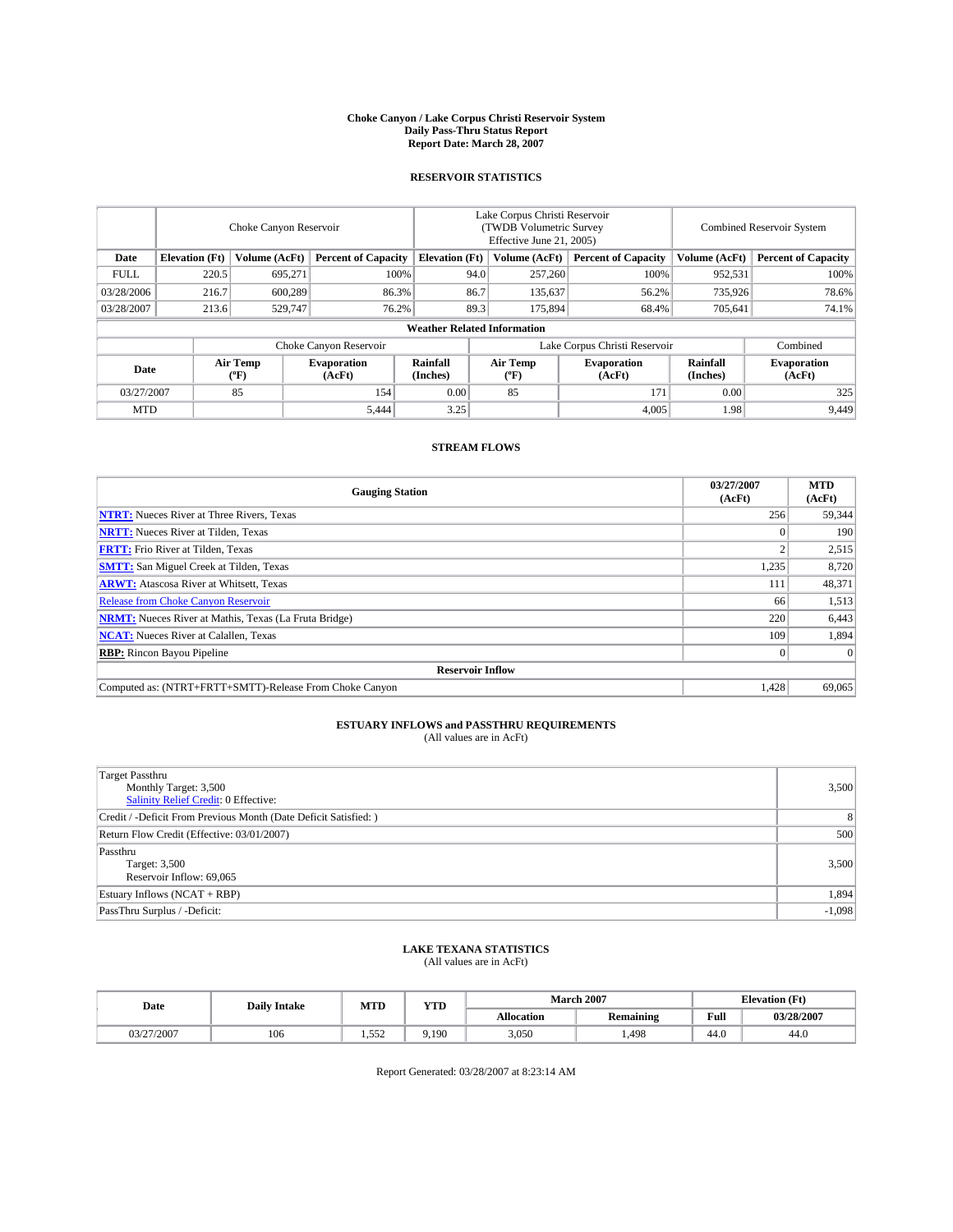#### **Choke Canyon / Lake Corpus Christi Reservoir System Daily Pass-Thru Status Report Report Date: March 29, 2007**

## **RESERVOIR STATISTICS**

|             | Choke Canyon Reservoir |                  |                              |                                    | Lake Corpus Christi Reservoir<br>(TWDB Volumetric Survey<br>Effective June 21, 2005) |                  |                               |                      | <b>Combined Reservoir System</b> |  |  |
|-------------|------------------------|------------------|------------------------------|------------------------------------|--------------------------------------------------------------------------------------|------------------|-------------------------------|----------------------|----------------------------------|--|--|
| Date        | <b>Elevation</b> (Ft)  | Volume (AcFt)    | <b>Percent of Capacity</b>   | <b>Elevation</b> (Ft)              |                                                                                      | Volume (AcFt)    | <b>Percent of Capacity</b>    | Volume (AcFt)        | <b>Percent of Capacity</b>       |  |  |
| <b>FULL</b> | 220.5                  | 695.271          | 100%                         |                                    | 94.0                                                                                 | 257,260          | 100%                          | 952,531              | 100%                             |  |  |
| 03/29/2006  | 216.7                  | 600,528          | 86.4%                        |                                    | 86.7                                                                                 | 135,637          | 56.2%                         | 736.165              | 78.6%                            |  |  |
| 03/29/2007  | 213.7                  | 530,629          | 76.3%                        |                                    | 89.2                                                                                 | 174.263          | 67.7%                         | 704.892              | 74.0%                            |  |  |
|             |                        |                  |                              | <b>Weather Related Information</b> |                                                                                      |                  |                               |                      |                                  |  |  |
|             |                        |                  | Choke Canyon Reservoir       |                                    |                                                                                      |                  | Lake Corpus Christi Reservoir |                      | Combined                         |  |  |
| Date        |                        | Air Temp<br>(°F) | <b>Evaporation</b><br>(AcFt) | Rainfall<br>(Inches)               |                                                                                      | Air Temp<br>("F) | <b>Evaporation</b><br>(AcFt)  | Rainfall<br>(Inches) | <b>Evaporation</b><br>(AcFt)     |  |  |
| 03/28/2007  |                        | 84               | 309                          | 0.00                               |                                                                                      | 84               | 218                           | 0.00                 | 527                              |  |  |
| <b>MTD</b>  |                        |                  | 5,753                        | 3.25                               |                                                                                      |                  | 4,223                         | 1.98                 | 9.976                            |  |  |

## **STREAM FLOWS**

| <b>Gauging Station</b>                                       | 03/28/2007<br>(AcFt) | <b>MTD</b><br>(AcFt) |
|--------------------------------------------------------------|----------------------|----------------------|
| <b>NTRT:</b> Nueces River at Three Rivers, Texas             | 371                  | 59,715               |
| <b>NRTT:</b> Nueces River at Tilden, Texas                   |                      | 190                  |
| <b>FRTT:</b> Frio River at Tilden, Texas                     | 8                    | 2,523                |
| <b>SMTT:</b> San Miguel Creek at Tilden, Texas               | 1,338                | 10,058               |
| <b>ARWT:</b> Atascosa River at Whitsett, Texas               | 1,679                | 50,051               |
| <b>Release from Choke Canyon Reservoir</b>                   | 66                   | 1,578                |
| <b>NRMT:</b> Nueces River at Mathis, Texas (La Fruta Bridge) | 220                  | 6,664                |
| <b>NCAT:</b> Nueces River at Calallen, Texas                 | 66                   | 1,960                |
| <b>RBP:</b> Rincon Bayou Pipeline                            |                      | $\Omega$             |
| <b>Reservoir Inflow</b>                                      |                      |                      |
| Computed as: (NTRT+FRTT+SMTT)-Release From Choke Canyon      | 1,652                | 70.717               |

# **ESTUARY INFLOWS and PASSTHRU REQUIREMENTS**<br>(All values are in AcFt)

| <b>Target Passthru</b><br>Monthly Target: 3,500<br>Salinity Relief Credit: 0 Effective: | 3,500          |
|-----------------------------------------------------------------------------------------|----------------|
| Credit / -Deficit From Previous Month (Date Deficit Satisfied: )                        | 8 <sup>1</sup> |
| Return Flow Credit (Effective: 03/01/2007)                                              | 500            |
| Passthru<br>Target: 3,500<br>Reservoir Inflow: 70,717                                   | 3,500          |
| Estuary Inflows (NCAT + RBP)                                                            | 1,960          |
| PassThru Surplus / -Deficit:                                                            | $-1,032$       |

## **LAKE TEXANA STATISTICS** (All values are in AcFt)

| Date       | <b>Daily Intake</b> | <b>MTD</b> | $\mathbf{v}$<br>1 I D |                   | <b>March 2007</b> | <b>Elevation</b> (Ft) |            |  |
|------------|---------------------|------------|-----------------------|-------------------|-------------------|-----------------------|------------|--|
|            |                     |            |                       | <b>Allocation</b> | <b>Remaining</b>  | Full                  | 03/29/2007 |  |
| 03/28/2007 | 106                 | 657        | 9.296                 | 3.050             | 1.393             | 44.0                  | 44.0       |  |

Report Generated: 03/29/2007 at 8:16:07 AM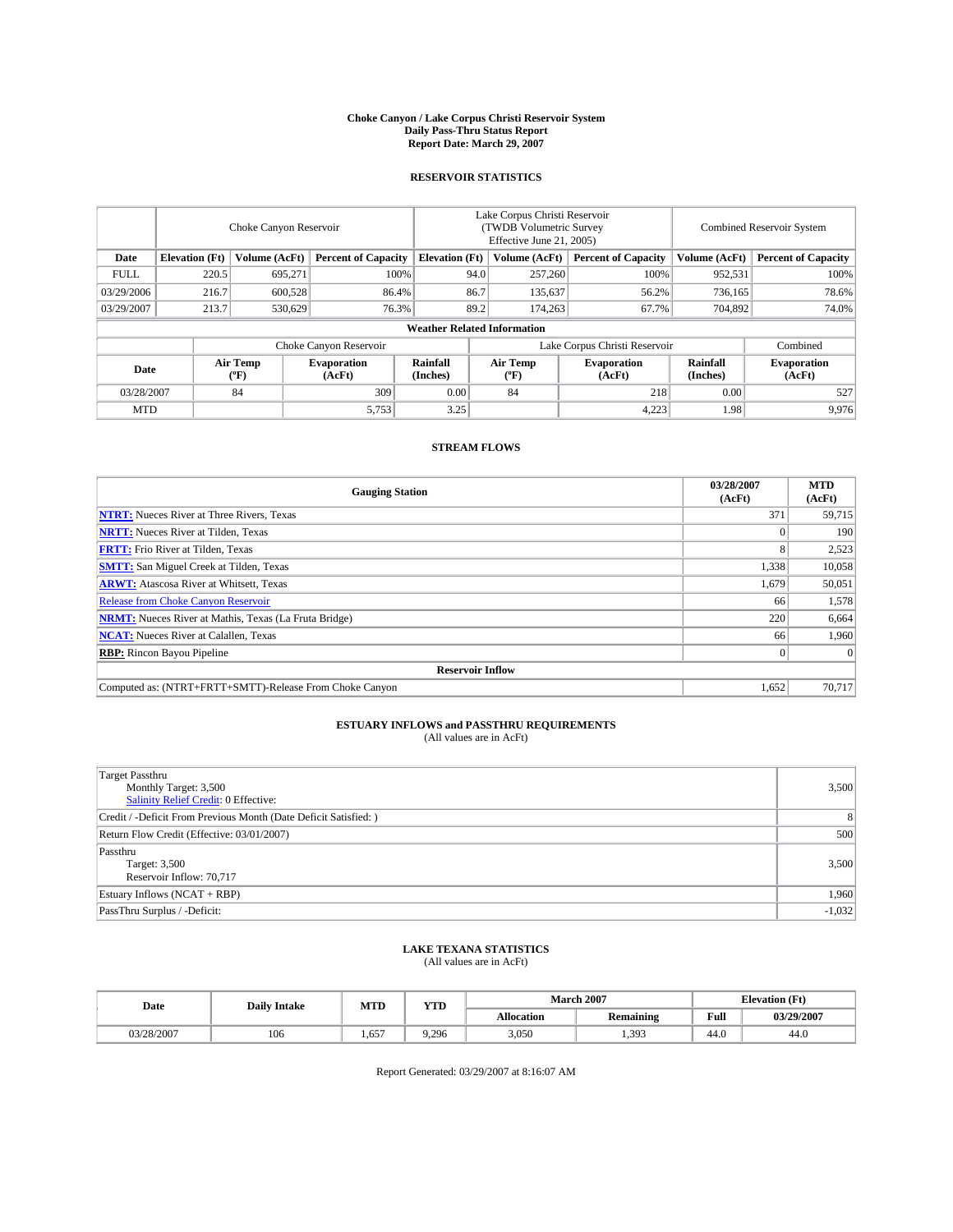#### **Choke Canyon / Lake Corpus Christi Reservoir System Daily Pass-Thru Status Report Report Date: March 30, 2007**

## **RESERVOIR STATISTICS**

|             | Choke Canyon Reservoir             |                  |                              |                       | Lake Corpus Christi Reservoir<br>(TWDB Volumetric Survey<br>Effective June 21, 2005) |                  |                               | Combined Reservoir System |                              |  |
|-------------|------------------------------------|------------------|------------------------------|-----------------------|--------------------------------------------------------------------------------------|------------------|-------------------------------|---------------------------|------------------------------|--|
| Date        | <b>Elevation</b> (Ft)              | Volume (AcFt)    | <b>Percent of Capacity</b>   | <b>Elevation</b> (Ft) |                                                                                      | Volume (AcFt)    | <b>Percent of Capacity</b>    | Volume (AcFt)             | <b>Percent of Capacity</b>   |  |
| <b>FULL</b> | 220.5                              | 695.271          | 100%                         |                       | 94.0                                                                                 | 257,260          | 100%                          | 952,531                   | 100%                         |  |
| 03/30/2006  | 216.7                              | 600.289          | 86.3%                        |                       | 86.6                                                                                 | 135,080          | 56.0%                         | 735,369                   | 78.5%                        |  |
| 03/30/2007  | 213.7                              | 531,290          | 76.4%                        |                       | 89.4                                                                                 | 177,202          | 68.9%                         | 708,492                   | 74.4%                        |  |
|             | <b>Weather Related Information</b> |                  |                              |                       |                                                                                      |                  |                               |                           |                              |  |
|             |                                    |                  | Choke Canyon Reservoir       |                       |                                                                                      |                  | Lake Corpus Christi Reservoir |                           | Combined                     |  |
| Date        |                                    | Air Temp<br>(°F) | <b>Evaporation</b><br>(AcFt) | Rainfall<br>(Inches)  |                                                                                      | Air Temp<br>("F) | <b>Evaporation</b><br>(AcFt)  | Rainfall<br>(Inches)      | <b>Evaporation</b><br>(AcFt) |  |
| 03/29/2007  |                                    | 78               | 129                          | 0.00                  |                                                                                      | 80               | 181                           | 0.00                      | 310                          |  |
| <b>MTD</b>  |                                    |                  | 5,882                        | 3.25                  |                                                                                      |                  | 4.404                         | 1.98                      | 10,286                       |  |

## **STREAM FLOWS**

| <b>Gauging Station</b>                                       | 03/29/2007<br>(AcFt) | <b>MTD</b><br>(AcFt) |
|--------------------------------------------------------------|----------------------|----------------------|
| <b>NTRT:</b> Nueces River at Three Rivers, Texas             | 2,680                | 62,395               |
| <b>NRTT:</b> Nueces River at Tilden, Texas                   |                      | 191                  |
| <b>FRTT:</b> Frio River at Tilden, Texas                     | 464                  | 2,987                |
| <b>SMTT:</b> San Miguel Creek at Tilden, Texas               | 224                  | 10,282               |
| <b>ARWT:</b> Atascosa River at Whitsett, Texas               | 3,037                | 53,088               |
| <b>Release from Choke Canyon Reservoir</b>                   | 66                   | 1,644                |
| <b>NRMT:</b> Nueces River at Mathis, Texas (La Fruta Bridge) | 220                  | 6,884                |
| <b>NCAT:</b> Nueces River at Calallen, Texas                 | 58                   | 2,017                |
| <b>RBP:</b> Rincon Bayou Pipeline                            |                      | $\Omega$             |
| <b>Reservoir Inflow</b>                                      |                      |                      |
| Computed as: (NTRT+FRTT+SMTT)-Release From Choke Canyon      | 3,303                | 74.020               |

# **ESTUARY INFLOWS and PASSTHRU REQUIREMENTS**<br>(All values are in AcFt)

| <b>Target Passthru</b><br>Monthly Target: 3,500<br>Salinity Relief Credit: 0 Effective: | 3,500  |
|-----------------------------------------------------------------------------------------|--------|
| Credit / -Deficit From Previous Month (Date Deficit Satisfied: )                        | 8      |
| Return Flow Credit (Effective: 03/01/2007)                                              | 500    |
| Passthru<br>Target: 3,500<br>Reservoir Inflow: 74,020                                   | 3,500  |
| Estuary Inflows (NCAT + RBP)                                                            | 2,017  |
| PassThru Surplus / -Deficit:                                                            | $-975$ |

# **LAKE TEXANA STATISTICS** (All values are in AcFt)

| Date       | <b>Daily Intake</b> | <b>MTD</b> | YTD   |                   | <b>March 2007</b> | <b>Elevation</b> (Ft) |            |  |
|------------|---------------------|------------|-------|-------------------|-------------------|-----------------------|------------|--|
|            |                     |            |       | <b>Allocation</b> | <b>Remaining</b>  | Full                  | 03/30/2007 |  |
| J3/29/2007 | 106                 | 1.763      | 9.402 | 3,050             | 1.287             | 44.0                  | 44.1       |  |

Report Generated: 03/30/2007 at 8:18:28 AM